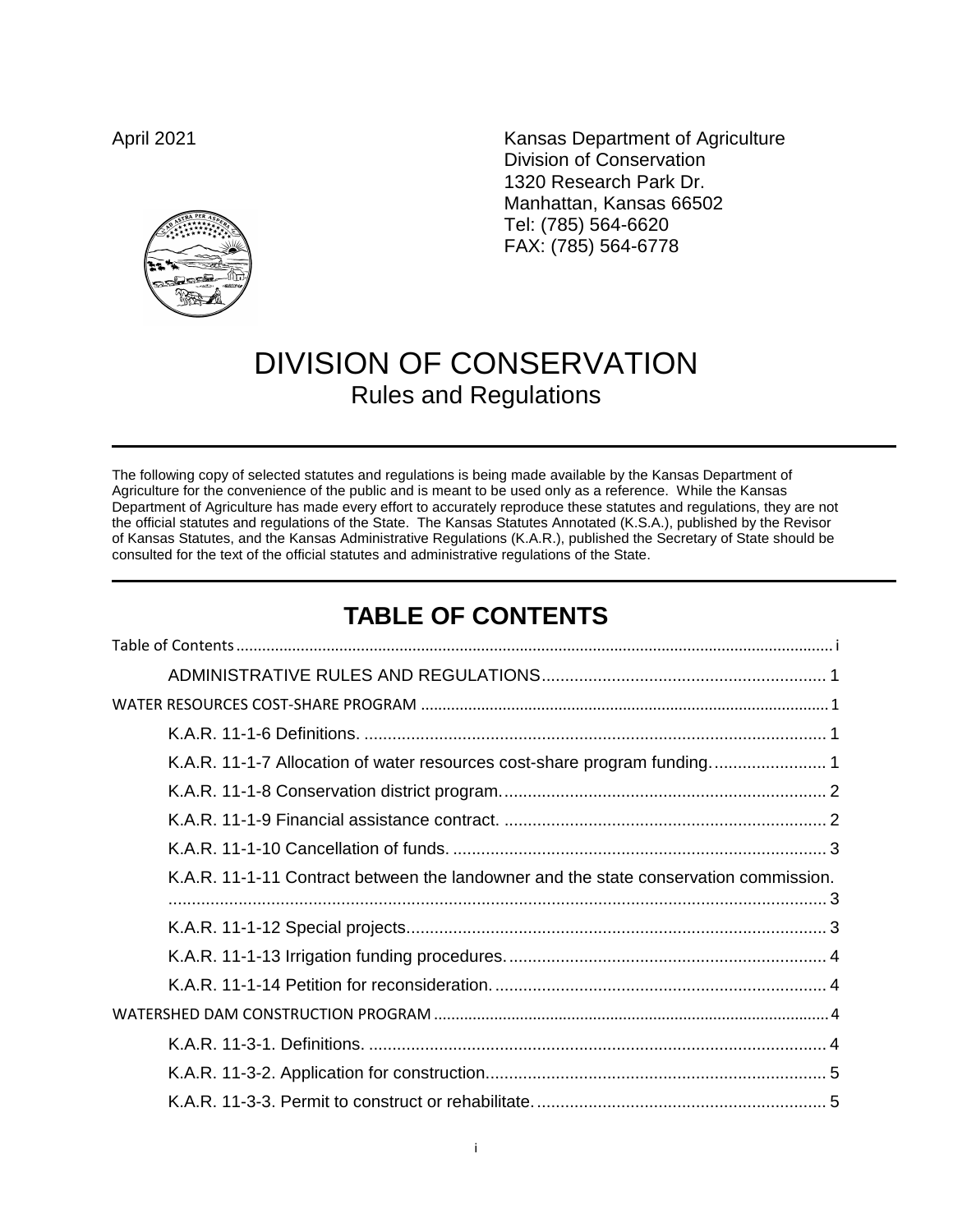| K.A.R. 11-3-12. Application for financial assistance for inundation area mapping 7 |  |
|------------------------------------------------------------------------------------|--|
|                                                                                    |  |
|                                                                                    |  |
|                                                                                    |  |
|                                                                                    |  |
|                                                                                    |  |
|                                                                                    |  |
|                                                                                    |  |
|                                                                                    |  |
|                                                                                    |  |
|                                                                                    |  |
|                                                                                    |  |
| K.A.R. 11-4-11. Modifications to construction or renovation plan.  10              |  |
|                                                                                    |  |
|                                                                                    |  |
|                                                                                    |  |
| K.A.R. 11-4-16. Testing and disposal of sediment from reservoir.  11               |  |
|                                                                                    |  |
|                                                                                    |  |
|                                                                                    |  |
|                                                                                    |  |
|                                                                                    |  |
|                                                                                    |  |
|                                                                                    |  |
|                                                                                    |  |
|                                                                                    |  |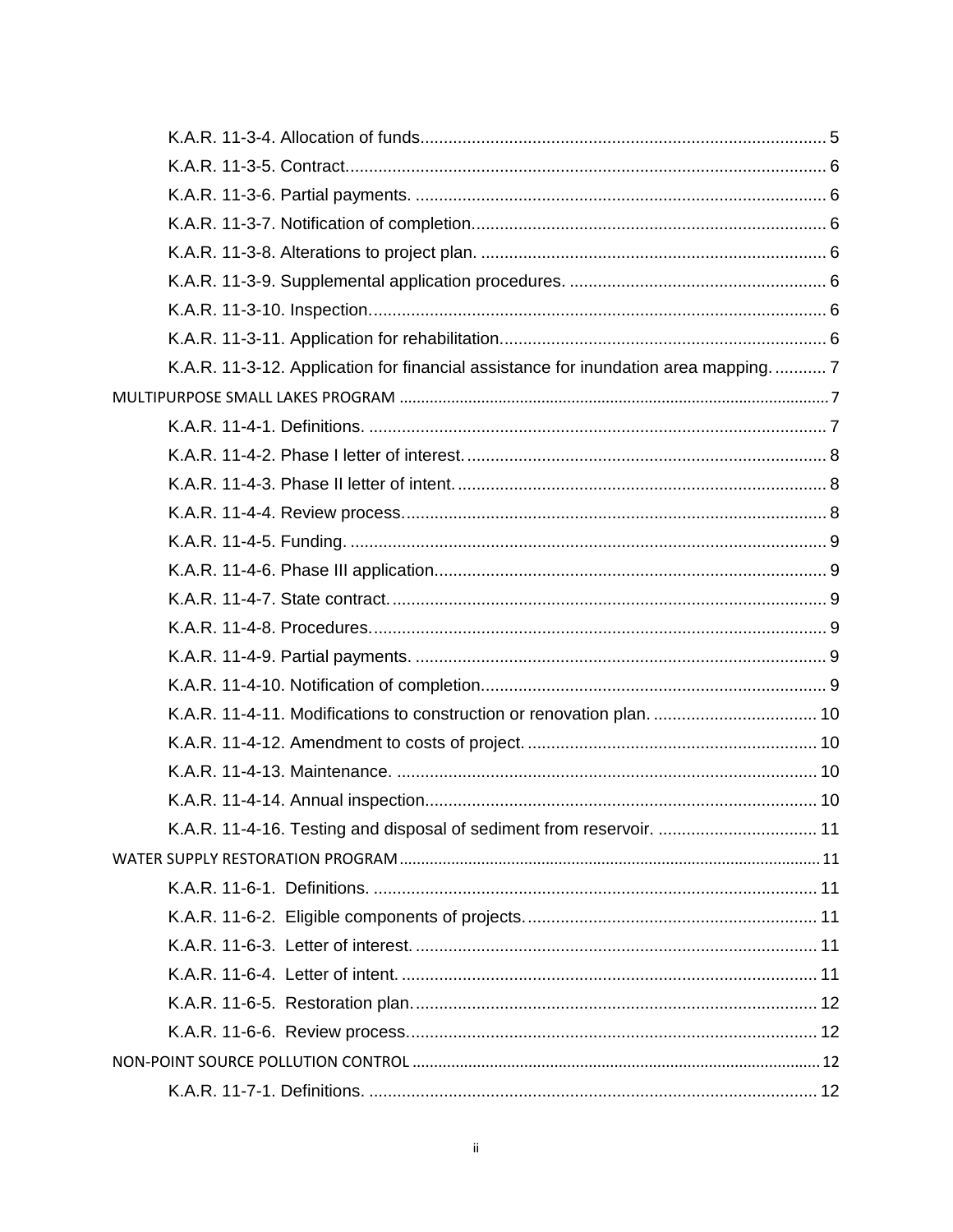| K.A.R. 11-7-5. Allocation of non-point source pollution control funding 14 | K.A.R. 11-7-2. Local non-point source pollution management plan 13 |  |
|----------------------------------------------------------------------------|--------------------------------------------------------------------|--|
|                                                                            |                                                                    |  |
|                                                                            |                                                                    |  |
|                                                                            |                                                                    |  |
|                                                                            |                                                                    |  |
|                                                                            |                                                                    |  |
|                                                                            |                                                                    |  |
|                                                                            |                                                                    |  |
|                                                                            |                                                                    |  |
|                                                                            |                                                                    |  |
|                                                                            |                                                                    |  |
|                                                                            |                                                                    |  |
|                                                                            |                                                                    |  |
|                                                                            |                                                                    |  |
|                                                                            |                                                                    |  |
|                                                                            |                                                                    |  |
|                                                                            |                                                                    |  |
|                                                                            |                                                                    |  |
|                                                                            |                                                                    |  |
|                                                                            |                                                                    |  |
|                                                                            |                                                                    |  |
|                                                                            |                                                                    |  |
|                                                                            |                                                                    |  |
|                                                                            |                                                                    |  |
|                                                                            |                                                                    |  |
|                                                                            |                                                                    |  |
|                                                                            |                                                                    |  |
|                                                                            |                                                                    |  |
|                                                                            |                                                                    |  |
|                                                                            |                                                                    |  |
|                                                                            |                                                                    |  |
|                                                                            |                                                                    |  |
|                                                                            |                                                                    |  |
|                                                                            |                                                                    |  |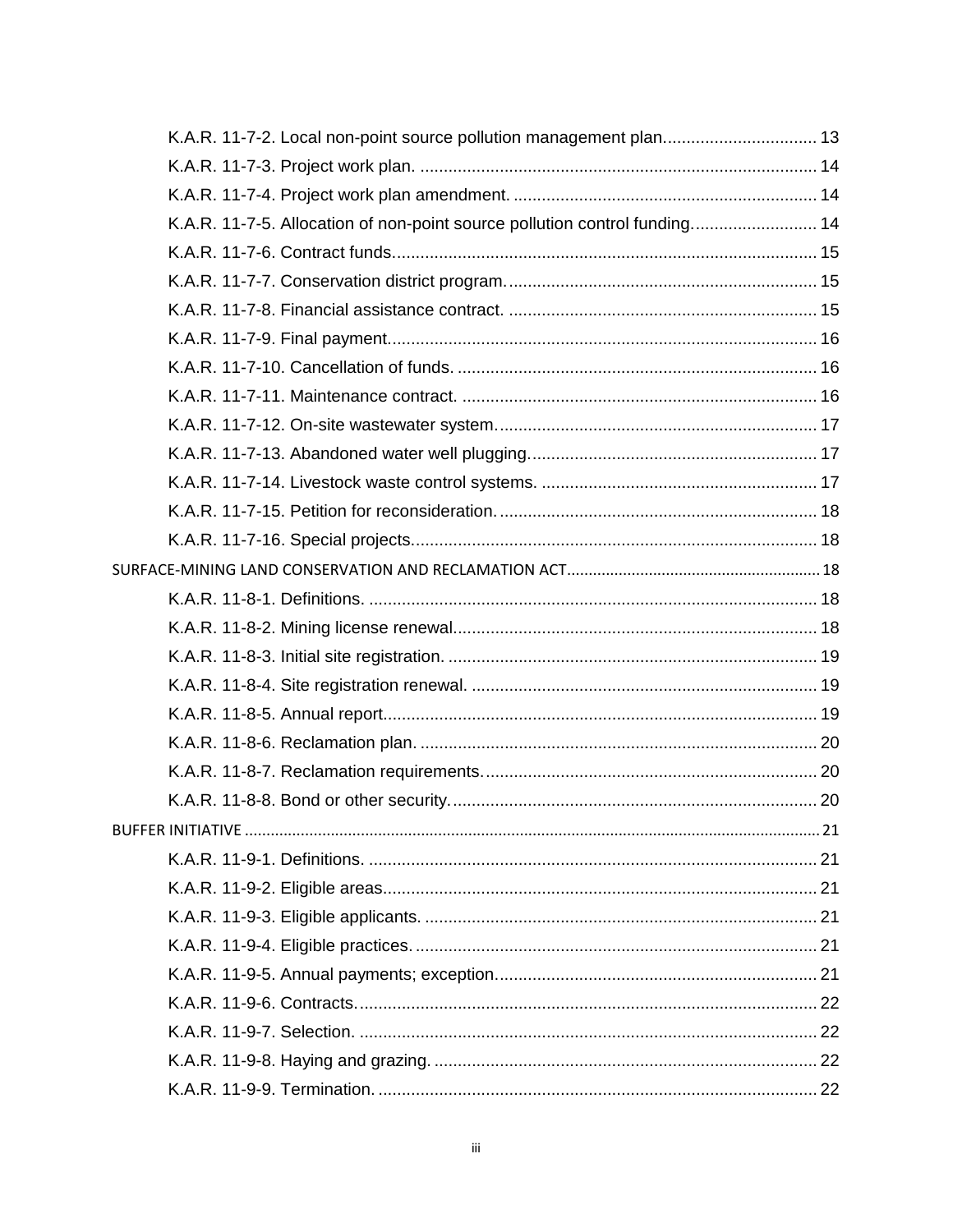| K.A.R. 11-13-2. Initiative requirements for new applications; funds for existing contracts. |
|---------------------------------------------------------------------------------------------|
|                                                                                             |
|                                                                                             |
|                                                                                             |
|                                                                                             |
|                                                                                             |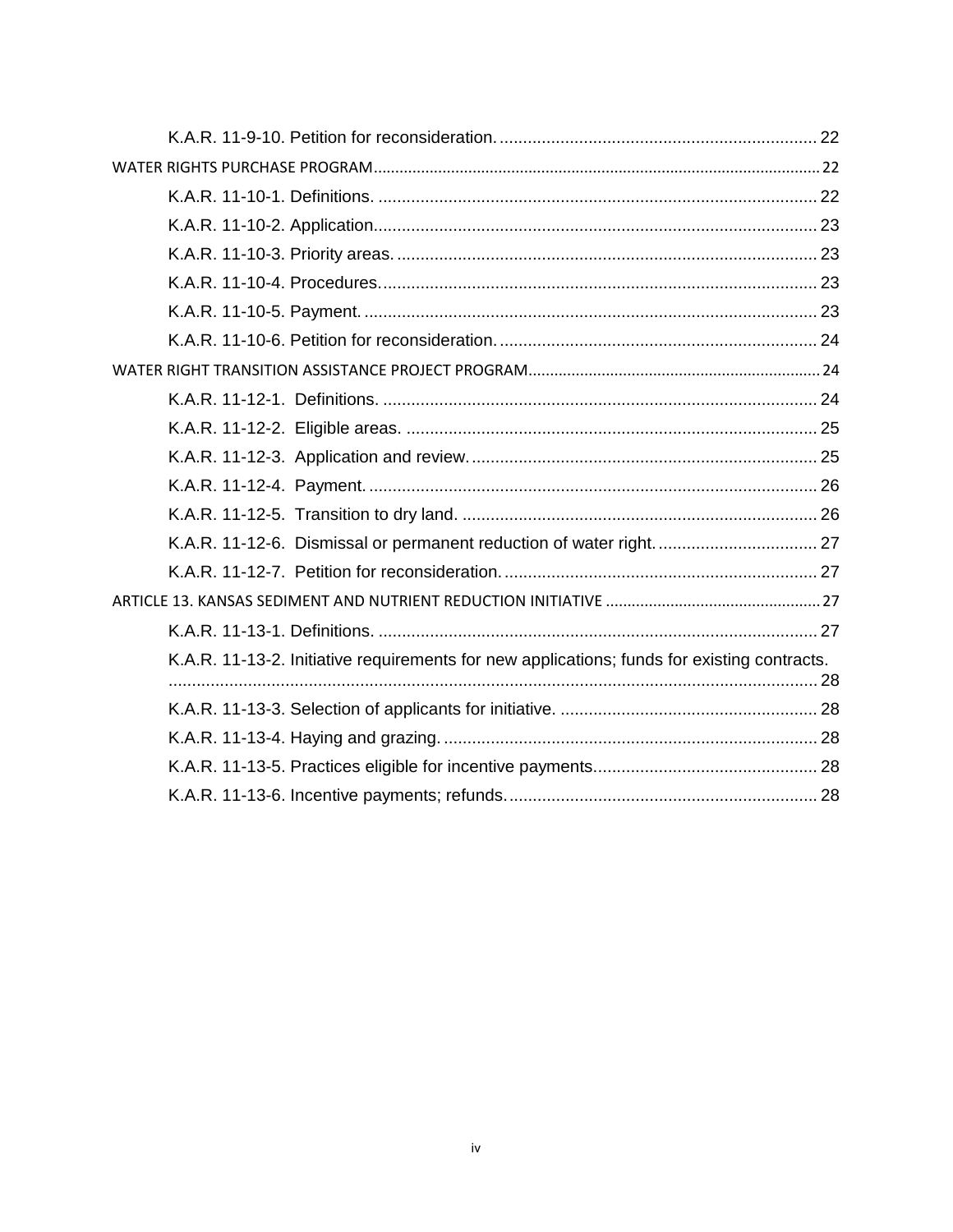### **ADMINISTRATIVE RULES AND REGULATIONS**

#### **WATER RESOURCES COST-SHARE PROGRAM**

<span id="page-4-2"></span><span id="page-4-1"></span><span id="page-4-0"></span>**K.A.R. 11-1-6 Definitions.** (a) "Applicant" means a landowner or legal agent applying for financial assistance to construct or apply conservation or pollution control practices.

(b) "Commission" means the state conservation commission.

(c) "District" means a conservation district that is a political subdivision of the state government with its own governing body of five elected supervisors created under K.S.A. 2-1901 et seq., and amendments thereto, as a special purpose district to develop and carry out soil and water conservation programs within its political boundaries.

(d) "Financial assistance" means financial incentives offered to eligible applicants on a cost-sharing basis to implement approved soil and water conservation and pollution control practices.

(e) "Landowner" means a private or public owner of land or group of persons owning land within the district or, if excepted by the commission, an adjacent district.

(f) "Practice" means a land treatment or management practice constructed or implemented to effect soil erosion control, pollution control, water conservation, and water supply.

(g) "Total maximum daily load" and "TMDL" mean state identification and prioritization of pollutants and specific water bodies with pollutant loadings allocated for specific water bodies and corresponding pollutant-reduction goals developed and strategies implemented.

(h) "Water resources cost-share program" and "WRCSP" mean a state-financed cost-share program providing financial assistance to landowners for the installation of conservation and water quality practices for the restoration and protection of Kansas water resources. (Authorized by and implementing K.S.A. 2000 Supp. 2-1915, as amended by L. 2001, Ch. 64, Sec. 1; effective, T-88-18, July 1, 1987; effective May 1, 1988; amended Aug. 23, 2002.)

<span id="page-4-3"></span>**K.A.R. 11-1-7 Allocation of water resources cost-share program funding.** (a) Appropriation for the water resources cost-share program may be used for financial assistance to construct conservation and water quality practices or to contract for technical expertise, with specific allocations for each recommended annually by the commission and approved by the governor and legislature.

(b) The allocation of WRCSP funds shall be made by the commission on or after July 1 to districts or other entities receiving funds.

(c) Appropriated funds for cost-share assistance shall be allocated to districts under three accounts:

(1) The district needs allocation (DNA) shall represent a portion of the total WRCSP appropriation and shall be allocated to all districts. The total amount of the appropriation dedicated to the DNA shall be recommended by the commission and shall be subject to approval by the governor and legislature. The DNA may be used for eligible conservation and water quality improvement practices as determined by the conservation districts. The approved DNA shall be allocated to districts based on the following criteria:

(A) Non-federal rural acres: one point for each 100,000 acres, with a maximum point total of eight;

(B) water quality: ranging from one point for districts in low sedimentation areas up to eight points for districts in high sedimentation areas; and

(C) water quantity: ranging from one point for districts in areas of high rainfall and significant surface water storage up to eight points for districts in areas of low rainfall, limited surface water storage, and depleting groundwater supplies.

(2) The water quality (WQ) or total maximum daily load (TMDL) allocation shall represent a portion of the balance of the appropriation remaining after the DNA is deducted. WQ or TMDL funds may be allocated by the commission to districts if the following requirements are met:

(A) The WQ allocation shall be used only in targeted areas identified by the state water plan and commission for eligible practices that address sedimentation, nutrient and pesticide runoff, and bacteria from livestock waste.

(B) The TMDL allocation shall be utilized in the identified watersheds for only those practices that address the impairment for which the TMDL was established.

(3) The annual irrigation initiative allocation (IIA) shall be made by the commission in accordance with the following criteria:

(A) The amount remaining after the DNA and WQ allocation are deducted;

(B) commission-developed targeting criteria based on irrigation water use in areas of major groundwater decline;

(C) state water plan priority areas;

(D) other priority areas with declining ground- water supplies as identified by the governor, legislature, agencies, groundwater management and conservation districts; and

(E) any other criteria determined by the commission to meet the water resource goals and objectives of the state. (Authorized by and implementing K.S.A. 2-1915; effective, T-88-18, July 1, 1987; effective May 1, 1988; amended Aug. 23, 2002.)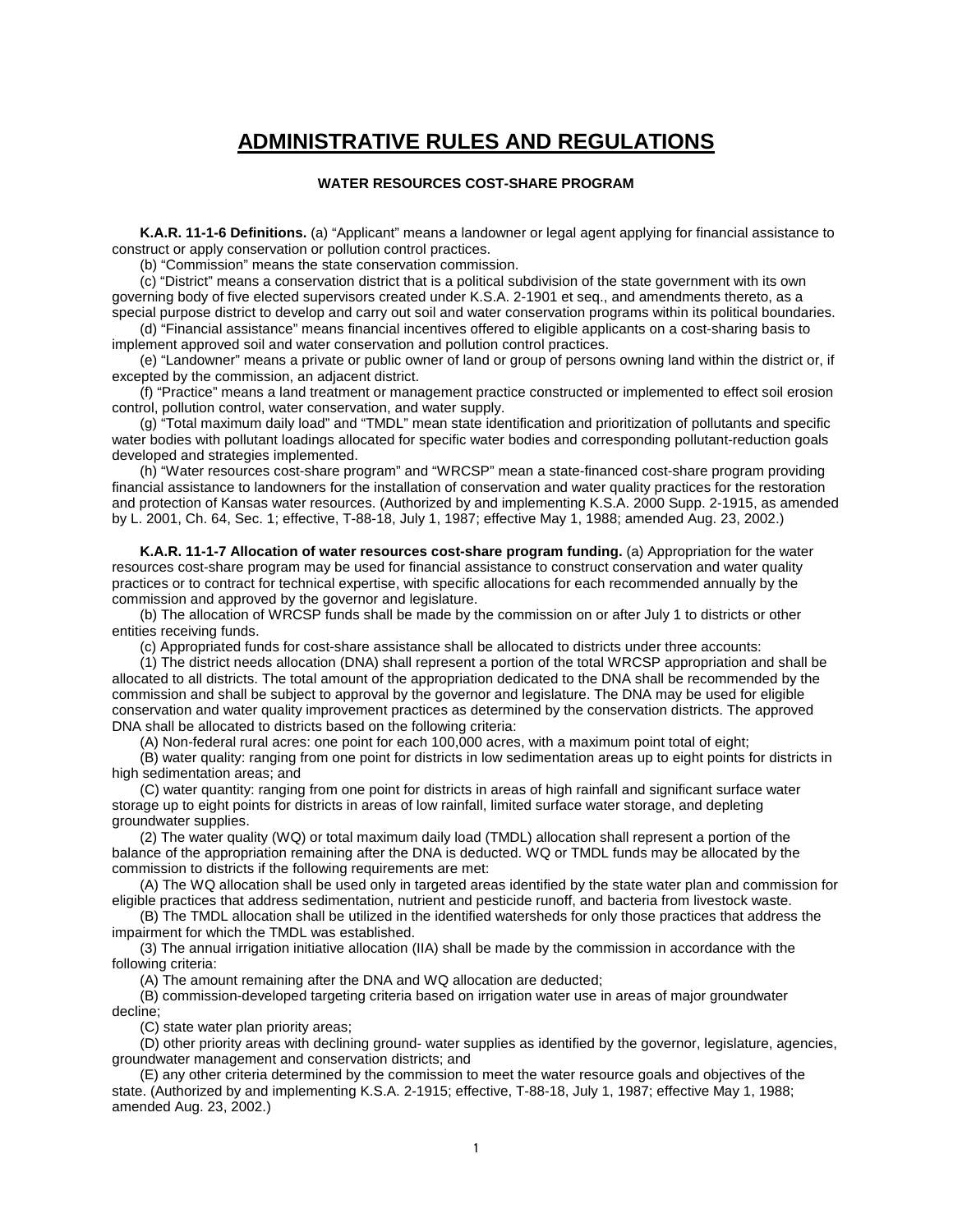<span id="page-5-0"></span>**K.A.R. 11-1-8 Conservation district program.** Each participating district board of supervisors shall develop and submit to the commission for approval, upon commission-prescribed forms, the district's fiscal year financial assistance program under the following provisions: (a) The district shall develop the program after receiving the state program forms and a list of eligible practices from the commission.

(b) Each participating district shall develop annual financial assistance prioritization criteria following commission guidelines, upon which the district shall base its considerations for cost-sharing.

(c) In the installation of any eligible practices, the landowner shall be solely responsible for assuring compliance with any applicable federal, state, or local laws, ordinances, and regulations. The landowner also shall be solely responsible for obtaining all permits, licenses, or other instruments of permission required before the installation of the proposed practice.

(d) Unless a special allowance is granted by the commission, the minimum standards of design, construction, operation, and maintenance specified in section IV of the "Kansas field office technical guide," as adopted by reference in K.A.R. 11-7-14 and the other standards adopted by the commission in K.A.R. 11-7-14 shall be the basis for determining the need and practicability of the proposed practice. Specifications for additional soil and water conservation and water quality pollution control practices not set forth in section IV of the "Kansas field office technical guide," and modifications to those included in the technical guide may be considered and authorized by the commission at the request of the district. Practice descriptions and specification information shall be on file in the district office.

(e) A responsible technician or a qualified representative of the district, as determined by the district board of supervisors, shall inspect the work in progress to determine that all specifications are met. Following each installation, the district shall certify to the commission that the practice was properly installed.

(f) Financial assistance levels set by the district shall not exceed 70% of the actual cost or the countywide average cost, whichever is less, and shall not change during the fiscal year unless a specific allowance is granted by the commission.

(g) The maximum amount of financial assistance allowed for each practice, except \$20,000 for livestock waste systems and irrigation systems, shall be \$10,000 unless exempted by the commission.

(h) Each district shall submit to the commission, in writing, all amendments to the district program for commission approval or disapproval. The only permissible amendments shall be the following:

(1) Changes in district representatives authorized to sign cost-share forms;

(2) the addition of conservation practices within the current year; and

(3) county average costs under exceptional circumstances. (Authorized by and implementing K.S.A. 2000 Supp. 2-1915, as amended by L. 2001, Ch. 64, Sec. 1; effective, T-88-18, July 1, 1987; effective May 1, 1988; amended Aug. 23, 2002.)

<span id="page-5-1"></span>**K.A.R. 11-1-9 Financial assistance contract.** (a) Each request for a financial assistance payment shall be submitted to the district on forms prescribed by the commission. All requests submitted on commission-prescribed forms shall be considered for approval or disapproval by the district board of supervisors or its designee and duly recorded in the minutes of the regularly scheduled board meeting.

(b) Financial assistance requests shall be consistent with each district's current fiscal year program as approved by the commission, and all commission requirements and procedures shall be followed in the submittal of financial requests.

(c) The actual cost or county average cost, whichever is less, shall be used as a basis for determining financial assistance earned.

(d) (1) The applicant shall not begin construction until written approval of the submitted request is given by the commission to the district, unless the commission determines that an exception is warranted.

(2) If the applicant requests immediate approval, verbal approval may be given by the commission if either of the following conditions is met:

(A) The practice has been designed and surveyed, and the contractor or installer is at the site and ready to proceed with practice construction on the same day that the request is made.

(B) The commission will not receive the financial assistance request form before an uncommitted funds cancellation deadline.

(e) Partial payments shall not be awarded to an applicant approved for financial assistance, unless specifically granted by the commission, until the project is certified as complete and includes all components installed according to the design and installation requirements of the commission.

(f) Each contract shall be assigned by the commission an expiration date of 60 days following the date the contract is approved by the commission if the conservation district does not assign the expiration date.

(g) Districts may grant an extension of any length of time during the contract period but not beyond June 30. (h) Contract cancellation and amendments of an approved contract shall be considered by the district for

approval or disapproval and shall be duly recorded in the regularly scheduled board of supervisors' meeting minutes. If a cancellation or amendment is approved by the commission, the district shall retain one copy and forward one copy to the applicant or legal agent.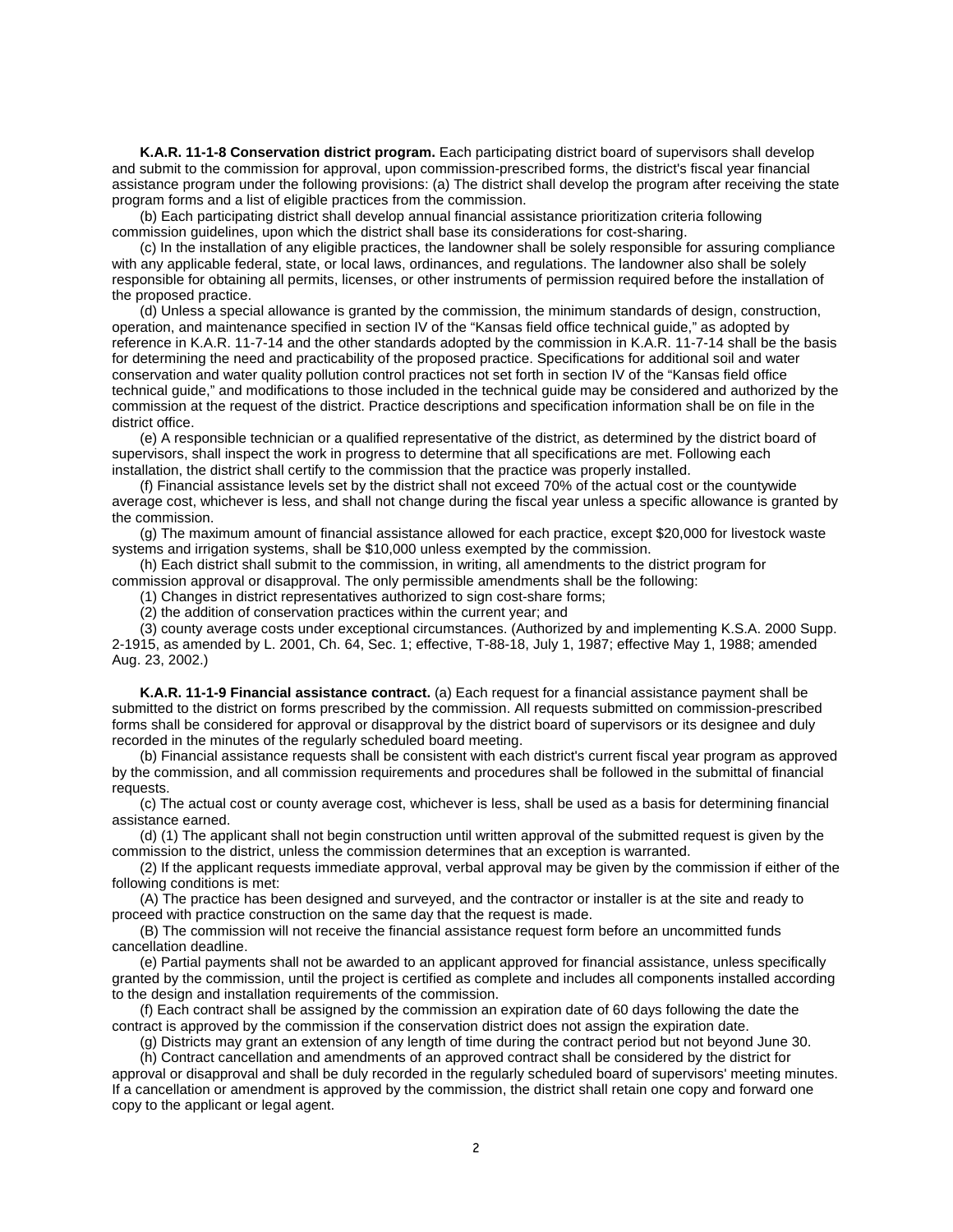(i) Each applicant implementing a livestock waste control system funded from the water resources cost-share program shall ensure that the system meets the requirements specified in K.A.R. 11-7-14.

(j) The district shall submit the original of each completed and signed contract, on a commission-approved form, to the commission for approval or disapproval. (Authorized by and implementing K.S.A. 2000 Supp. 2-1915, as amended by L. 2001, Ch. 64, Sec. 1; effective Aug. 23, 2002.)

<span id="page-6-0"></span>**K.A.R. 11-1-10 Cancellation of funds.** (a) A status report of all active contracts and each district's uncommitted balance shall be prepared by the commission on or after June 1 and shall be provided to each district.

(b) Cost-share funds uncommitted and not under contract at the close of business on June 30 shall become void.

(c) Cost-share funds under contract for practices on which construction has not begun by June 30 shall be individually evaluated by the commission and may be encumbered and continued for one or more years or may become void.

(d) Cost-share funds under contract for practices on which construction has not begun by June 30, due to inclement weather or other factors be- yond the control of the applicant, shall be individually evaluated by the commission and may be encumbered and continued for one or more years.

(e) Cost-share funds under contract for practices on which construction has begun but has not been completed by June 30 may be encumbered and continued for one year.

(f) Encumbered contracts not completed within the year of encumbrance may expire and become void, if not extended by the commission.

(g) Any contract may be extended by the commission if the contract is determined by the commission to be highly significant in pollution reduction. (Authorized by and implementing K.S.A. 2-1915; effective Aug. 23, 2002.)

<span id="page-6-1"></span>**K.A.R. 11-1-11 Contract between the landowner and the state conservation commission.** (a) Each

applicant for financial assistance shall sign a contract on the form or forms approved by the commission. (b) The applicant shall agree to maintain the practice according to maintenance procedures prescribed by the commission for 10 years or the life of the practice, whichever is greater.

(c) If the financial assistance recipient fails to maintain the practice according to contract provisions, the recipient may be declared ineligible for future financial assistance funds. The financial assistance recipient may be required to repay financial assistance funds received on the following pro rata basis if the amount is more than \$100.00 and the recipient has constructed or installed the practice within the following time limits:

(1) Five or fewer years: 100%;

(2) more than five years but six or fewer years: 80%;

(3) more than six years but seven or fewer years: 60%;

(4) more than seven years but eight or fewer years: 40%;

(5) more than eight years but nine or fewer years: 20%; and

(6) more than nine years but 10 or fewer years: 10%.

(d) Each recipient of state financial assistance for any pollution control practice shall be responsible for proper operation and maintenance and, if needed, modification of the facility or any other actions to ensure satisfactory operation and continued pollution control, at the recipient's expense.

(e) Each financial assistance recipient shall obtain a written agreement to transfer the maintenance responsibilities specified in the event of new ownership of the property where the practice was installed.

(f) If a recipient of financial assistance is determined by the commission to be in noncompliance with the requirements of the contract for financial assistance, upon notice by the district, the recipient shall bring the property into compliance within the time specified by the commission, or the repayment provisions of the application contract outlined in subsection (c) above shall apply.(g) The provisions of the financial assistance application contract shall not apply to a recipient of financial assistance if the recipient's failure to comply is due to any of the following:

(1) Natural disasters;

(2) faulty design or construction, as determined by the commission; or

(3) any other situation beyond the control of the financial recipient. (Authorized by and implementing K.S.A.

2000 Supp. 2-1915, as amended by L. 2001, Ch. 64, Sec. 1; effective Aug. 23, 2002.)

<span id="page-6-2"></span>**K.A.R. 11-1-12 Special projects.** (a) Funds may be withheld by the commission from the annual appropriation, and funds released by the districts may be reserved by the commission for the purpose of cost-sharing or contributing to special projects that the commission considers necessary and of high priority for the abatement of soil erosion and water pollution, and for conservation of water resources.

(b) (1) Authority shall rest with the commission to fund special projects for the purpose of testing, development, implementation, and demonstration of new cost-share practices appropriate for future soil and water conservation and water quality needs.

(2) Special projects may be funded by the commission from annual appropriations if the projects are determined to be essential to increasing the effectiveness and efficiency of the cost-share program.

(c) Special projects shall be conducted for a specified period of time and in a limited area as determined by the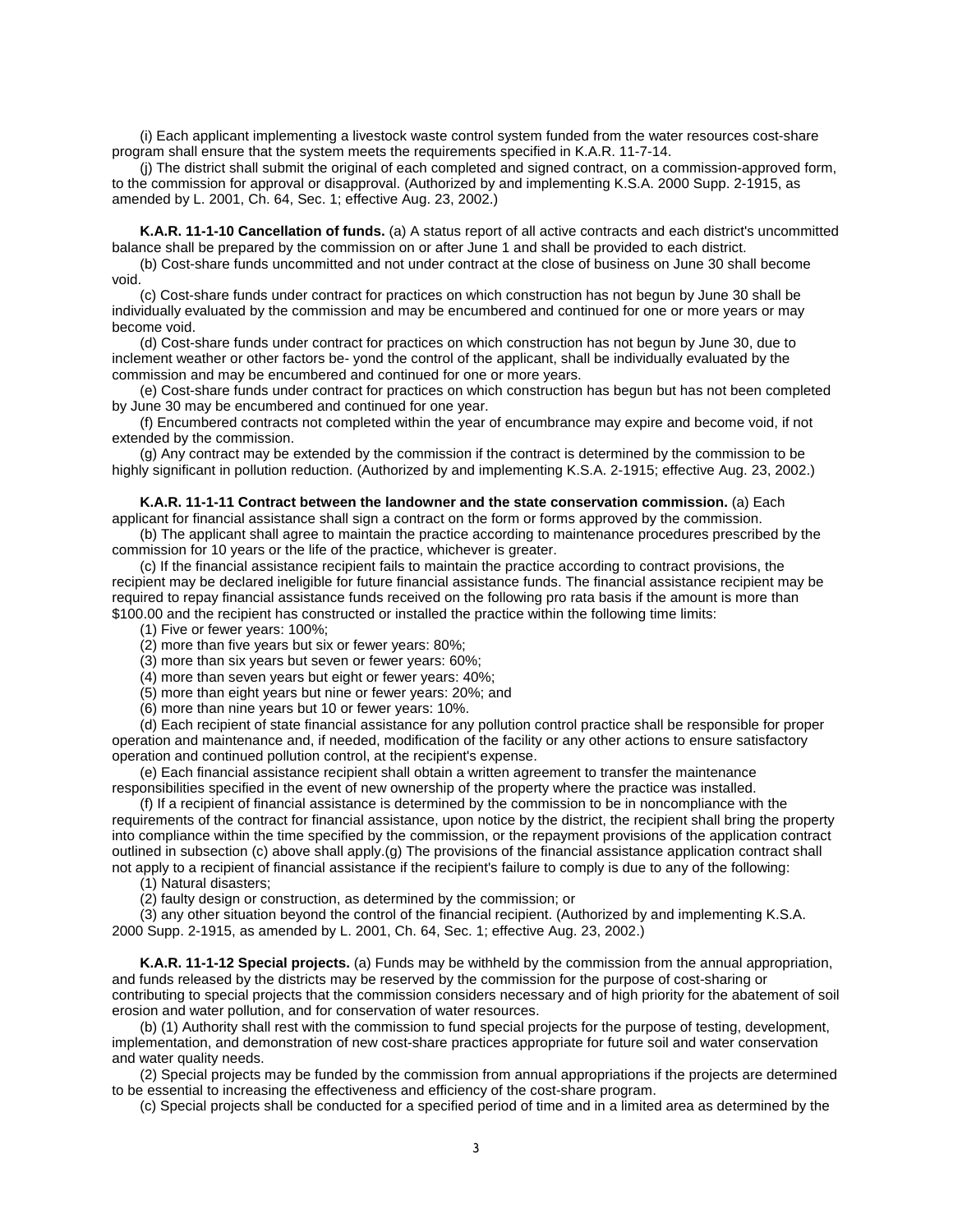commission. (Authorized by and implementing K.S.A. 2000 Supp. 2-1915, as amended by L. 2001, Ch. 64, Sec. 1; effective Aug. 23, 2002.)

<span id="page-7-0"></span>**K.A.R. 11-1-13 Irrigation funding procedures.** (a) Eligible applicants shall include the following:

(1) Landowners; and

(2) tenants or operators granted authority by landowners through power of attorney.

(b) If cost-share funds are utilized to convert nonirrigated land, which is also known as land with no water right, an equal amount of previously irrigated land shall be taken out of irrigated production, unless an exception is granted by the commission.

(c) Before project approval, the applicant shall provide the district with verification of the following:

(1) The allowable pump rate;

(2) the location and the amount of the land authorized for irrigation; and

(3) a valid water right in good standing.

(d) Each approved applicant for irrigation practice financial assistance shall review and sign a conservation plan of operations (CPO) and an irrigation development plan prepared by the natural resources conservation service. Failure to implement the requirements of the CPO due to neglect by the irrigator may result in payback of cost-share funds by the recipient according to the guidelines specified in K.A.R. 11-1-11.

(e) Each application for financial assistance for irrigation practices shall meet eligibility requirements based on the estimated cost of potential water savings. Potential water savings shall be determined using table KS6-1 of the natural resource conservation service's "irrigation guide," as in effect January 2002 and hereby adopted by reference. (Authorized by and implementing K.S.A. 2000 Supp. 2-1915, as amended by L. 2001, Ch. 64, Sec. 1; effective Aug. 23, 2002.)

<span id="page-7-1"></span>**K.A.R. 11-1-14 Petition for reconsideration.** (a) A landowner who has been denied cost-share funding may request a reconsideration of a district decision by filing a petition for reconsideration.

(b) The petition for reconsideration shall be submitted in writing to the commission within 30 days of the decision and shall state why the decision of the district should be reviewed and why the decision should be modified or reversed.

(c) The petition shall be reviewed by the commission during the next scheduled commission meeting. Whether the decision should be affirmed, modified, or reversed shall be determined by the commission. The final decision shall state the reason or reasons for this determination. (Authorized by K.S.A. 2-1904; implementing K.S.A. 2-1915; effective Aug. 23, 2002.)

#### **WATERSHED DAM CONSTRUCTION PROGRAM**

<span id="page-7-3"></span><span id="page-7-2"></span>**K.A.R. 11-3-1. Definitions.** (a) "Appurtenant works" means the following:

(1) The primary spillway;

(2) other conduits through a dam;

(3) valves;

(4) the auxiliary spillway;

(5) the service spillway;

(6) the stilling basin;

(7) any constructed outlet channel;

(8) all dikes and berms designed and constructed to protect a dam;

(9) drains; and

(10) all other features constructed to protect or operate a dam.

(b) "Breach" means a gap or an opening in an embankment or auxillary spillway that results in the complete loss of reservoir storage.

(c) "Breach analysis" means an analysis performed by a licensed professional engineer to determine the areas that would be inundated if a dam failed.

(d) "Chief engineer" means the chief engineer, division of water resources, department of agriculture.

(e) "Commission" means the state conservation commission.

(f) "Decommissioning" means the removal of a dam, the appurtenant works, and the embankment.

(g) "Detention dam" means a single-purpose dam designed for the temporary storage of floodwaters and for the controlled release of those floodwaters.

(h) "District" means a watershed district, drainage district, or any other special-purpose district that has been organized and incorporated according to appropriate statutes and has the power to levy taxes and the power of eminent domain.

(i) "Embankment" means a dam's principal barrier made of earth or rock fill or a combination of earth and rock fill.

(j) "General plan" means a preliminary engineering report describing the characteristics of the project area, and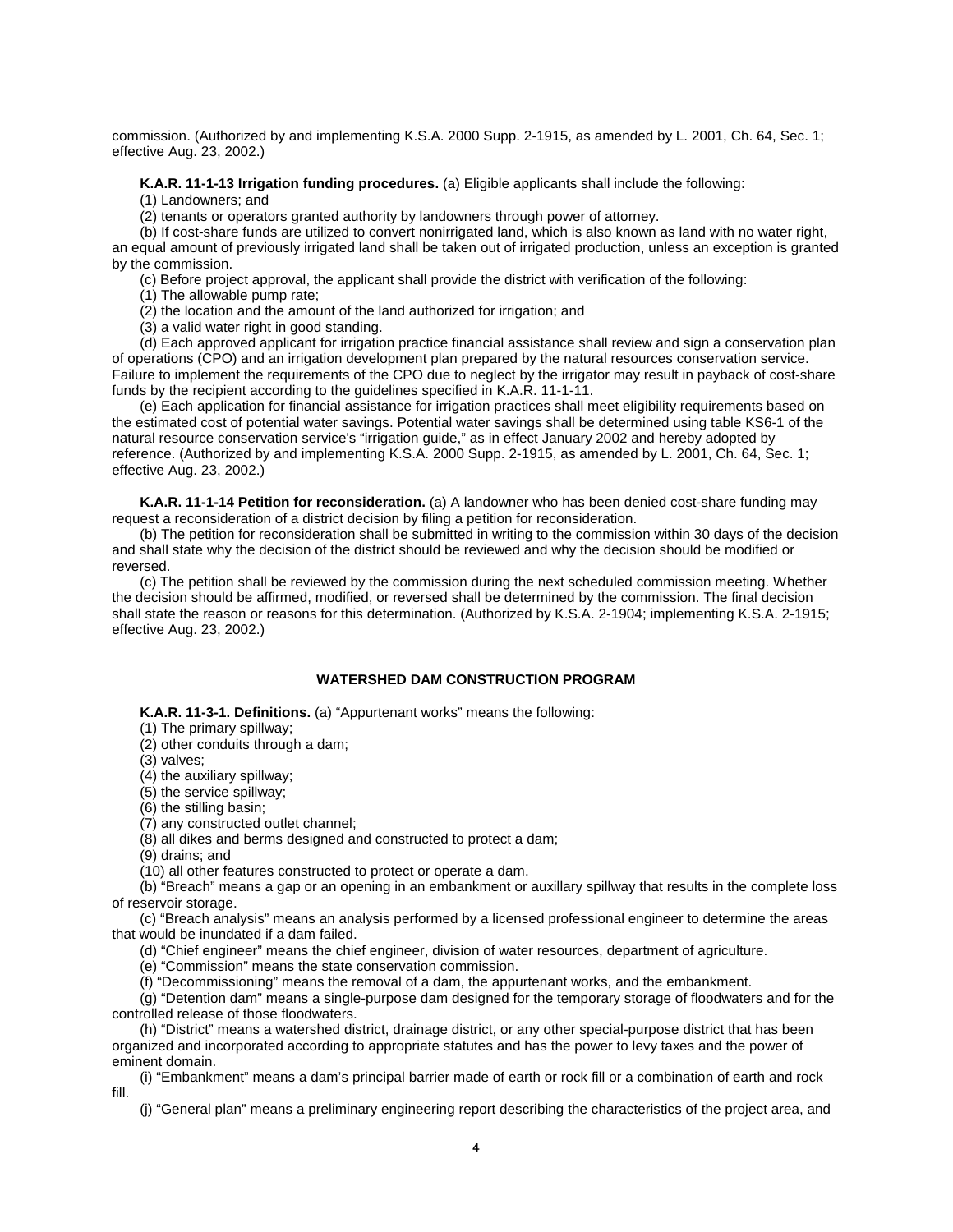the nature and methods of dealing with the soil and water problems within the project area. The general plan shall include maps, descriptions, and other data as necessary for the location, identification, and establishment of the scope of the work to be undertaken and any other relevant data and information that the chief engineer may require.

(k) "Grade stabilization dam" means a structure designed to control the erosion of a watercourse.

(l) "Hazard" means any situation that creates the potential for adverse consequences that may include loss of life, property damage, and any other adverse impact.

(m) "Inundation area" means the area below a dam that would be inundated with water as determined by conducting a breach analysis.

(n) "Operation and maintenance" means the actions or upkeep, or both, necessary for a dam to continue to function properly, including the following:

(1) Woody vegetation control;

(2) grass seeding;

(3) burrowing animal control;

 $(4)$  the repair of minor erosion, cracks, animal burrows, and minor settling;

(5) the care of pipes, piezometers, drains, valves, gates, and other mechanical devices;

(6) the replenishment and proper placement of riprap;

(7) the removal of debris from spillways; and

(8) any other actions necessary for upkeep.

(o) "Permit" means the formal document issued by the chief engineer or other issuing agency to the district authorizing the construction or rehabilitation of a project.

(p) "Project" means the construction or rehabilitation of a detention dam or grade stabilization dam.

(q) "Rehabilitation" means any work, except work required due to inadequate operation and maintenance, to extend the service life of a dam and to meet the applicable safety and performance standards.

(r) "Structure condition report worksheet" means a current physical assessment of a rehabilitation project on a form prescribed by the commission. (Authorized by K.S.A. 2-1904, K.S.A. 2005 Supp. 2-1915, and L. 2005, ch. 206, sec. 75; implementing K.S.A. 2005 Supp. 2-1915 and L. 2005, ch. 206, sec. 75; effective, T-86-43, Dec. 18, 1985; effective May 1, 1986; amended March 24, 2006.)

<span id="page-8-0"></span>**K.A.R. 11-3-2. Application for construction.** (a) Any organized watershed district, drainage district, or other special-purpose district interested in state assistance may apply for state cost-share assistance funds appropriated for the construction of detention dams and grade stabilization dams. Each application for state assistance shall be submitted on a form supplied by the commission. All applications shall be due at the commission office on or before April 1 to be included in the evaluation process for possible funding during the next fiscal year.

(b) Each district submitting an application shall employ or acquire the services of a person knowledgeable of watershed dam construction administrative procedures, who shall be known as the contracting officer for the proposed site.

(c) Each recipient of state cost-share assistance for construction shall submit an inundation area map before the final payment is made. (Authorized by K.S.A. 2-1904, K.S.A. 2005 Supp. 2-1915, and L. 2005, ch. 206, sec. 75; implementing K.S.A. 2005 Supp. 2-1915 and L. 2005, ch. 206, sec. 75; effective, T-86-43, Dec. 18, 1985; effective May 1, 1986; amended May 1, 1987; amended March 24, 2006.)

<span id="page-8-1"></span>**K.A.R. 11-3-3. Permit to construct or rehabilitate.** Before the allocation of funds to any project and before any district advertises for bids, the district shall submit the following to the commission:

(a) A copy of the permit to construct or rehabilitate, as issued by the chief engineer; and

(b) an updated general plan. (Authorized by K.S.A. 2-1904, K.S.A. 2005 Supp. 2-1915, and L. 2005, ch. 206, sec. 75; implementing K.S.A. 2005 Supp. 2-1915 and L. 2005, ch. 206, sec. 75; effective, T-86-43, Dec. 18, 1985; effective May 1, 1986; amended March 24, 2006.)

<span id="page-8-2"></span>**K.A.R. 11-3-4. Allocation of funds.** (a) An evaluation of applications shall be made by the commission to determine the priority ranking for all proposed projects. In addition, an amount that is contingent on appropriations shall be determined for projects in each district and other dams as authorized by the legislature.

(b) The maximum cost-share level for construction or rehabilitation costs, including engineering and inspection costs, shall be 80 percent. The maximum annual assistance per structure or district shall be \$120,000, except when uncommitted funds are available after all eligible structures have been funded. These uncommitted funds may be used to provide additional cost-sharing above the maximum limit. Assistance funds shall not be used for easements or administrative costs, except on rehabilitation projects if the commission determines that easements within the inundation area are the most cost-effective alternative.

(c) The standard bidding procedures of the department of administration shall be used in the bidding process for approved applications for state assistance.

(d) Adequate accounting and fiscal records shall be maintained by the district to reflect the receipts and expenditures of all funds of the project.

(e) The district shall submit project documents and relevant information as required by the commission.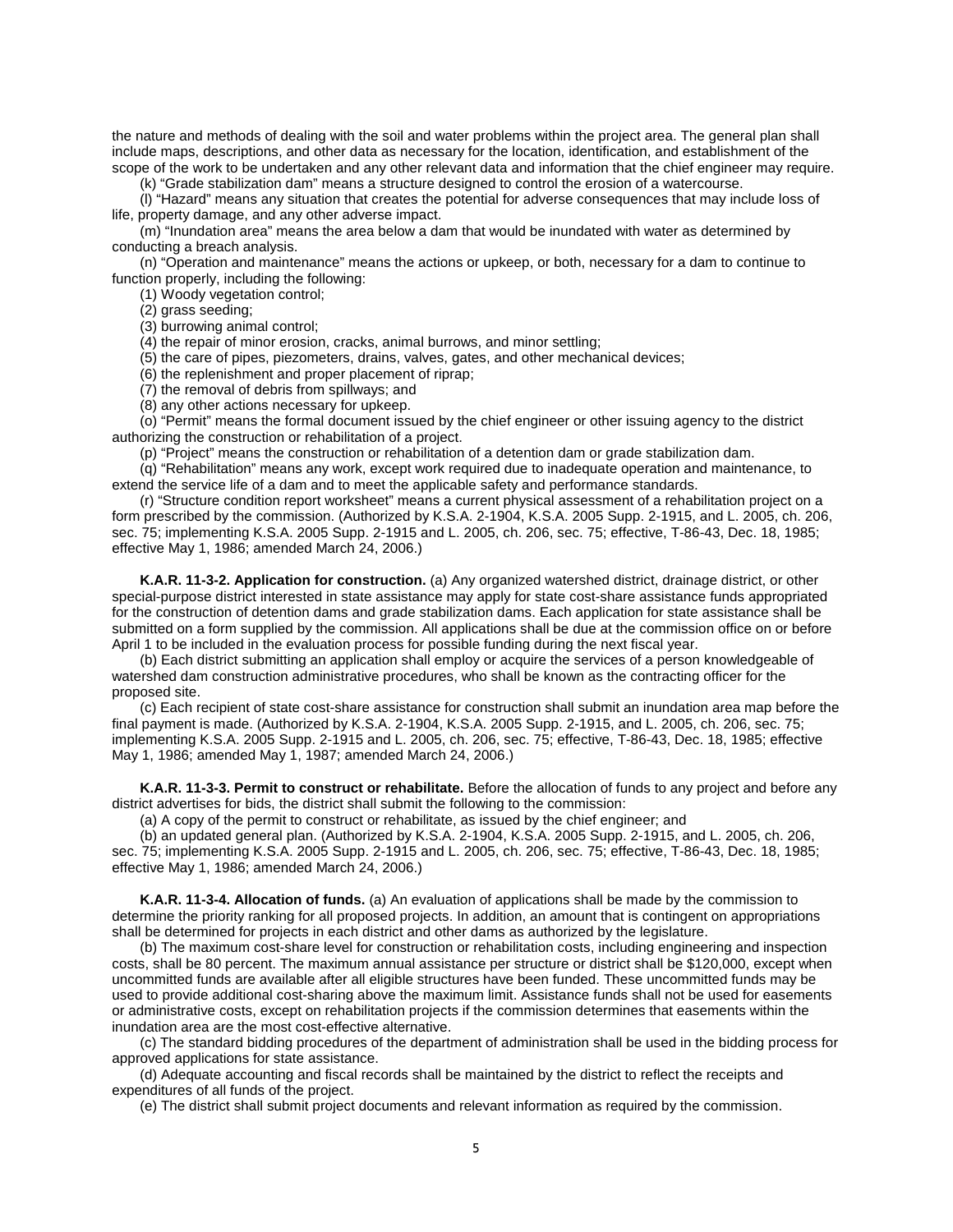(f) The district shall construct or cause the project to be constructed to final completion in accordance with the plans and specifications approved by the chief engineer. (Authorized by K.S.A. 2-1904, K.S.A. 2005 Supp. 2-1915, and L. 2005, ch. 206, sec. 75; implementing K.S.A. 2005 Supp. 2-1915 and L. 2005, ch. 206, sec. 75; effective, T-86-43, Dec. 18, 1985; effective May 1, 1986; amended May 1, 1987; amended March 24, 2006.)

<span id="page-9-0"></span>**K.A.R. 11-3-5. Contract.** (a) Each contract shall be a fund-obligating document and shall include the contractual provisions required by the commission and the state.

(b) Any contract not completed by the end of the fiscal year in which appropriation was made may be extended upon written request. (Authorized by K.S.A. 2-1904, K.S.A. 2004 Supp. 2-1915, and L. 2005, ch. 206, sec. 75; implementing K.S.A. 2004 Supp. 2-1915 and L. 2005, ch. 206, sec. 75; effective, T-86-43, Dec. 18, 1985; effective May 1, 1986; amended May 1, 1987; amended March 24, 2006.)

<span id="page-9-1"></span>**K.A.R. 11-3-6. Partial payments.** Partial payments of appropriated funds shall be made to the district no more often than once each month. Each partial payment shall be requested on a form furnished by the commission. All partial payments shall be documented by construction or rehabilitation progress reports. (Authorized by K.S.A. 2- 1904, K.S.A. 2005 Supp. 2-1915, and L. 2005, ch. 206, sec. 75; implementing K.S.A. 2005 Supp. 2- 1915 and L. 2005, ch. 206, sec. 75; effective, T- 86-43, Dec. 18, 1985; effective May 1, 1986; amended March 24, 2006.)

<span id="page-9-2"></span>**K.A.R. 11-3-7. Notification of completion.** (a) The district shall notify the commission and the chief engineer when the district's approved project is complete and ready for final inspection.

- (b) The notification to the commission shall include the following:
- (1) The date of completion of the project; and
- (2) an itemized list of all costs of the following:
- (A) Construction or rehabilitation; and
- (B) engineering inspections and geological investigations.

(c) The district shall submit a request for final payment of state funds for the project on a form provided by the commission, after the issuance of the certificate of completion by the chief engineer. (Authorized by K.S.A. 2-1904, K.S.A. 2005 Supp. 2-1915, and L. 2005, ch. 206, sec. 75; implementing K.S.A. 2005 Supp. 2-1915 and L. 2005, ch. 206, sec. 75; effective, T-86-43, Dec. 18, 1985; effective May 1, 1986; amended March 24, 2006.)

<span id="page-9-3"></span>**K.A.R. 11-3-8. Alterations to project plan.** Each alteration of or change order regarding any original construction or rehabilitation plan shall require the prior approval of the chief engineer and notification to the commission. (Authorized by K.S.A. 2-1904, K.S.A. 2005 Supp. 2-1915, and L. 2005, ch. 206, sec. 75; implementing K.S.A. 2005 Supp. 2-1915 and L. 2005, ch. 206, sec. 75; effective, T-86-43, Dec. 18, 1985; effective May 1, 1986; amended March 24, 2006.)

<span id="page-9-4"></span>**K.A.R. 11-3-9. Supplemental application procedures.** Each supplemental request of funds for costs of construction or rehabilitation and engineering costs exceeding the approved funding shall be submitted on a form supplied by the commission. (Authorized by K.S.A. 2-1904, K.S.A. 2005 Supp. 2-1915, and L. 2005, ch. 206, sec. 75; implementing K.S.A. 2005 Supp. 2-1915 and L. 2005, ch. 206, sec. 75; effective, T-86-43, Dec. 18, 1985; effective May 1, 1986; amended May 1, 1987; amended March 24, 2006.)

<span id="page-9-5"></span>**K.A.R. 11-3-10. Inspection.** The district shall conduct an annual operation and maintenance inspection of each completed new or rehabilitated state-funded structure and shall file an inspection report on a form provided by the commission. The district shall submit a copy of the inspection report to the commission and chief engineer. The district shall implement corrective maintenance or repair when needed. (Authorized by K.S.A. 2- 1904, K.S.A. 2005 Supp. 2-1915, and L. 2005, ch. 206, sec. 75; implementing K.S.A. 2005 Supp. 2- 1915 and L. 2005, ch. 206, sec. 75; effective, T- 86-43, Dec. 18, 1985; effective May 1, 1986; amended March 24, 2006.)

<span id="page-9-6"></span>**K.A.R. 11-3-11. Application for rehabilitation.** (a) Any organized watershed district, drainage district, other special-purpose district, or other dam owner as authorized by the legislature that is interested in state assistance may apply for state cost-share assistance funds appropriated for the rehabilitation of detention dams and grade stabilization dams. Each application for state assistance shall be submitted on a form supplied by the commission.

(b) Each applicant shall submit a letter of intent to the commission by July 1 for a specific rehabilitation project to be considered for funding in the next fiscal year. The letter of intent shall include the following:

(1) A preliminary rehabilitation design;

(2) a preliminary cost estimate for the rehabilitation;

- (3) a cost estimate for a breach analysis;
- (4) the hazard classification; and

(5) the structure condition report worksheet. The chief engineer shall be notified upon commission receipt of all rehabilitation applications.

(c) At the beginning of each fiscal year, each applicant shall be notified of the applicant's priority ranking by the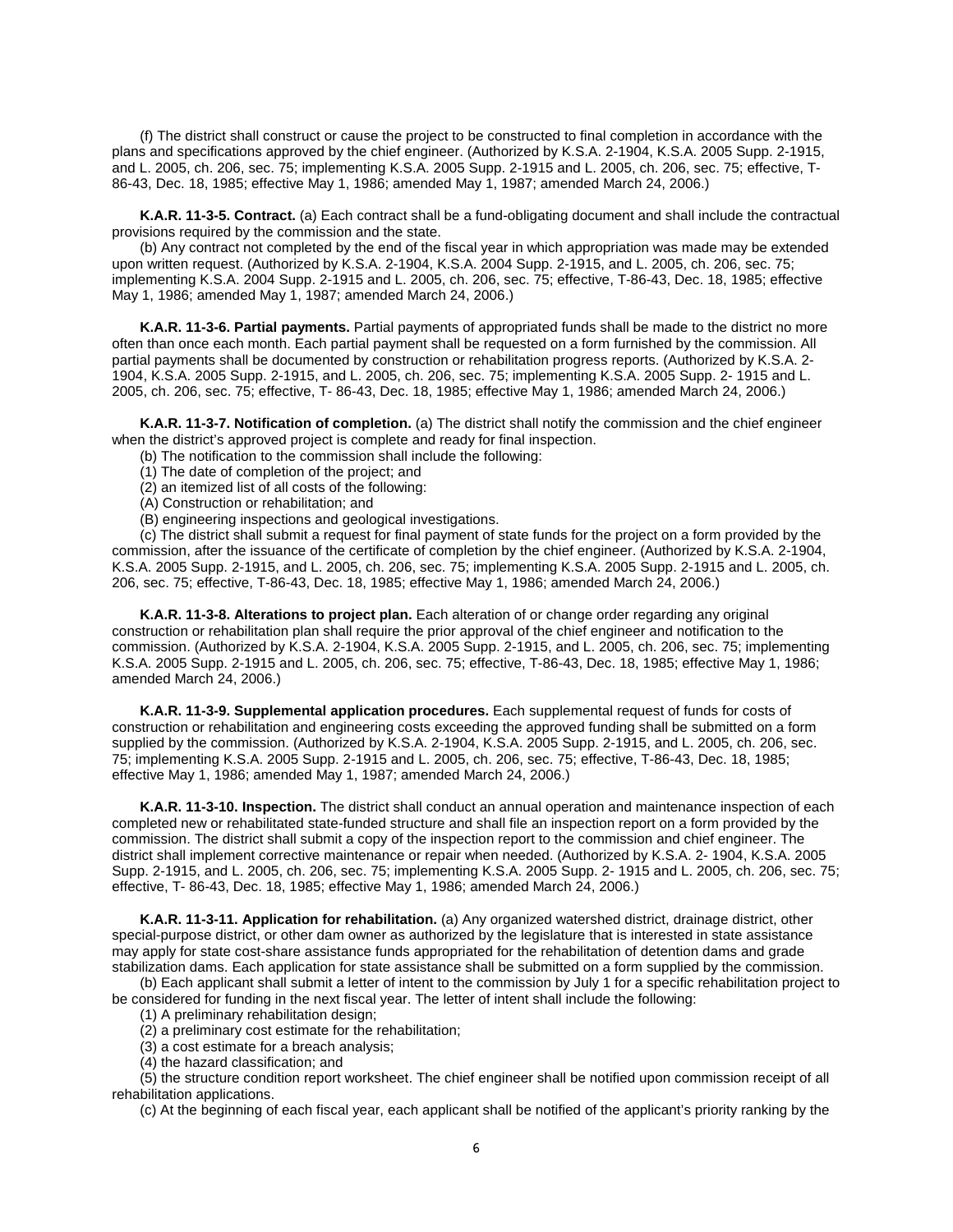commission. Each applicant with a priority ranking high enough to be selected for possible funding shall complete the detailed design, total cost, and financial assistance funding requirements using forms prescribed by the commission.

(d) The components eligible for financial assistance for the dam and appurtenant works, inundation area delineation, or inundation area easements shall include the following:

(1) The engineering fees;

(2) the construction or repair of embankments;

(3) excavation;

(4) metal, concrete, and other components;

(5) breach of a dam;

(6) establishment of permanent vegetation;

(7) fencing;

(8) riprap or filter material;

(9) decommissioning;

(10) upgrade of a spillway;

(11) acquisition of inundation area easements;

(12) inundation area mapping; and

(13) any other components that the commission deems necessary.

(e) Each request for financial assistance for any rehabilitation required because of deficient operation and maintenance shall receive the lowest priority for funding. (Authorized by K.S.A. 2- 1904, K.S.A. 2005 Supp. 2-1915, and L. 2005, ch. 206, sec. 75; implementing K.S.A. 2005 Supp. 2- 1915 and L. 2005, ch. 206, sec. 75; effective March 24, 2006.)

<span id="page-10-0"></span>**K.A.R. 11-3-12. Application for financial assistance for inundation area mapping.** (a) Any organized watershed district, drainage district, other special-purpose district, or other dam owner authorized by the legislature may apply for state financial assistance for inundation area mapping. Each application shall be submitted on a form prescribed by the commission. (b) Each application for financial assistance for inundation area mapping within a district shall include the following: (1) The identification of each person whose services will be employed to complete the map; (2) an acknowledgement that the services specified in paragraph (b) (1) will be conducted by a licensed professional engineer; and (3) a summary of how the district will use the inundation area map to encourage the prevention of future inundation area development. (c) Prioritization for funding shall include consideration of the following factors: (1) The applicant's plan for using the dam inundation map to encourage prevention of future inundation area development; (2) the amount of funding provided by the district for each inundation area mapping application; (3) any application that includes a strategic inundation area mapping plan. The plan shall include the district's prioritized mapping completion timelines to address inundation area mapping for all dams in the district; and (4) other relevant criteria identified by the commission that mitigate hazards associated with watershed dams. (Authorized by K.S.A. 2-1904, K.S.A. 2005 Supp. 2-1915, and L. 2005, ch. 206, sec. 75; implementing K.S.A. 2005 Supp. 2-1915 and L. 2005, ch. 206, sec. 75; effective March 24, 2006.)

#### **MULTIPURPOSE SMALL LAKES PROGRAM**

<span id="page-10-2"></span><span id="page-10-1"></span>**K.A.R. 11-4-1. Definitions.** (a) "Authorized representative" means the individual designated by the sponsor to be responsible for all correspondence. The authorized representative shall be the point of contact for the proposed project.

(b) "Bathymetric survey" means a survey recording the water depth of a reservoir at various points.

(c) "Commission" means the state conservation commission.

(d) "Cost-share limit" means the limitation of state funds as established by statute for class I, class II, and class III projects.

(e) "Land treatment" means a structure or conservation practice that shall constitute a viable method of erosion abatement or sediment and pollution control.

(f) "Phase I letter of interest" means an initial written request from a sponsor for a determination of whether a proposed project is eligible for funding.

(g) "Phase II letter of intent" means a letter providing the necessary information for establishing the funds required for a proposed project. Project plans, budgets, and schedules shall be developed in sufficient detail to support the funding request. An approved general plan, which shall be submitted with the letter of intent, shall supply detailed information to allow comparison with other projects. The signed letter of intent and supporting documentation shall be reviewed by the state water-related agencies. An order of priority for the proposed projects shall be established from the information provided in the letter of intent and recommendations from the reviewing agencies.

(h) "Phase III application" means the application for the appropriated funds for a project. This term shall include construction documents including technical specifications, contract documents, bidding plans and procedures, and documentation showing that all required permits, titles, or options on the necessary lands and easements have been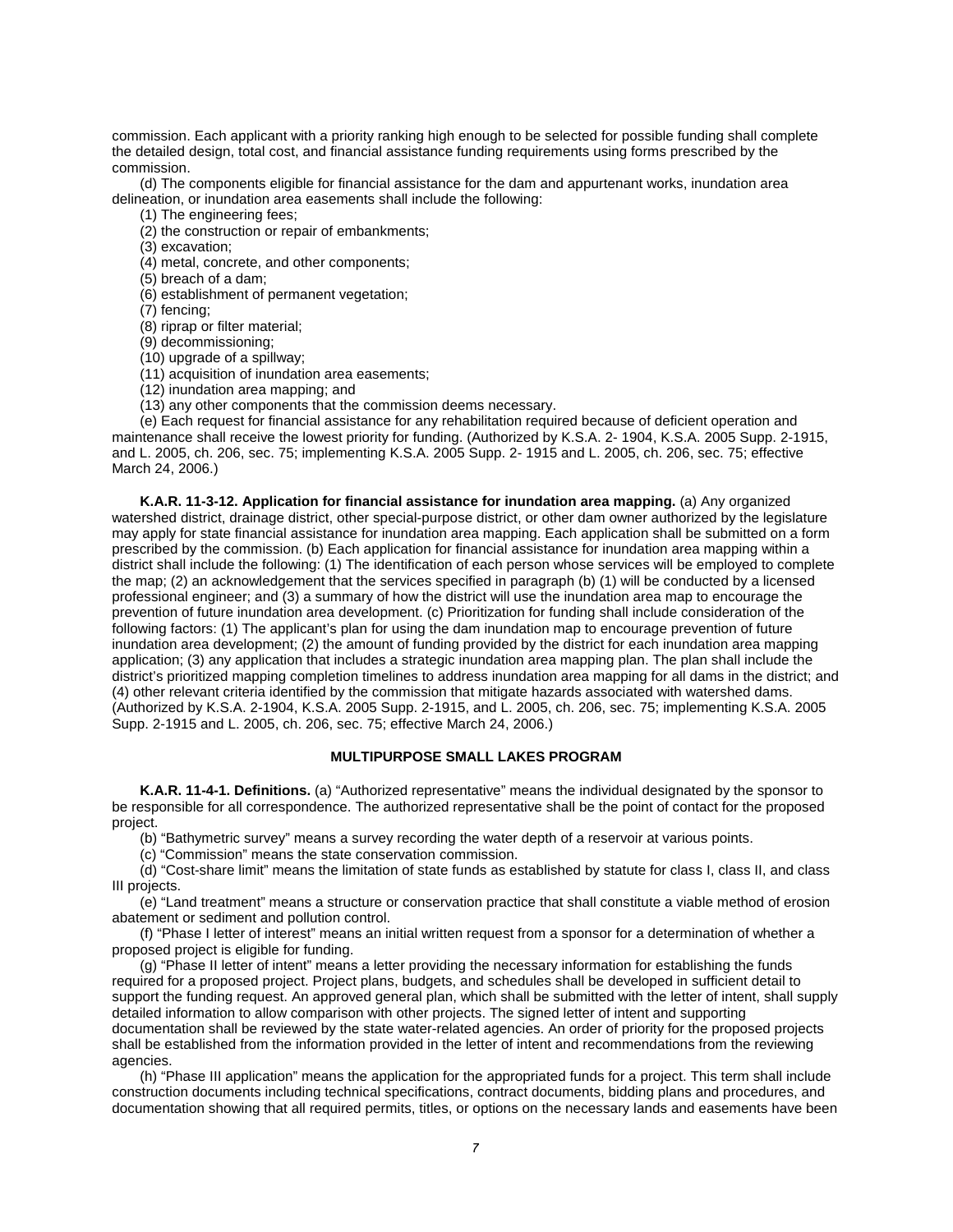obtained.

(i) "Program" means the multipurpose small lakes program.

(j) "Project" means construction or renovation of a multipurpose small lake structure by the sponsor, including acquisition of land rights and installation of land treatment structures, dams, and recreation facilities.

(k) "Renovation," as defined in K.S.A. 82a- 1603 and amendments thereto, shall include the act of restoring an existing structure to safe and efficient functioning for the original purpose or for a new purpose.

(l) "Renovation plan" means a plan that outlines the scope of work of the project and shall include the following: (1) A benefit and cost analysis;

(2) documentation of how the renovation will return the structure to its original purpose or a new purpose; and

(3) basic construction and hydrologic data for planning purposes. (Authorized by and implementing K.S.A. 2005 Supp. 82a-1602; effective, T- 86-43, Dec. 18, 1985; effective May 1, 1986; amended May 1, 1987; amended Sept. 22, 2006.)

<span id="page-11-0"></span>**K.A.R. 11-4-2. Phase I letter of interest.** (a) Each prospective sponsor of new construction shall submit a phase I letter of interest to the commission to determine if the proposed project will qualify for the program. The letter of interest shall be submitted on a form furnished by the commission.

(b) In the phase I letter of interest for renovation of an existing lake, the sponsor shall provide the commission with evidence that the proposed project meets the following initial eligibility requirements:

(1) The lake shall currently provide local public water supply benefits or be resonably expected to do so in the future.

(2) The dam impounding the lake shall not be considered hydrologically inadequate or unsafe by the chief engineer.

(c) The phase I letter of interest shall be reviewed by the commission, and the sponsor shall be notified in writing if the proposed project qualifies for funding or does not qualify. (Authorized by K.S.A. 2005 Supp. 82a-1602 and K.S.A. 82a- 1607; implementing K.S.A. 82a-1607; effective, T- 86-43, Dec. 18, 1985; effective May 1, 1986; amended Sept. 22, 2006.)

<span id="page-11-1"></span>**K.A.R. 11-4-3. Phase II letter of intent.** (a) (1) Any sponsor may submit a phase II letter of intent following receipt of a letter from the commission acknowledging that the proposed project is eligible for possible funding. The letter of intent, submitted on a form furnished by the commission, shall include an approved general plan, if applicable.

(2) Each proposed project involving community development block grant funds shall include a copy of an application for these funds. If the grant conditions change or new grants are awarded anytime after submittal of the proposal, the sponsor shall forward the most current version to the commission.

(3) The sponsor shall include an agricultural impact statement and resources inventory when five acres or more of prime agricultural land is taken under the power of eminent domain, if applicable.

(b) In addition to meeting the requirements specified in subsection (a), the sponsor of a renovation project shall submit a renovation plan with the letter of intent.

(c) The consideration of renovation projects shall be based on the following criteria:

(1) The water supply status of the lake;

(2) the back-up water supply source;

(3) any prior use of multipurpose small lake program funds;

(4) the population served by the lake;

(5) the age of the lake;

(6) the loss of storage capacity due to sedimentation;

(7) the location of the lake relative to a total maximum daily load area;

(8) the current and potential recreational uses of the lake;

(9) the availability of bathymetric surveys and studies of the lake;

(10) the sedimentation rate; and

(11) a plan for prevention of future sedimentation.

(d) The original of the phase II letter of intent, plus one copy for each reviewing agency, shall be submitted to the commission no later than June 1 to be considered in the budget request for the next fiscal year. (Authorized by K.S.A. 2005 Supp. 82a-1602 and K.S.A. 82a-1607; implementing K.S.A. 2005 Supp. 82a-1604, 82a-1605, and 82a-1606 and K.S.A. 82a-1607; effective, T-86-43, Dec. 18, 1985; effective May 1, 1986; amended May 1, 1987; amended Sept. 22, 2006.)

<span id="page-11-2"></span>**K.A.R. 11-4-4. Review process.** (a) The agencies reviewing each phase II letter of intent shall include the following:

(1) Kansas department of health and environment;

(2) division of water resources, Kansas department of agriculture;

(3) Kansas department of wildlife and parks;

(4) Kansas biological survey at the university of Kansas;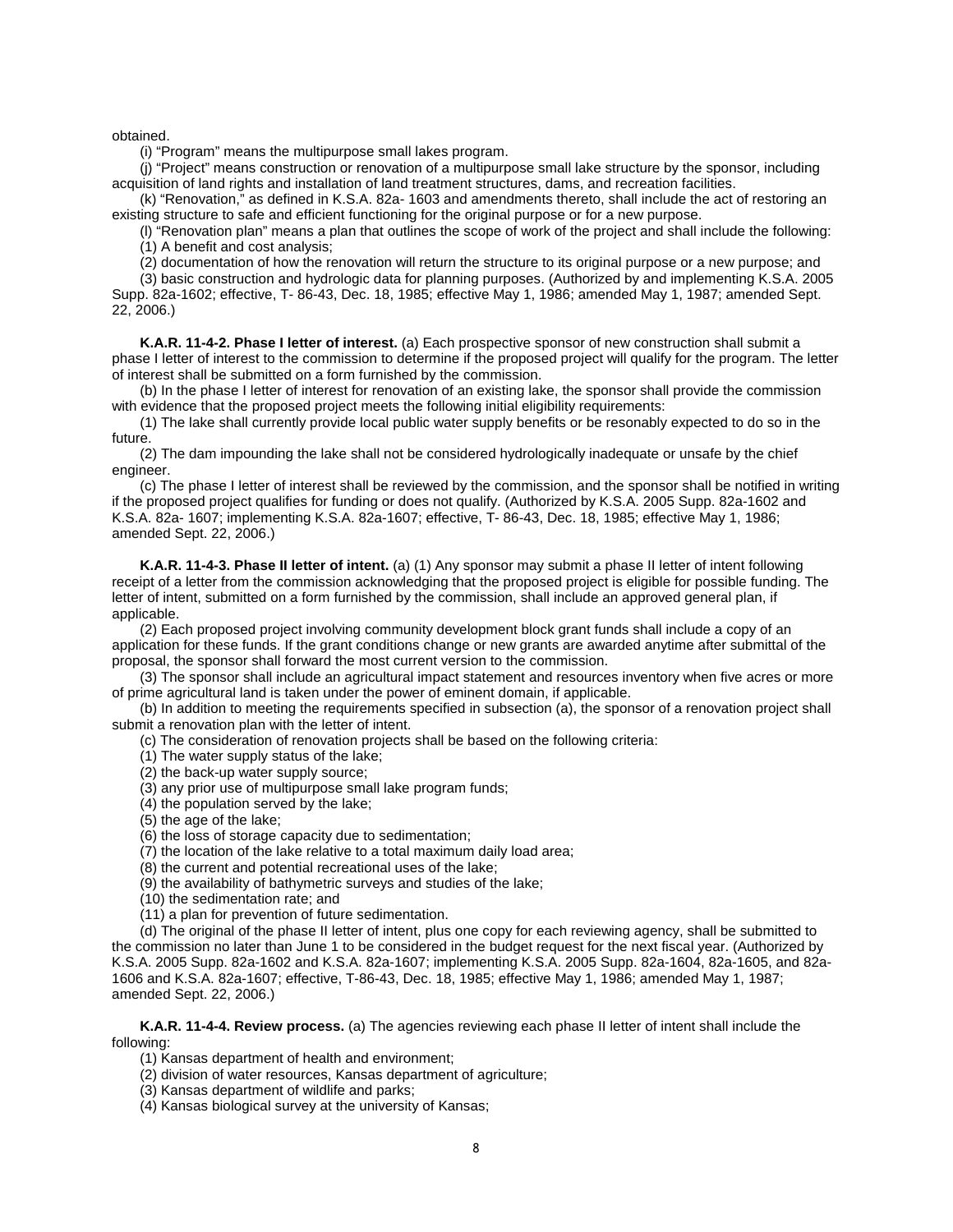(5) Kansas state historical society; and

(6) Kansas water office.

(b) Each agency's review comments shall be considered by the commission in the priority ranking process. The proposed projects not recommended for funding shall be returned to the sponsor with the reasons for rejection. (Authorized by K.S.A. 2005 Supp. 82a-1602 and K.S.A. 82a-1607; implementing K.S.A. 82a-1607; effective, T-86- 43, Dec. 18, 1985; effective May 1, 1986; amended May 1, 1987; amended Sept. 22, 2006.)

<span id="page-12-0"></span>**K.A.R. 11-4-5. Funding.** Each project recommended for funding through the review process and approved by the commission shall be included as a line item in the commission's budget request. (Authorized by L. 1985, Ch. 342, Sec. 2; implementing L. 1985, Ch. 342, Sec. 2 and 7; effective, T-86-43, Dec. 18, 1985; effective May 1, 1986.)

<span id="page-12-1"></span>**K.A.R. 11-4-6. Phase III application.** (a) After funds have been appropriated by the legislature for a project, the sponsor shall submit to the commission a phase III application. The application shall be submitted on a form furnished by the commission.

(b) The sponsor shall be responsible for securing all required permits before a state contract may be authorized. A copy of each required permit shall be furnished to the commission before any construction or renovation reimbursements are made.

(c) In addition to meeting the other requirements of this regulation, the sponsor of each renovation project shall submit a pre-excavation bathymetric survey estimating the volume of sediment to be excavated and a plan to address the safe handling and disposing of contaminants.

(d) The contractor selection committee shall include a representative of the commission. (Authorized by K.S.A. 2005 Supp. 82a-1602 and K.S.A. 82a-1607; implementing K.S.A. 82a-1607; effective, T-86-43, Dec. 18, 1985; effective May 1, 1986; amended Sept. 22, 2006.)

<span id="page-12-2"></span>**K.A.R. 11-4-7. State contract.** (a) Each contract between the commission and the sponsor shall include the contractual provisions required by the commission and the state.

(b) Any contracts not completed by the end of the fiscal year in which appropriation was made may be extended by the commission. (Authorized by K.S.A. 2005 Supp. 82a-1602 and K.S.A. 82a- 1607; implementing K.S.A. 82a-1607; effective, T- 86-43, Dec. 18, 1985; effective May 1, 1986; amended May 1, 1987; amended Sept. 22, 2006.)

<span id="page-12-3"></span>**K.A.R. 11-4-8. Procedures.** (a) Each engineering plan submitted to the chief engineer shall reflect economical design and shall conform to or exceed the construction requirements of the chief engineer.

(b) Each sponsor shall have acquired fee simple title or any other estate or interest in the site of the project, including all necessary easements and rights-of-ways, to ensure undisturbed use and possession for the purpose of construction, operation, and maintenance for the life of the project.

(c) Standard bid procedures of the department of administration shall be used in the bidding process for construction projects.

(d) Standard bid procedures of the department of administration and the bid procedures of the commission shall be used in the bidding process for renovation projects.

(e) The sponsor shall maintain adequate accounting and fiscal records to reflect the receipt and expenditure of all funds on the project.

(f) The sponsor shall submit relevant documents and information as required by the commission.

(g) The sponsor shall ensure that a bid bond and a performance bond are secured by the contractor.

(h) The sponsor shall complete the project in accordance with the application, plans, specifications, and any modifications approved by the chief engineer. (Authorized by K.S.A. 2005 Supp. 82a- 1602 and K.S.A. 82a-1607; implementing K.S.A. 2005 Supp. 82a-1604, 82a-1605, and 82a-1606 and K.S.A. 82a-1607; effective, T-86-43, Dec. 18, 1985; effective May 1, 1986; amended May 1, 1987; amended Sept. 22, 2006.)

<span id="page-12-4"></span>**K.A.R. 11-4-9. Partial payments.** Partial payments of appropriated state funds shall be made by the commission to the sponsor no more often than once each month. Each partial payment shall be requested by the sponsor on a form furnished by the commission. All claims shall be documented by the sponsor as directed by the commission.

(b) Each partial payment request shall include a project progress report. Partial payments shall be made in proportion to the work completed on the project.

(c) Until final certification is made by the chief engineer, 10 percent of the total project costshare shall be retained by the commssion. (Authorized by K.S.A. 2005 Supp. 82a-1602 and K.S.A. 82a-1607; implementing K.S.A. 2005 Supp. 82a-1604, 82a-1605, and 82a-1606 and K.S.A. 82a-1607; effective, T-86-43, Dec. 18, 1985; effective May 1, 1986; amended Sept. 22, 2006.)

<span id="page-12-5"></span>**K.A.R. 11-4-10. Notification of completion.** (a) The sponsor of a construction project shall notify the commission and the chief engineer when the project is completed and ready for final certification by the chief engineer. The notification of completion shall be submitted on a form supplied by the commission and shall include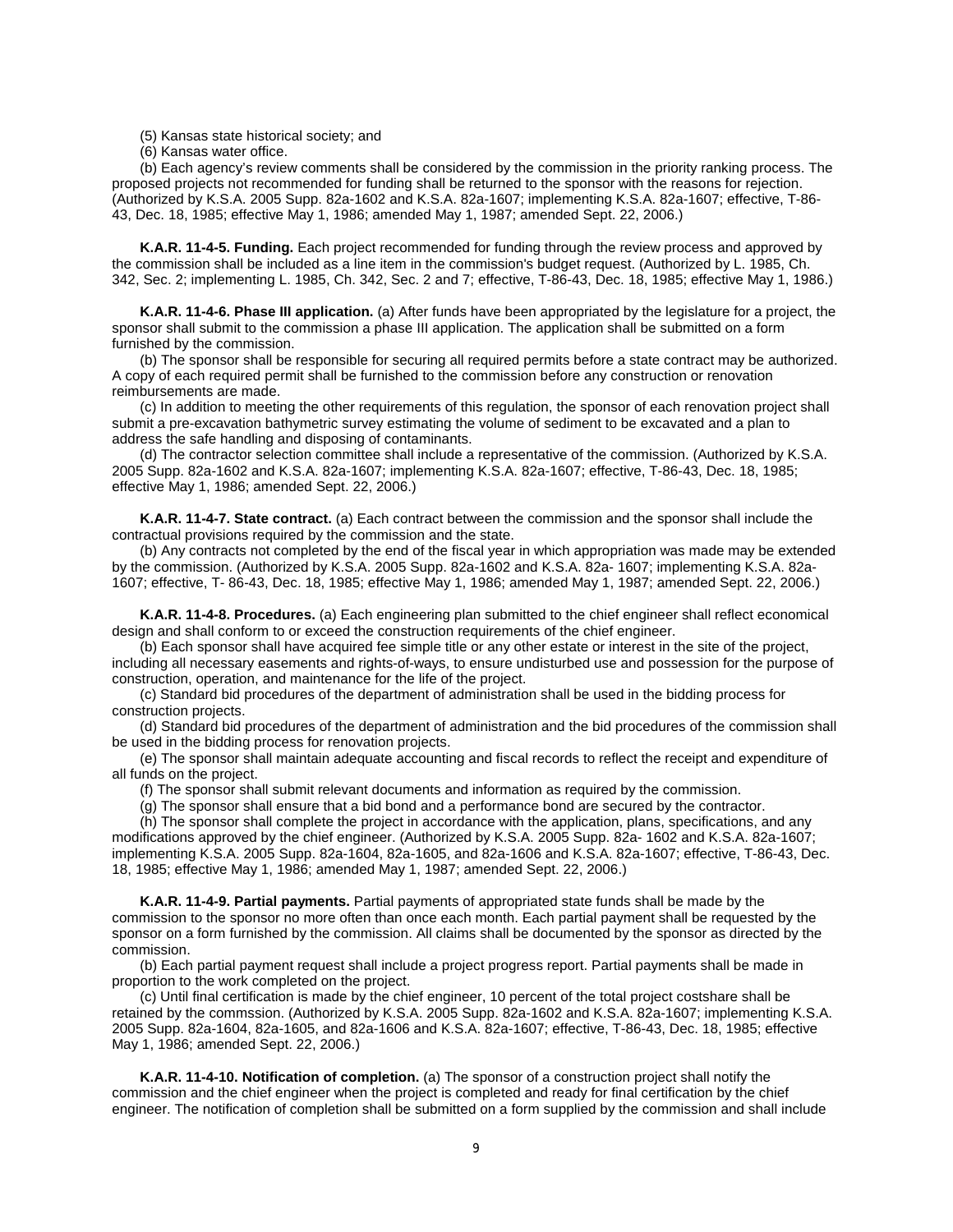the following:

(1) The date of completion of the project;

(2) an itemized list of all costs of construction, engineering, surveys, geological investigations, inspections, and land acquisition; and

(3) a request for final payment of funds for the project.

(b) The sponsor of a renovation project shall notify the commission when the project is completed. The notification of completion shall be submitted on a form supplied by the commission and shall include the following information:

(1) The date of completion of the project;

(2) an itemized list of all costs of restoration, engineering, surveys, geological investigations, inspections, and land acquisition costs;

(3) a final bathymetric survey and a determination of the final excavated volume; and

(4) a request for final payment.

(c) Final disbursement of the funds due from appropriated state funds shall be made after receipt of final certification from the chief engineer. (Authorized by K.S.A. 2005 Supp. 82a-1602 and K.S.A. 82a-1607; implementing K.S.A. 82a-1607; effective, T-86-43, Dec. 18, 1985; effective May 1, 1986; amended May 1, 1987; amended Sept. 22, 2006.)

<span id="page-13-0"></span>**K.A.R. 11-4-11. Modifications to construction or renovation plan.** Each modification of the original construction or renovation plan shall require the prior approval of the chief engineer and notification to the commission. (Authorized by K.S.A. 2005 Supp. 82a-1602 and K.S.A. 82a-1607; implementing K.S.A. 2005 Supp. 82a-1604, 82a- 1605, and 82a-1606 and K.S.A. 82a-1607; effective, T-86-43, Dec. 18, 1985; effective May 1, 1986; amended Sept. 22, 2006.)

<span id="page-13-1"></span>**K.A.R. 11-4-12. Amendment to costs of project.** (a) The sponsor shall notify the commission of all increases in costs and of all proposed additions to, deletions from, and modifications of the project.

(b) The sponsor may submit an amendment to the application for state funds to the commission for costs of construction, engineering, and land rights above the approved application funding. The amendment shall be submitted on a form furnished by the commission and shall include any documentation required by the commission.

(c) After review by the commission, each approved amendment for increased funding shall be designated as either of the following:

(1) Funded from appropriations made available for necessary amendments; or (2) included as a line item request in the commission budget.

(d) Each amendment that is not approved shall be returned to the sponsor with each reason for rejection. The sponsor may appeal the nonapproved amendment in writing by requesting a hearing with the commission. (Authorized by K.S.A. 2005 Supp. 82a-1602 and K.S.A. 82a-1607; implementing K.S.A. 2005 Supp. 82a-1604, 82a-1605, and 82a-1606 and K.S.A. 82a-1607; effective, T-86-43, Dec. 18, 1985; effective May 1, 1986; amended Sept. 22, 2006.)

<span id="page-13-2"></span>**K.A.R. 11-4-13. Maintenance.** The sponsor shall provide maintenance of the completed structure throughout its designed life or useful life, whichever is longer. The sponsor shall implement corrective maintenance or repair when needed. (Authorized by K.S.A. 2005 Supp. 82a-1602 and K.S.A. 82a-1607; implementing K.S.A. 82a-1607; effective, T-86-43, Dec. 18, 1985; effective May 1, 1986; amended May 1, 1987; amended Sept. 22, 2006.)

<span id="page-13-3"></span>**K.A.R. 11-4-14. Annual inspection.** The sponsor shall ensure that an annual operation and maintenance inspection of the completed structure is made. The inspection shall be made by a person experienced in dam operation and maintenance. The sponsor shall submit a copy of the operation and maintenance inspection report, on a form provided by the commission, to the commission and chief engineer. (Authorized by and implementing K.S.A. 2005 Supp. 82a-1602; effective, T- 86-43, Dec. 18, 1985; effective May 1, 1986; amended May 1, 1987; amended Sept. 22, 2006.)

**K.A.R. 11-4-15. Eligible components of renovation projects**. The eligible components of a renovation project shall include the following:

(a) Engineering;

(b) repair of embankments;

(c) construction of silt basins;

(d) mobilization and demobilization of equipment;

(e) excavation;

(f) removal of sediment from a reservoir;

(g) metal, conrete, and associated materials;

(h) inundation mapping; and

(i) land rights. (Authorized by K.S.A. 2005 Supp. 82a-1602; implementing K.S.A. 2005 Supp. 82a-1603(m), 82a-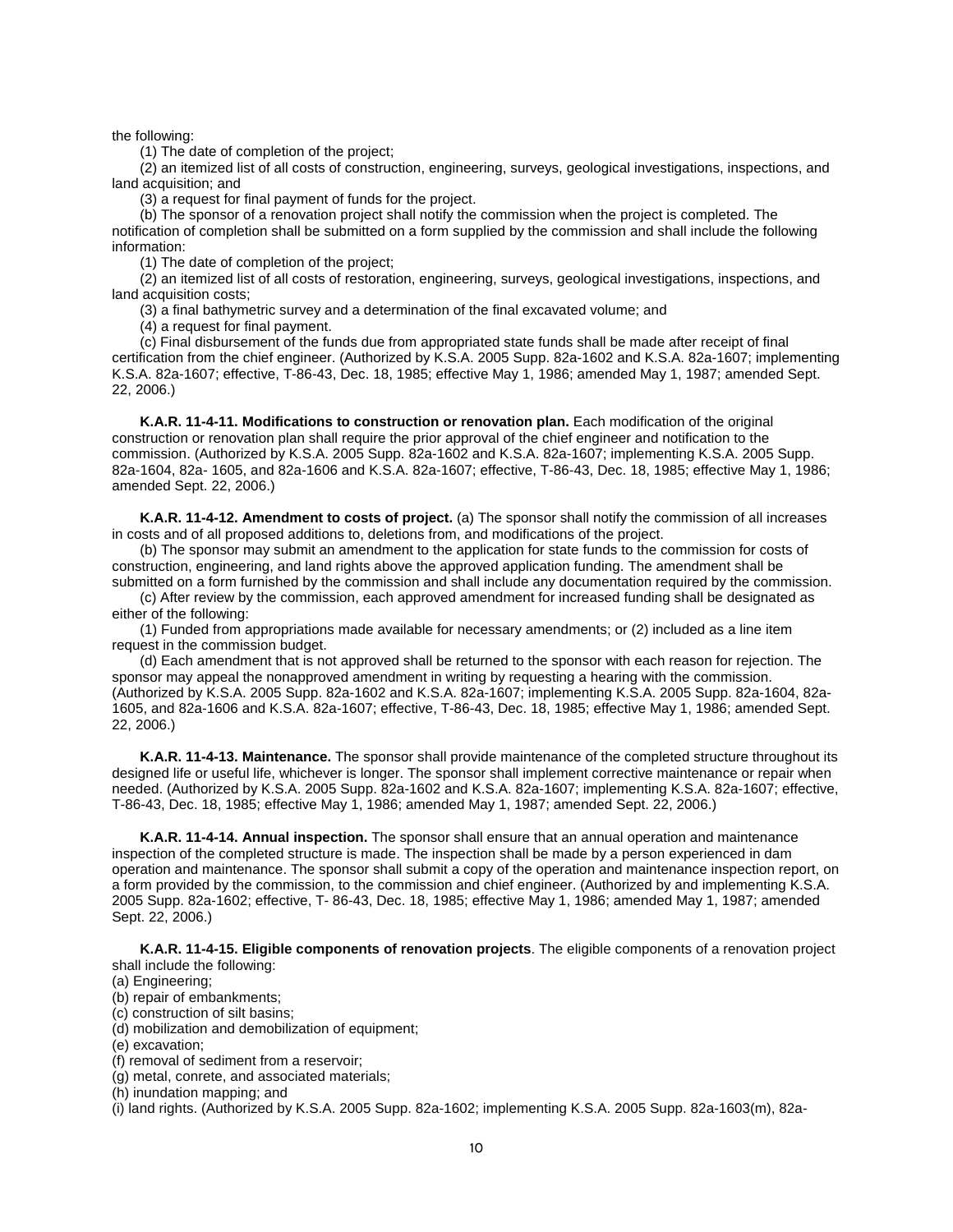1604, 82a-1605, and 82a-1606; effective Sept. 22, 2006.)

<span id="page-14-0"></span>**K.A.R. 11-4-16. Testing and disposal of sediment from reservoir.** The testing of sediment by the sponsor may be required by the commission before or during excavation, or both. The sponsor shall be required to have one or more sufficient sediment storage basins for the disposal of excavated material. (Authorized by K.S.A. 2005 WATER SUPPLY RESTORATION PROGRAM 11-6-4 533 Supp. 82a-1602 and K.S.A. 82a-1607; implementing K.S.A. 82a-1607; effective Sept. 22, 2006.)

#### **WATER SUPPLY RESTORATION PROGRAM**

<span id="page-14-1"></span>**K.A.R. 11-6-1. Definitions.** (a) "Commission" means the state conservation commission.

<span id="page-14-2"></span>(b) "Land treatment" means structures or conservation practices that constitute viable methods of erosion abatement or sediment and pollution control.

(c) "Letter of interest" means an initial written request from a sponsor for a determination of whether a proposed project is eligible for funding.

(d) "Letter of intent" means a letter providing the necessary information for establishing the funds required for a proposed project. Project plans and specifications, budgets, and schedules shall be developed in sufficient detail to support the funding request. The signed letter of intent and supporting documentation shall be reviewed by the environmental review agencies specified in K.A.R. 11-6-6.

(e) "Project" means the restoration of a water supply structure by a sponsor, including land treatment.

(f) "Public water supply" means a water supply that has beneficial municipal use.

(g) "Restoration" means the act of returning an existing water supply structure to safe and efficient functioning, including the installation or repair of erosion control measures and land treatment.

(h) "Restoration plan" means a document providing sufficient details to support the letter of intent.

(i) "Sponsor" means any of the following:

(1) A political subdivision of the state that has the power of taxation and the right to eminent domain;

(2) a public wholesale water supply district; or

(3) a rural water district.

(j) "Total maximum daily load" means the maximum amount of a pollutant that a body of water can receive without violating water quality standards.

(k) "Watershed protection" means land treatment that reduces sediment load and abates erosion.

(l) "Water supply structure" means a structure that impounds a public water supply. (Authorized by and implementing K.S.A. 2007 Supp. 82a-2101; effective Nov. 14, 2008.)

<span id="page-14-3"></span>**K.A.R. 11-6-2. Eligible components of projects.** The eligible components of a project shall include the following:

(a) Engineering, including project design, plans, and specifications;

(b) repairs of the structure and its appurtenant works;

(c) mobilization and demobilization of equipment;

(d) dredge and sediment disposal facilities; and

(e) watershed protection and restoration. (Authorized by and implementing K.S.A. 2007 Supp. 82a-2101; effective Nov. 14, 2008.)

<span id="page-14-4"></span>**K.A.R. 11-6-3. Letter of interest.** (a) Each prospective sponsor shall submit a letter of interest to the commission to determine if the proposed project is eligible for consideration for funding. The letter of interest shall be submitted on a form furnished by the commission.

(b) In the letter of interest, the sponsor shall provide the commission with evidence that the proposed project meets the following initial eligibility requirements:

(1) The structure shall currently provide local public water supply benefits or be reasonably expected to do so in the future.

(2) The sponsor shall demonstrate that existing or planned infrastructure and practices are capable of preserving the improvements and address watershed protection.

(c) The letter of interest shall be reviewed by the commission and the Kansas water office. The sponsor shall be notified in writing whether the proposed project is eligible for consideration for funding. (Authorized by and implementing K.S.A. 2007 Supp. 82a-2101; effective Nov. 14, 2008.)

<span id="page-14-5"></span>**K.A.R. 11-6-4. Letter of intent.** (a) Any sponsor may submit a letter of intent following receipt of a letter from the commission acknowledging that the proposed project is eligible for consideration for funding. The letter of intent, submitted on a form furnished by the commission, shall include a restoration plan as specified in K.A.R. 11-6-5.

(b) The sponsor shall submit the original of the letter of intent, plus one copy for each environmental review agency specified in K.A.R. 11-6-6, to the commission no later than June 1 to be considered in the budget request for the next state fiscal year. (Authorized by and implementing K.S.A. 2007 Supp. 82a-2101; effective Nov. 14, 2008.)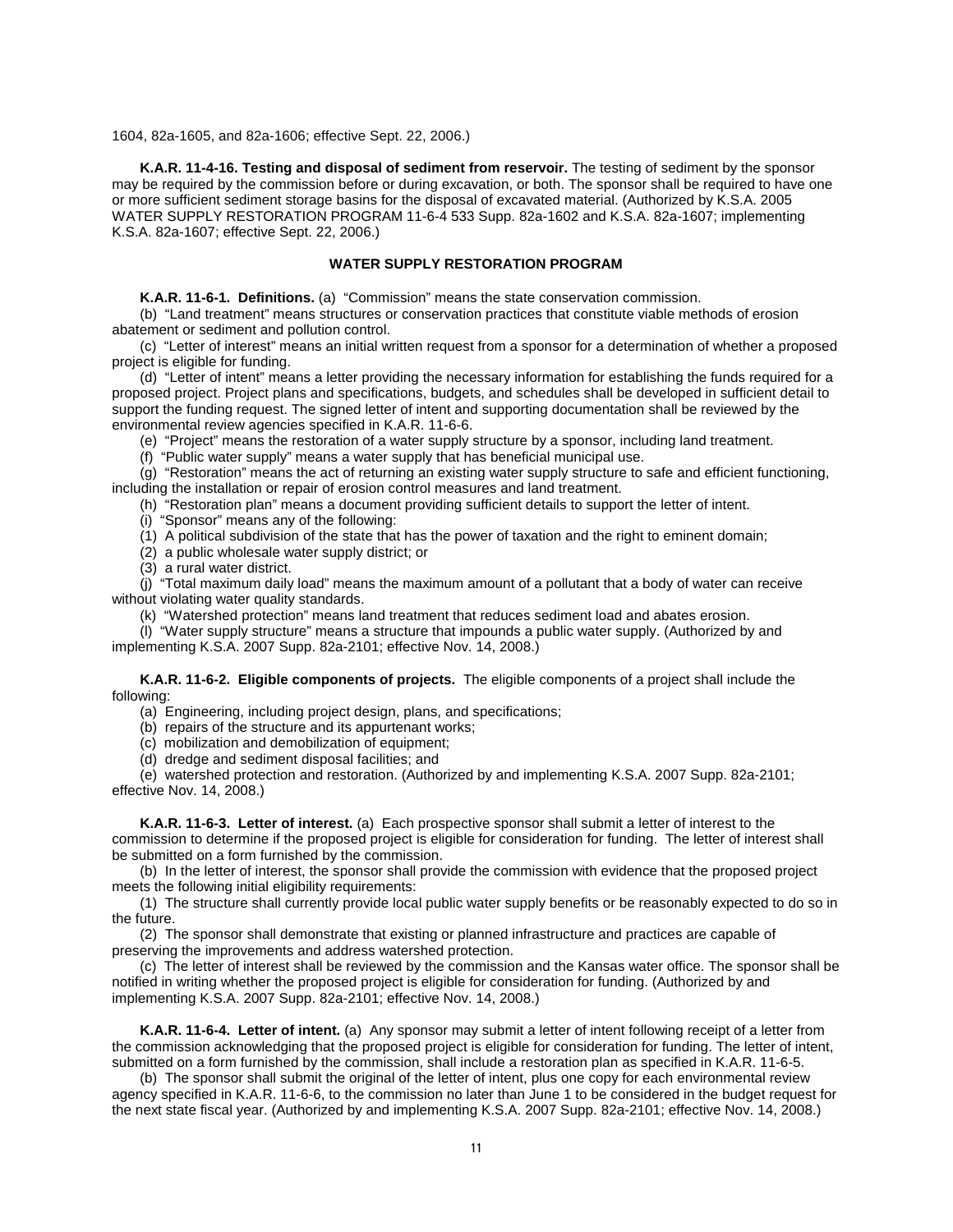<span id="page-15-0"></span>**K.A.R. 11-6-5. Restoration plan.** (a) Each restoration plan shall consist of the following:

- (1) Restoration scope;
- (2) design plans and specifications;
- (3) watershed protection plan, if applicable;
- (4) cost estimates;
- (5) project schedule; and

(6) any other relevant documents that pertain to renovation, protection, or restoration of the water supply structure, as determined by the commission.

(b) Each modification of the original restoration plan shall require the prior notification and approval of the commission. (Authorized by and implementing K.S.A. 2007 Supp. 82a-2101; effective Nov. 14, 2008.)

<span id="page-15-1"></span>**K.A.R. 11-6-6. Review process.** (a) Each letter of intent shall be reviewed by the environmental review agencies listed in K.S.A. 82a-326(b) and amendments thereto.

- (b) Prioritization of projects shall be based on the following:
- (1) The current use of the water;
- (2) the population served;
- (3) the age of the structure;
- (4) any loss of storage capacity due to sedimentation or deficiencies, or both;
- (5) any documented efforts to provide watershed protection;
- (6) the status of operation and maintenance;
- (7) the current and potential recreational uses of the lake;
- $(8)$  specification of whether the watershed has a high total maximum daily load;
- (9) any prior use of multipurpose small lake program funds;
- (10) the percentage of sponsor funding for the project; and
- (11) the proposed location of the project with respect to federal reservoirs that provide water supply.

(c) Each agency's review comments shall be considered by the commission in the final priority-ranking process. Each sponsor shall be notified in writing if that sponsor's proposed project is approved for funding. (Authorized by and implementing K.S.A. 2007 Supp. 82a-2101; effective Nov. 14, 2008.)

#### **NON-POINT SOURCE POLLUTION CONTROL**

<span id="page-15-3"></span><span id="page-15-2"></span>**K.A.R. 11-7-1. Definitions.** (a) "Animal unit" means a defined unit of measurement to determine the applicability of state and federal regulations and pollution potential of a confined feeding facility as defined by K.S.A. 65-171d, and amendments thereto.

(b) "Applicant" means a landowner or legal agent applying for financial assistance to construct or apply pollution control practices.

(c) "Commission" means the state conservation commission.

(d) "Confined feeding facility" is as defined in K.S.A. 65-171d (c)(2), and amendments thereto, exclusive of swine.

(e) "Critical or targeted water resources" means water resources that have been identified as exceptional and vulnerable.

(f) "District" means a conservation district that is a political subdivision of state government with its own governing body of five elected supervisors created under K.S.A. 2-1901 et seq., and amendments thereto, as a special purpose district to develop and carry out soil and water conservation programs within its political boundaries.

(g) "Exceptional value water resources" means any of the following:

- (1) A public water supply impoundment and associated tributary watershed;
- (2) a recharge area or groundwater capture zone of a public water supply well field;
- (3) a sole source aquifer;

 $(4)$  a flowing stream and tributary watershed above a public water supply diversion;

(5) a flowing stream and tributary watershed that sustains or supports habitats of threatened or endangered species;

(6) a flowing stream and tributary watershed above the highest valued fishery resources;

(7) a flowing stream and tributary watershed above reaches having any habitat of aquatic species in need of conservation; or

(8) a flowing stream and tributary watershed above highly valued recreation areas.

(h) "Financial assistance" means financial incentives offered to eligible applicants on a cost-sharing basis to implement approved pollution control practices.

(i) "KDHE" means the Kansas department of health and environment.

(j) "Non-point source (NPS)" means any activity that is not required to have a national pollutant discharge system permit and that results in the release of pollutants to waters of the state. This release may result from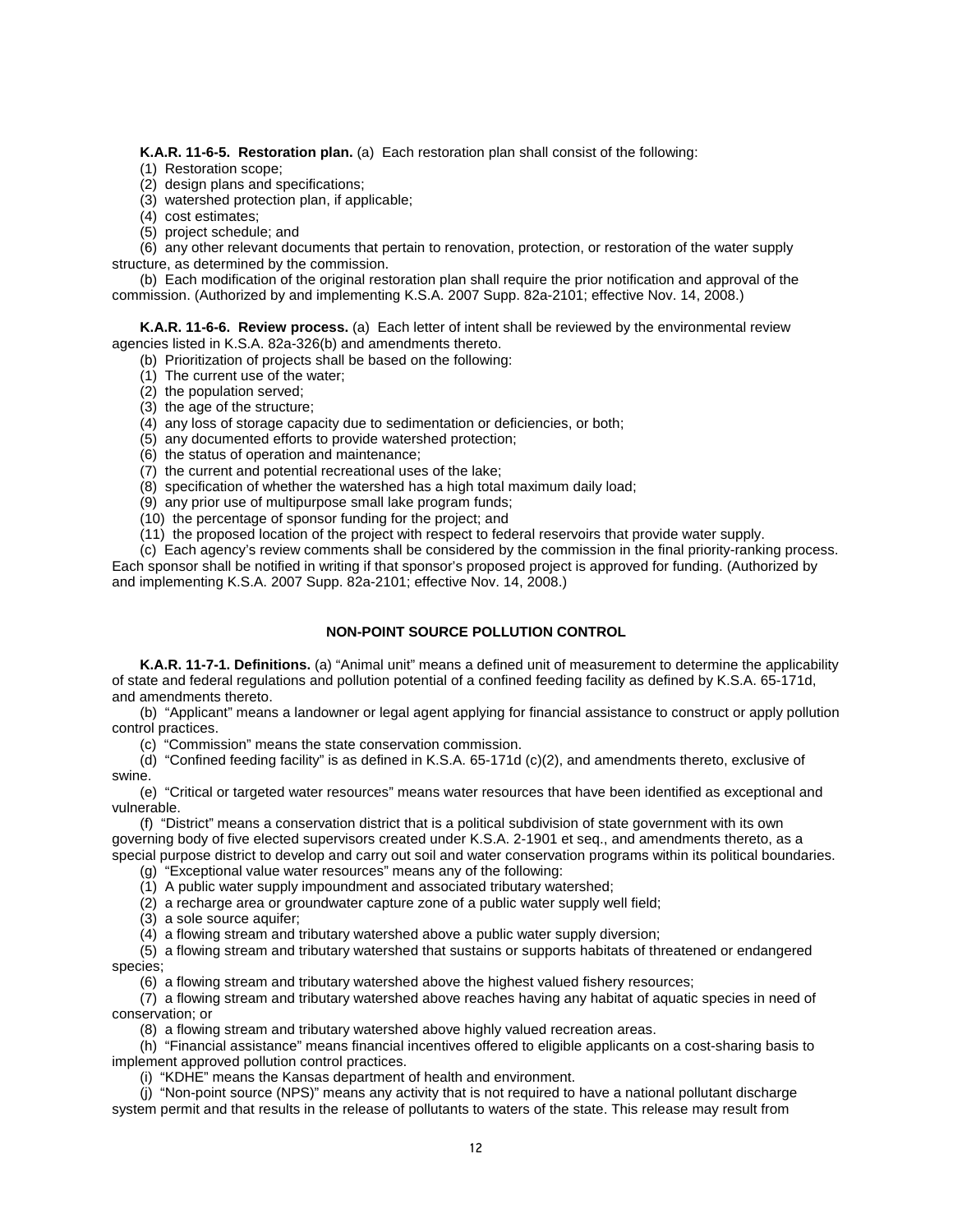precipitation runoff, aerial drift and deposition from the air, or release of sub- surface brine or other contaminated groundwaters to surface waters of the state.

(k) "On-site wastewater system" means a system composed of a septic tank disposal field, a wastewater pond, or an alternative treatment system designed to treat wastewater from a single-family residence or business installed in compliance with state regulations and county ordinances to prevent surface and groundwater contamination by disease-causing organisms, organic matter, chemicals, and nutrients.

(l) "Plan" means a locally developed, long- range comprehensive plan for the non-point source pollution control in a watershed, hydro-logic unit, or county.

(m) "Pollution" means either of the following:

(1) Any contamination or other alteration of the physical, chemical, or biological properties of any waters of the state that will or is likely to create a nuisance or render these waters harmful, detrimental, or injurious to public

health, safety, or welfare; to the plant, animal, or aquatic life of the state; or to other designated beneficial uses; or (2) any discharge that will or is likely to exceed state effluent standards predicated upon technologically based effluent limitations.

(n) "Practice" means a land treatment or management practice constructed or implemented to effect pollution control.

(o) "Project work plan" means a detailed plan for a proposed project that is identified in the approved local nonpoint source pollution management plan.

(p) "State contract" means a contract between the commission and the district to prescribe the annually allocated amount of technical assistance and information and education funds and to prescribe expenditure guidelines for those funds.

(q) "State non-point source pollution management plan" means a process to identify measures to control pollutants discharged from non-point source pollution sources and shall also mean state and local programs for controlling non-point source pollution.

(r) "Total maximum daily load" means state identification and prioritization of pollutants and specific water bodies with pollutant loadings allocated for specific water bodies and corresponding pollutant reduction goals developed and strategies implemented.

(s) "Vulnerable water resources" means water resources that have a high probability of being contaminated. Factors that contribute to vulnerability shall include the following:

- (1) Infiltration recharge;
- (2) vadose zone characteristics;
- (3) depth to water table;
- (4) topography;
- (5) soil characteristics;
- (6) pollutant source concentration;
- (7) pollutant characteristics;
- (8) groundwater;
- (9) surface water;
- (10) precipitation;
- (11) runoff;
- $(12)$  land cover; and

(13) proximity of the pollution to a stream or lake. (Authorized by and implementing K.S.A. 1998 Supp. 2-1915; effective May 21, 1990; amended Dec. 27, 1999).

#### **K.A.R. 11-7-2. Local non-point source pollution management plan.** (a) The conservation district

<span id="page-16-0"></span>responsibility, with assistance from sponsors or cosponsors, shall be to coordinate the development and submission of a comprehensive local non-point source pollution management plan. Local, state and federal agencies and the private sector shall be invited to assist in the development of the management plan.

- (b) The management plan submitted to the commission shall include the following:
- (1) Pollution reduction goals;
- (2) a description and the location of the area included in the plan;
- (3) a description of problems and potential problems;
- (4) a description of proposed solutions, evaluation, and monitoring;
- (5) estimated costs;
- (6) the source of funding;
- (7) an implementation schedule; and
- (8) a list of participants in the development of the plan.

(c) An administrative review by the commission and a technical review by the following state and federal natural

resource agencies shall be completed with recommendations consolidated by the KDHE:

(1) KDHE;

- (2) United States natural resources conservation service;
- (3) Kansas biological survey;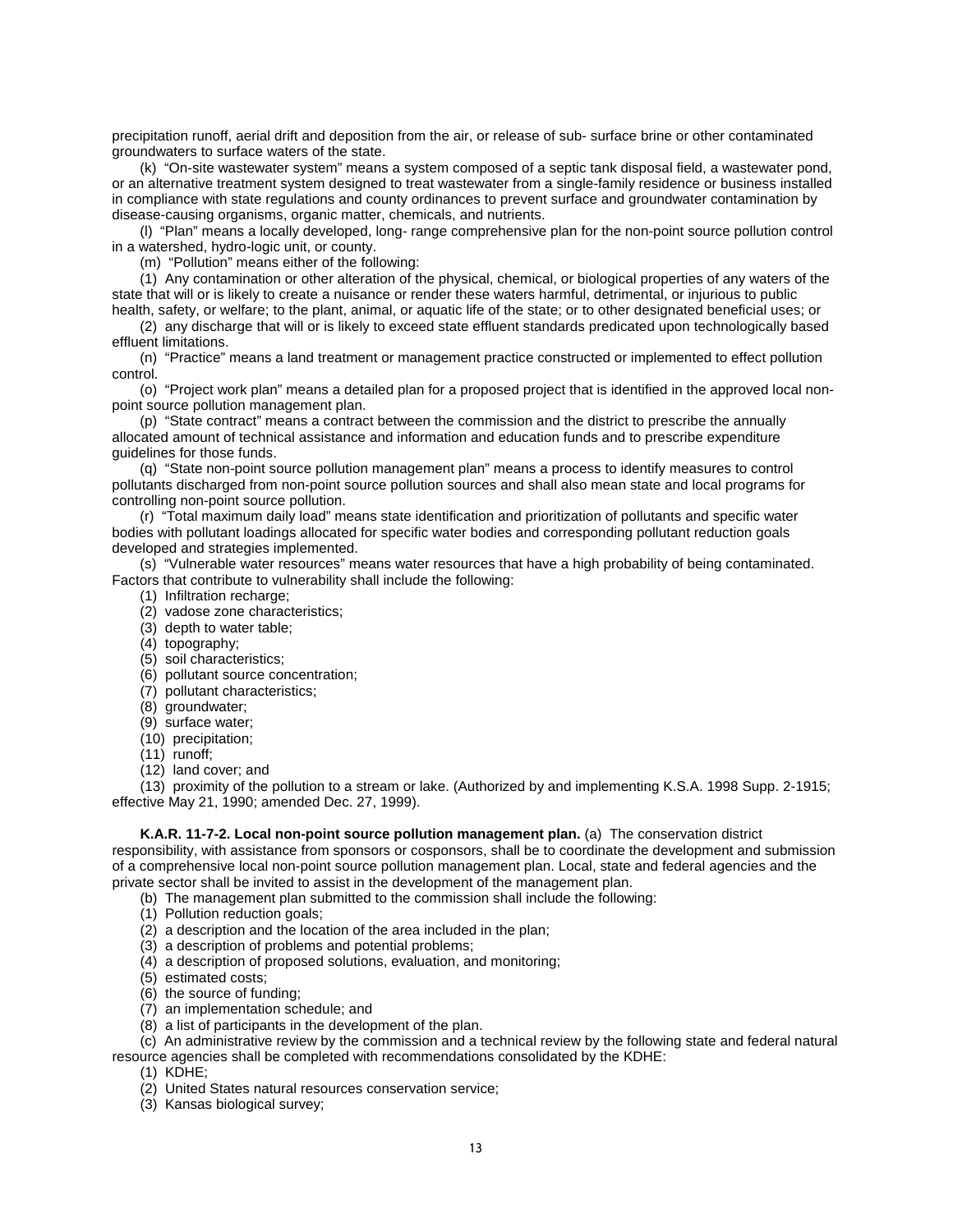- (4) Kansas corporation commission;
- (5) Kansas geological survey;
- (6) Kansas water office;
- (7) Kansas forest service;
- (8) Kansas department of wildlife and parks;
- (9) Kansas department of agriculture;
- (10) Kansas state university cooperative extension service; and
- (11) United States environmental protection agency.

(d) The reviewer's recommendations shall be included in the plan as an amendment and incorporated into project work plans.

(e) The conservation district shall be notified in writing when the local non-point source pollution management plan is approved. (Authorized by and implementing K.S.A. 1998 Supp. 2-1915; effective May 21, 1990; amended Dec. 27, 1999.)

<span id="page-17-0"></span>**K.A.R. 11-7-3. Project work plan.** (a) The conservation district shall coordinate the development and submission of a project work plan to request funds for a new or significantly modified existing project work plan to implement all or part of an approved management plan, or to report the implementation of a non-point source pollution control project that does not require additional state assistance.

- (b) The project work plan submitted to the commission shall include the following:
- (1) A description of the water quality problem;
- (2) a description of the project area;
- (3) a priority designation;
- (4) the goals and objectives of the project;
- (5) evaluation procedures;
- (6) schedules and milestones;
- (7) a budget; and
- (8) a list of all participating organizations.
- (c) Approval of a project work plan requesting state funds shall include the following:
- (1) An implementation schedule;
- (2) local initiatives;
- (3) utilization of existing state and federal programs; and
- (4) administration of the project to assure successful completion and consistency with the approved and amended local non-point source pollution management plan.

(d) Approved project work plans requesting funding from the non-point source pollution control fund shall be considered by the commission, if funds are available.

(e) Financial requests for new and existing project work plans shall be submitted to the commission using forms prescribed by the commission.

(f) Project work plans shall address at least one of the following water resources included in the state non-point source pollution management plan and assessment report:

- (1) Critical or targeted water resources;
- (2) exceptional value water resources; or

(3) vulnerable water resources. (Authorized by and implementing K.S.A. 1998 Supp. 2-1915; effective May 21, 1990; amended Dec. 27, 1999.)

<span id="page-17-1"></span>**K.A.R. 11-7-4. Project work plan amendment.** (a) An amendment to the project work plan may be submitted to the commission for review.

(b) An amendment that involves a funding increase and is approved shall be funded from available non-point source pollution control funds.

(c) An amendment that involves a funding increase and is not approved shall be returned with the reason for disapproval. Appeal may be made in writing within 15 days after the notice of disapproval. (Authorized by and implementing K.S.A. 1998 Supp. 2-1915; effective May 21, 1990; amended Dec. 27, 1999.)

<span id="page-17-2"></span>**K.A.R. 11-7-5. Allocation of non-point source pollution control funding.** (a) When funds are available, any district with an approved local non-point source management plan shall annually request from the commission NPS funding for new and existing project work plans to implement specific elements of the plan and to request contract funds by April 1, using forms prescribed by the commission.

- (b) Annual district allocations shall be made by the commission in accordance with the following criteria:
- (1) The amount of geographic inclusion in a state water plan priority area;
- (2) the identified areas or drainage addressing the protection of public water supply areas;
- (3) other locally identified priority areas;
- (4) the total maximum daily load project areas; and
- (5) any other criteria determined by the commission to meet the resource goals and objectives of the state.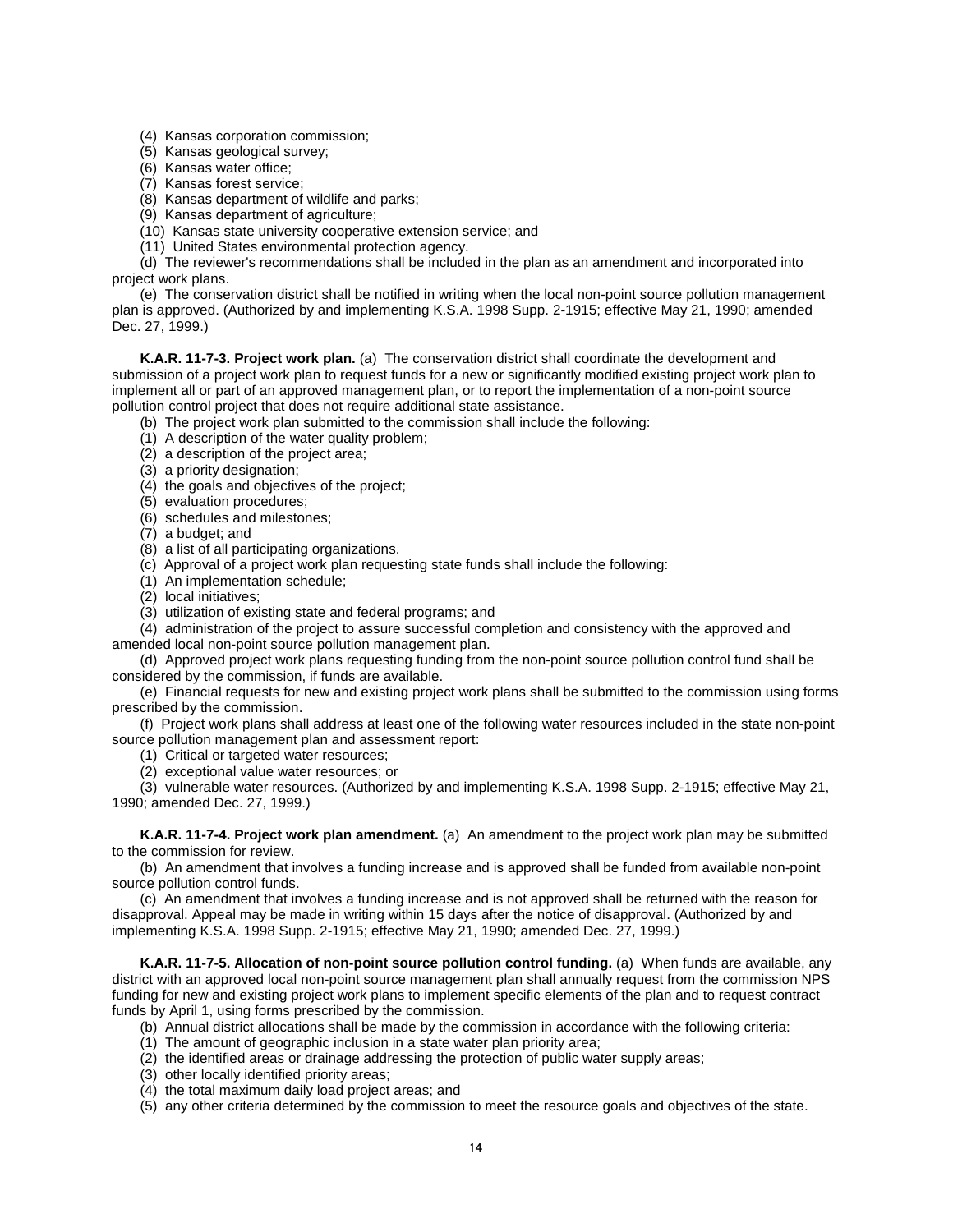(Authorized by and implementing K.S.A. 1998 Supp. 2-1915; effective May 21, 1990; amended Dec. 27, 1999.)

<span id="page-18-0"></span>**K.A.R. 11-7-6. Contract funds.** (a) The state contract shall provide for the distribution of non-point source pollution technical assistance, information, and education or nonfinancial assistance funds.

(b) A one-time advance of the annual allocation of either technical assistance or information and education funds, or both, shall be paid to each district by the commission after July 1, upon receipt of the signed contract.

(c) The amount allocated shall be a supplement to each district's uncommitted balance retained on June 30, to equal the current fiscal year allocation.

(d) Uncommitted funds held by each district on June 30 shall remain in each district account and shall be deducted from the next fiscal year's annual advance if the contract is extended.

(e) If the contract is not extended or if uncommitted funds exceed the next fiscal year's allocation, the uncommitted funds shall be returned to the commission by the district within 10 days after the expiration of the contract or receipt of the next fiscal year's allocation.

(f) The district may employ a water quality coordinator to provide technical assistance. This coordinator shall be an employee of the district and shall be supervised by that district's board of supervisors or its designee.

(g) The technical assistance allocation shall be used solely for salaries, wages, and benefits as prescribed by the commission for the employment of any conservation district employee or employees, based on staff hours directly related to the implementation of the program, with funds accounted for on forms prescribed by the commission.

(h) The information and education allocation shall be used to fund activities that support implementation of the district non-point source pollution management plan and project work plans and shall be accounted for on forms prescribed by the commission and submitted to the commission by the requested date.

(i) Any district purchase, using state contract funds, of equipment exceeding \$500.00 in value shall be the property of the commission for five years or the life of the equipment, whichever is less, and shall require advance purchase approval of the commission. After five years, the equipment shall become the property of the conservation district.

(j) Transfers of either technical assistance or information and education funds to a district's financial assistance account may be allowed for reasons determined to be valid by the commission.

(k) Supplemental allocations to districts may be made by the commission for information and education projects.

(l) Each district shall follow the operations fund guidelines in K.S.A. 2-1907b, and amendments thereto, in its expenditure of state contract funds. (Authorized by and implementing K.S.A. 2-1915, 2-1904 and 82a-951; effective May 21, 1990; amended Dec. 27, 1999; amended Aug. 23, 2002.)

<span id="page-18-1"></span>**K.A.R. 11-7-7. Conservation district program.** Each participating conservation district board of supervisors shall develop and submit to the commission for approval, using commission-prescribed forms, the district's fiscal year financial assistance program under the following provisions:

(a) The district may develop the program after receiving the state program forms from the commission.

(b) The district shall select the non-point source pollution control practices from those identified in the project work plans that will best address pollution prevention and improvement.

(c) The district shall implement its adopted program policies upon approval by the commission.

(d) The financial assistance applicant shall follow the minimum standards of design, construction, operation, and maintenance as outlined in K.A.R. 11-7-12, 11-7-13, and 11-7-14.

(e) Financial assistance levels set by the conservation district shall not exceed 70% for private ownership and 50% for public entities and shall not change during the fiscal year unless a specific allowance is granted by the commission.

(f) The maximum amount of financial assistance allowed for each practice shall not exceed \$10,000. However, the maximum amount of financial assistance allowed shall be \$1,000 for abandoned water well plugging and \$20,000 for livestock waste systems. The amounts specified in this subsection shall apply, unless exempted for reasons prescribed by the commission.

(g) Each district shall develop financial assistance prioritization criteria following commission guidelines and requirements in the funding of financial assistance contracts.

(h) Amendments to the district program shall be submitted, in writing, by the district to the commission and may be approved following commission-prescribed guidelines.

(i) Approval shall be obtained from the state historical preservation office before any expenditure of state funds on practices that impact national or state historic sites or other cultural resource areas. (Authorized by and implementing K.S.A. 2-1904, 2-1915 and 82a-951; effective May 21, 1990; amended Dec. 27, 1999; amended Aug. 23, 2002.)

<span id="page-18-2"></span>**K.A.R. 11-7-8. Financial assistance contract.** (a) Each request for a financial assistance payment submitted by the district shall be recommended for approval by the conservation district board of supervisors or its designee and duly recorded in the minutes of the regularly scheduled board meeting.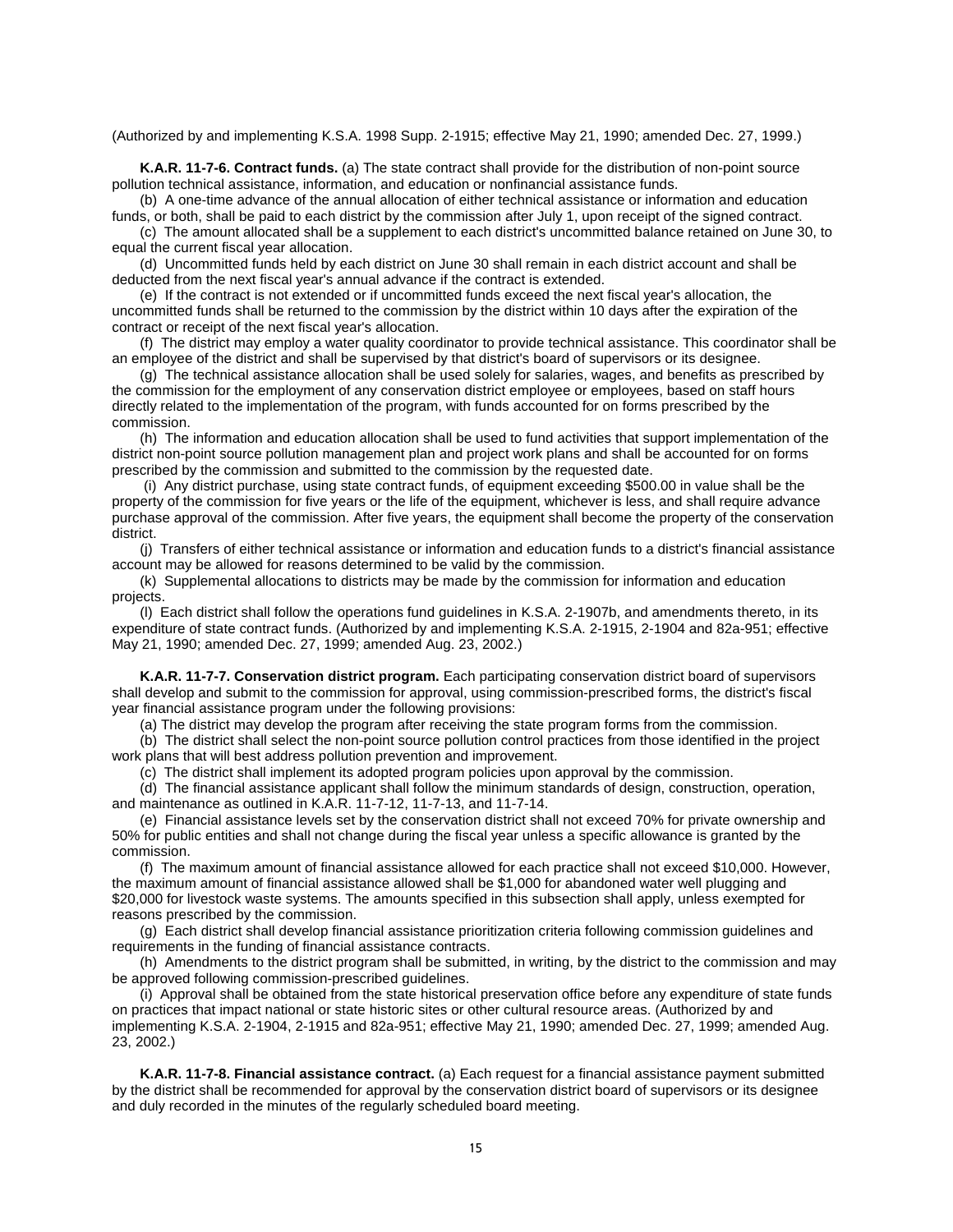(b) The district shall review and recommend approval of requests for payment from the non-point source pollution control fund on forms prescribed by the commission.

(c) Financial assistance requests shall be consistent with each district's current fiscal year program as approved by the commission, and all commission guidelines and procedures shall be followed in the submittal of financial requests.

(d) The actual cost or county average cost, whichever is smaller, shall be used as a basis for determining financial assistance earned.

(e)(1) The applicant shall not begin construction until written approval of the submitted request is given by the commission to the district, unless the commission determines that an exception is warranted.

(2) If the applicant requests immediate approval, verbal approval may be given by the commission if either of the following conditions is met:

(A) The practice has been designed and surveyed, and the contractor or installer is at the site and ready to proceed with practice construction on the same day that the request is made.

(B) The commission will not receive the financial assistance request form before an uncommitted funds cancellation deadline.

(f) Partial payments shall not be awarded to an applicant approved for financial assistance, unless specifically granted by the commission, until the project is certified as complete and includes all components installed according to the design and installation requirements of the commission.

(g) Each contract shall be assigned by the commission an expiration date of 60 days following the date the contract is approved by the commission if the conservation district does not assign the expiration date.

(h) Districts may grant an extension of any length of time during the contract period but not beyond June 30.

(i) Contract cancellation and amendments of an approved contract shall be recommended by the district and duly recorded in the regularly scheduled board of supervisors' meeting. If a cancellation or amendment is approved by the commission, the district shall retain one copy and forward one copy to the applicant or legal agent.

(j) The commission-prescribed maintenance agreement shall be signed by the applicant, who shall be the landowner or legal agent, with the original copy attached to the request for financial assistance submitted to the commission for approval. (Authorized by K.S.A. 1998 Supp. 2-1915 and K.S.A. 75-5657; implementing K.S.A. 1998 Supp. 2-1915; effective May 21, 1990; amended Dec. 27, 1999.)

<span id="page-19-0"></span>**K.A.R. 11-7-9. Final payment.** Final disbursement of funds due on the contract shall be made upon submission of request for payment on forms prescribed by the commission. Certification that the project is complete and that it meets all the requirements of the contract shall be required be- fore payment of funds. (Authorized by K.S.A. 82a-903; implementing K.S.A. 82a-951; effective May 21, 1990.)

<span id="page-19-1"></span>**K.A.R. 11-7-10. Cancellation of funds.** (a) A status report of all active NPS contracts and each district's uncommitted balance shall be prepared by the commission on or after June 1 and shall be provided to each district. (b) Cost-share funds uncommitted and not under contract at the close of business on June 30 shall be

canceled.

(c) Cost-share funds under contract for practices on which construction has not begun by June 30 shall be canceled.

(d) Cost-share funds under contract for practices on which construction has not begun by June 30, due to inclement weather or other factors beyond the control of the applicant, shall be individually evaluated by the commission and may be encumbered and continued for one year.

(e) Cost-share funds under contract for practices on which construction has begun but has not been completed by June 30 may be encumbered and continued for one year.

(f) Encumbered contracts not completed within the year of encumbrance may be canceled by the commission.

(g) Any contract may be extended by the commission beyond previously outlined guidelines if the contract is determined by the commission to be highly significant in pollution reduction and if other factors exist that are beyond the control of the applicant. (Authorized by and implementing K.S.A. 1998 Supp. 2-1915; effective May 21, 1990; amended Dec. 27, 1999.)

<span id="page-19-2"></span>**K.A.R. 11-7-11. Maintenance contract.** (a) Each applicant for financial assistance shall sign form SCC/NPS-3 entitled "non-point source pollution control program application/contract for financial assistance."

(b) The applicant shall agree to maintain the practice according to recommended maintenance procedures adopted by the commission for 10 years or the life of the practice, whichever is greater.

(c) If the financial assistance recipient fails to maintain the practice according to contract provisions, the recipient may be declared ineligible for future financial assistance funds. The financial assistance recipient may be required to repay financial assistance funds received on the following pro-rata basis if the amount is more than \$100.00 and the recipient has constructed or installed the practice within the following time limits:

(1) Five or fewer years: 100%;

(2) more than five years but six or fewer years: 80%;

(3) more than six years but seven or fewer years: 60%;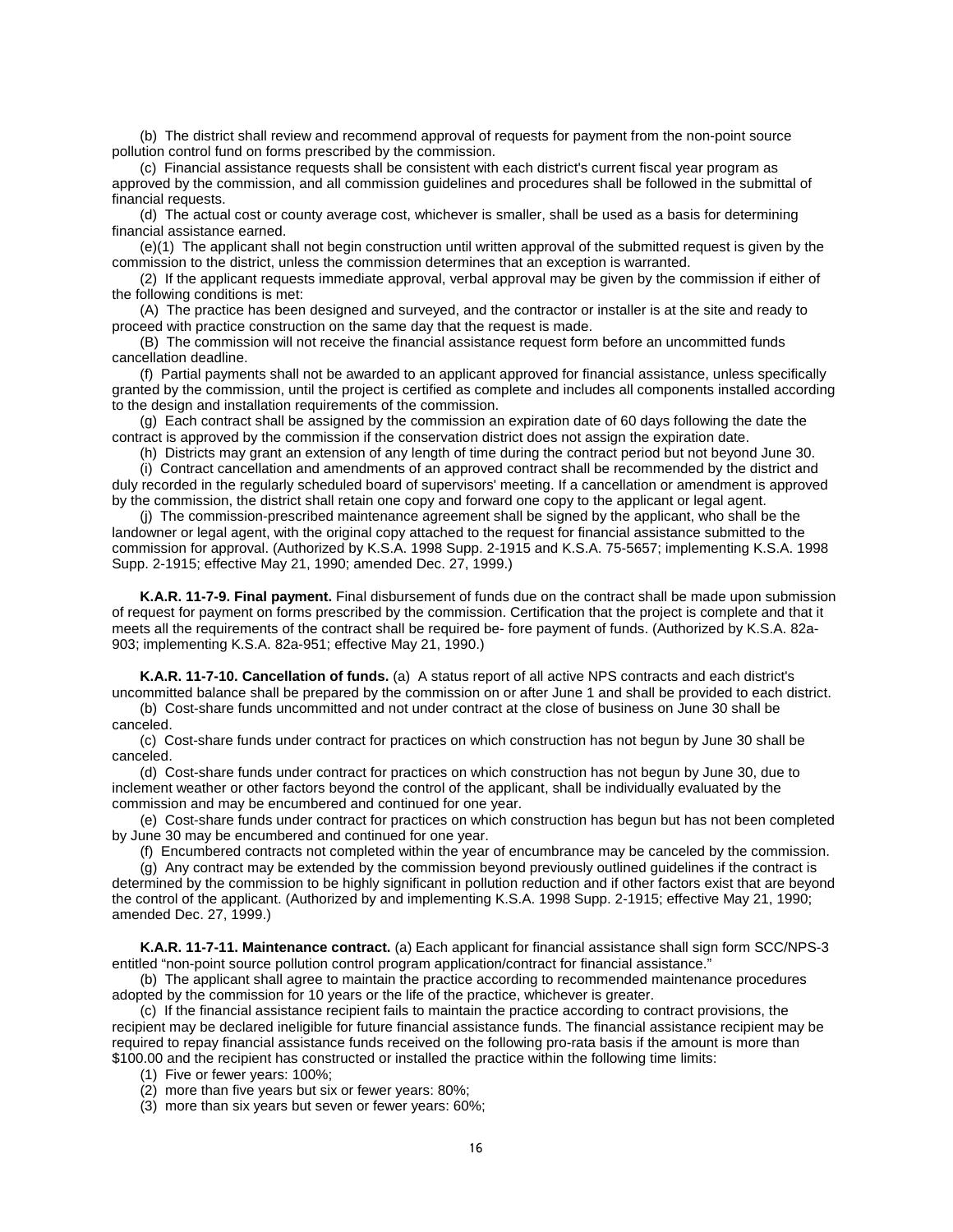(4) more than seven years but eight or fewer years: 40%;

(5) more than eight years but nine or fewer years: 20%; and

(6) more than nine years but 10 or fewer years: 10%.

(d) The recipient of state financial assistance for any pollution control practice shall be responsible for proper operation and maintenance and, if needed, modification of the facility or other actions to ensure satisfactory operation and continued pollution control at the recipient's expense.

(e) The financial assistance recipient shall obtain a written agreement to transfer the maintenance responsibilities contained in the commission's "non-point source pollution control program application/contract for financial assistance" in the event of new ownership of the property where the practice was installed within the life span specified.

(f) When a recipient of financial assistance is determined by the commission to be in noncompliance with the requirements of the contract for financial assistance, upon notice by the district, the recipient shall bring the property into compliance within a time specified by the commission, or the repayment provisions of the application contract outlined in subsection (c) above shall apply.

(g) The provisions of the financial assistance application contract shall not apply to a recipient of financial assistance if the recipient's failure to comply is due to any of the following:

(1) Natural disasters;

(2) faulty design or construction as determined by the commission; or

(3) any other situation beyond the control of the financial recipient. (Authorized by and implementing K.S.A. 1998 Supp. 2-1915; effective Dec. 27, 1999.)

<span id="page-20-0"></span>**K.A.R. 11-7-12. On-site wastewater system.** (a) The minimum standards established by the KDHE for design and construction of on-site wastewater systems outlined in KDHE bulletin 4-2, as in effect in March 1997, and the "environmental health handbook," written by the KDHE, Kansas state university cooperative extension service, and Kansas association of sanitarians and as in effect on January 1, 1999, are hereby adopted by reference. These minimum standards shall be superseded only by local ordinances requiring more stringent standards of design and construction.

(b) The standard for on-site waste system operation and maintenance outlined in Kansas state university cooperative extension publications MF-947, dated August 1998, and MF-2290, dated October 1997, shall be followed for all state financially assisted on-site wastewater projects and are hereby adopted by reference.

(c) Each on-site wastewater system shall be designed, inspected, and certified as complete by a local official according to locally adopted sanitary or environmental codes approved by KDHE and state design and permitting standards, before any state financial assistance payment is made.

(d) Only existing systems determined to be failing by the local county official or a KDHE representative shall be eligible for state financial assistance.

(e) Each district shall establish and apply applicant prioritization based on non-point source pollution water quality benefit criteria for all state financially assisted on-site wastewater systems.

(f) An alternative on-site wastewater treatment system that is other than a conventional soil absorption field or pond and that is authorized by the local health official and the commission shall be eligible for financial assistance if the lowest cost treatment system cost-share calculation is used.

(g) State financial assistance for an applicant for an on-site wastewater system shall not be available if the local health official reports the applicant to the county attorney for enforcement action under locally adopted ordinances. (Authorized by and implementing K.S.A. 2-1904, 2-1915 and 82a- 951; effective Dec. 27, 1999; amended Aug. 23, 2002.)

<span id="page-20-1"></span>**K.A.R. 11-7-13. Abandoned water well plugging.** (a) Any individual plugging abandoned water wells to control non-point source pollution and receiving state financial assistance shall follow KDHE rules and regulations.

(b) Financial assistance for abandoned water well plugging shall not exceed \$1,000 for each well. However, an exception to the \$1,000 limit may be granted by the commission when circumstances warrant. The procedures and minimum standards for plugging abandoned wells outlined in Kansas state university cooperative extension publication "plugging abandoned wells," MF-935 (revised), as published January 1998 and hereby adopted by reference, shall be superseded only by more stringent local ordinances.

(c) All plugged abandoned wells shall be registered with the KDHE before financial assistance is paid. (Authorized by and implementing K.S.A. 2-1904, 2-1915 and 82a-951; effective Dec. 27, 1999; amended Aug. 23, 2002.)

<span id="page-20-2"></span>**K.A.R. 11-7-14. Livestock waste control systems.** (a) Only minimum pollution control measures shall be eligible for financial assistance.

(b) Expansion costs of a livestock waste control system requiring a design that accommodates more animal units than currently exist shall not be eligible for financial assistance unless the commission determines that an exception is warranted.

(c) Applicants relocating a confined feeding facility and receiving financial assistance shall be required to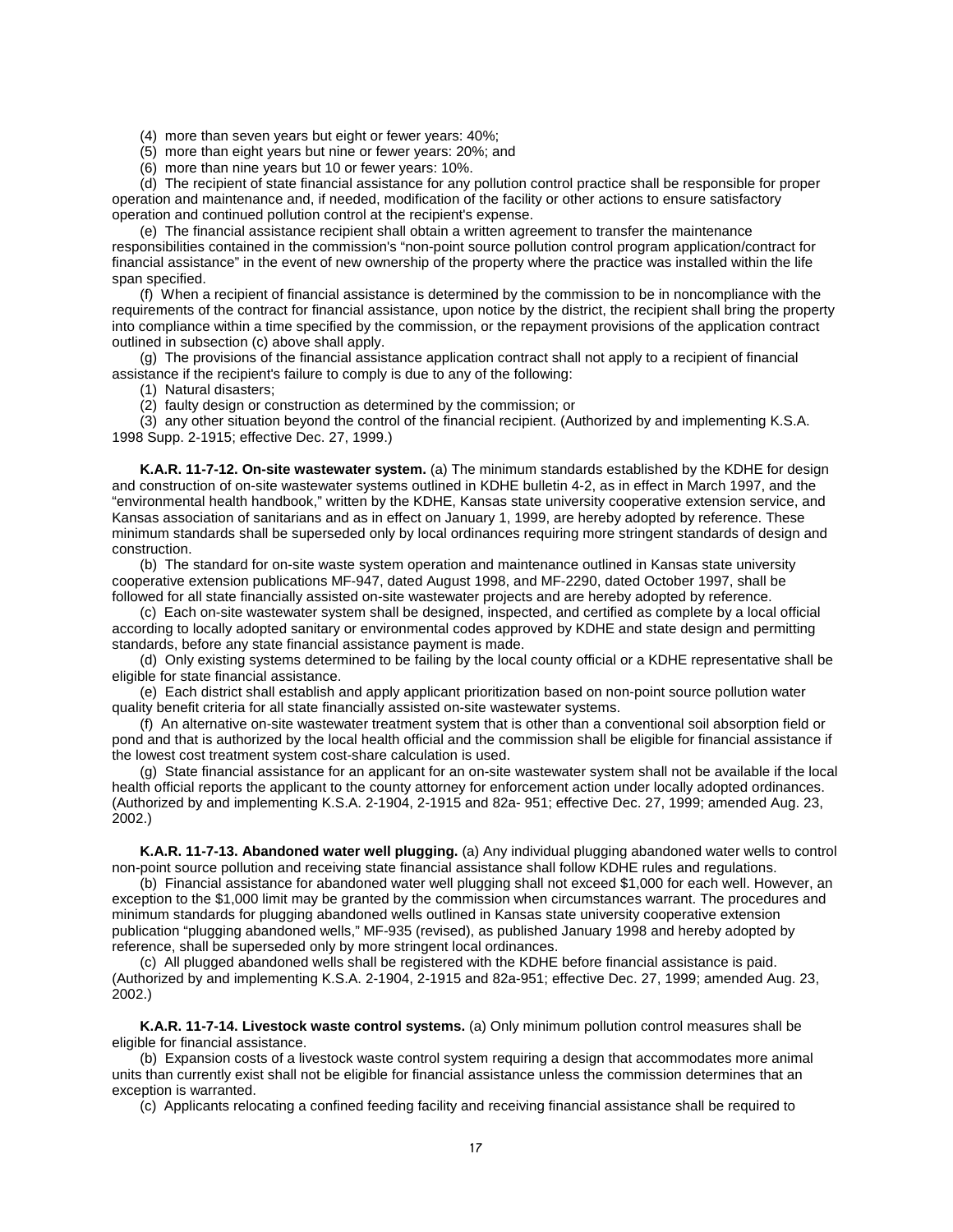perform the following:

(1) Clean and properly dispose of waste from the existing facility;

(2) remove interior fencing and feeding facilities to render the site incapable of the confined feeding of animals; and

(3) plant vegetation at the abandoned facility that maximizes nutrient uptake as approved by the district.

(d) Financial assistance shall not be available for livestock waste control facilities over 999 animal units unless the commission determines that an exception is warranted.

(e) Sewage discharge from a home site shall not be deposited in a livestock waste facility of any type.

(f) A new livestock waste control facility that does not replace or modify an existing livestock waste control facility or confined feeding facility shall not be eligible for financial assistance.

(g) Partial payments shall not be available for livestock waste control systems, with the exception of grass seeding within the appropriate seeding dates.

(h) Only livestock waste systems approved by the KDHE and designed and certified as complete by a Kansas licensed professional engineer shall be eligible for state financial assistance. Exceptions may be granted by the commission for Kansas state university cooperative extension service designs approved by the KDHE for demonstration purposes.

(i) Confined animal feeding operators who incur court action for noncompliance with KDHE confined animal feeding operation regulations shall not be eligible for state financial assistance.

(j) The following minimum standards of design, construction, and operation of state financially assisted livestock waste management systems are hereby adopted by reference:

(1) "Animal and related waste control," K.A.R. 28-18-1 through 28-18-15 and K.A.R. 28-18a-1 through 28-18a-32, effective Jan. 15, 1999; and

(2) section IV of the "Kansas field office technical guide," as in effect on January 1, 2002, and the "agricultural waste management field hand- book," as in effect on January 1, 2002, published by the United States department of agriculture, natural resources conservation service, formerly known as the soil conservation service. (Authorized by and implementing K.S.A. 2-1904, 2-1915 and 82a-951; effective Dec. 27, 1999; amended Aug. 23, 2002.)

<span id="page-21-0"></span>**K.A.R. 11-7-15. Petition for reconsideration.** (a) A landowner who has been denied cost-share funding may appeal an adverse decision of the district by filing a petition for reconsideration.

(b) The petition for reconsideration shall be submitted in writing to the commission within 30 days after the decision and shall state why the decision of the district should be reviewed and why the decision should be modified or reversed.

(c) The petition shall be reviewed by the commission during the next scheduled commission meeting. Whether the decision should be affirmed, modified, or reversed shall be determined by the commission. The final decision shall state the reason or reasons for this determination. (Authorized by K.S.A. 2-1904; implementing K.S.A. 2-1915; effective Dec. 27, 1999; amended Aug. 23, 2002.)

<span id="page-21-1"></span>**K.A.R. 11-7-16. Special projects.** (a) Funds may be withheld by the commission from the annual appropriation, and funds released by the districts may be reserved by the commission for the purpose of contributing to special projects that the commission considers necessary and important for the abatement of non-point source pollution.

(b) (1) Authority shall rest with the commission to fund special projects for the purpose of testing, development, implementation, and demonstration of new cost-share practices appropriate for water quality protection and restoration.

(2) Special projects may be funded by the commission from annual appropriations if the projects are determined to be necessary to increase the effectiveness and efficiency of the cost-share program.

(3) Special projects shall be conducted for a specified period of time and in a limited area as determined by the commission. (Authorized by and implementing K.S.A. 2-1904, 2-1915 and 82a- 951; effective Aug. 23, 2002.)

#### **SURFACE-MINING LAND CONSERVATION AND RECLAMATION ACT**

<span id="page-21-3"></span><span id="page-21-2"></span>**K.A.R. 11-8-1. Definitions.** In addition to the terms defined in K.S.A. 49-603, the following terms shall be defined as set out below. (a) "Site" means a tract or consolidated tracts of land which can be described by the operator as a single operating unit.

(b) "New site" means an area that has or will have affected land during the registration year but does not have affected land from any previous year.

(c) "Tons of material extracted" means tons of material sold through direct sales or tons of material consumed in the operation of a business, or both. (Authorized by K.S.A. 49-623; implementing K.S.A. 49-603; effective June 19, 1995.)

<span id="page-21-4"></span>**K.A.R. 11-8-2. Mining license renewal.** (a) Each operator licensed by the director under K.S.A. 49- 605 shall renew the mining license annually until all sites registered by that person have been properly reclaimed or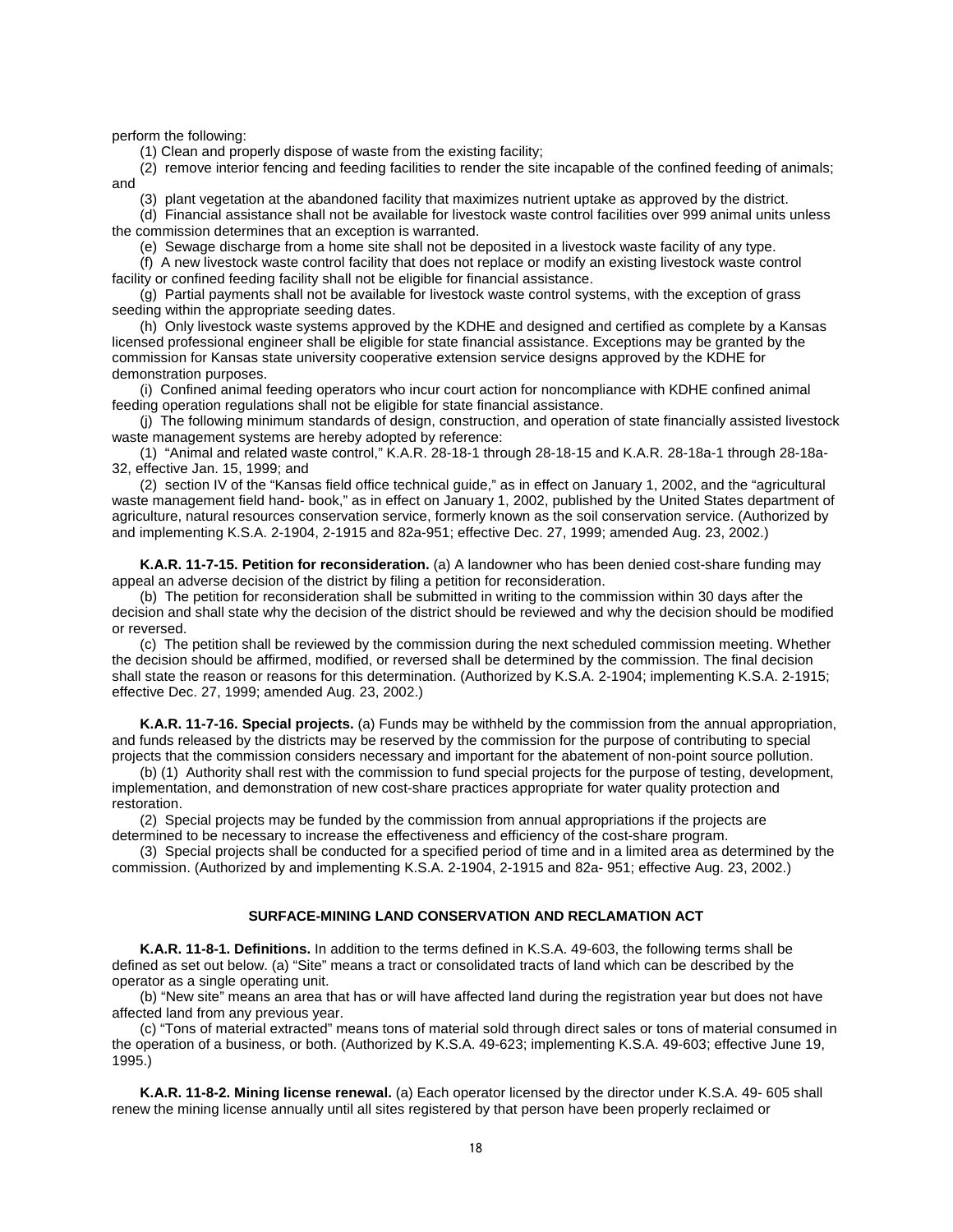transferred to another licensed operator. The mining license renewal fee, except for political subdivisions, shall be based on the annual tons of material extracted by the operator and shall be:

(1) if less than 10,000 tons, \$25.00;

(2) if between 10,000 tons and 99,999 tons, \$50.00;

(3) if between 100,000 tons and 499,999 tons, \$100.00; and

(4) if 500,000 tons or greater, \$150.00.

(b) The renewal application shall be signed by the operator or an authorized representative of the operator.

(c) Any operator who fails to renew the operator's mining license before the expiration date shall be required to apply for a new license and pay the \$300 initial license fee established under K.S.A. 49-605, and amendments thereto. (Authorized by K.S.A. 49-623; implementing K.S.A. 49-605; effective June 19, 1995.)

<span id="page-22-0"></span>**K.A.R. 11-8-3. Initial site registration.** (a) Each person, business, corporation, or political subdivision of the state of Kansas that engages in or intends to engage in operating a surface mine shall register the site with the director. In addition to the application requirements of K.S.A. 49-607 and amendments thereto, each application for site registration shall include the following:

(1) The name and license number of the operator;

(2) for each site that is active or inactive, the number of tons of material extracted and the number of acres of affected land created during the preceding year;

(3) the site registration fee, except for political subdivisions; and

(4) the signature of the operator.

(b)(1) The initial registration fee for each active site shall be \$45 per acre of land affected during the previous year and \$0.003 per ton of material extracted during the preceding year.

(2) The initial registration fee for each new site shall be \$45.

(3) The initial registration fee for each inactive site that is returning to active status shall be \$45.

(4) The minimum initial registration fee shall be \$45.

(5) The initial registration fee for each site active during the preceding year but being registered as inactive shall be as specified in paragraph (1) of this subsection.

(c) If more than one operator is extracting materials from a given site within the same time frame, then each operator shall register the site and distinguish each operator's scope of operation and responsibility. (Authorized by K.S.A. 49-623; implementing K.S.A. 49-607 and 49-623; effective June 19, 1995; amended Oct. 12, 2007.)

<span id="page-22-1"></span>**K.A.R. 11-8-4. Site registration renewal.** (a) Each site registration shall be renewed annually. Each applicant for renewal of a site registration shall submit the renewal form to the director within 30 days before the expiration date of the registration.

(b) Each renewal form shall include the following, in addition to information required in K.S.A. 49-607 and amendments thereto:

(1) For each active site, the number of tons of material extracted and the number of acres of affected land created during the previous year; and

(2) the signature of the operator.

(c) (1) The minimum renewal fee shall be \$45.

(2) The annual site registration renewal fee for each active site shall be \$45 per acre of land affected during the previous year and \$0.003 per ton of material extracted during the previous year.

(3) The renewal fee for a site that was active during the previous year but is to be registered as an inactive site upon renewal shall be as specified in paragraph (2) of this subsection.

(4) The renewal fee for each site that is registered as an inactive site for more than one year shall be \$45 annually until additional acres are affected or material is extracted, or both, during the year preceding renewal.

(5) The renewal fee for each site undergoing reclamation shall be \$45 per year until the reclamation is approved and the site is released by the director. (Authorized by K.S.A. 49-623; implementing K.S.A. 49-607 and 49-623; effective June 19, 1995; amended Oct. 12, 2007.)

<span id="page-22-2"></span>**K.A.R. 11-8-5. Annual report.** (a) An annual report of mining operations for each registered site shall be submitted to the director within 30 days of the site registration expiration. The report, in addition to information required by K.S.A. 49- 612(a), and amendments thereto, shall include:

(1) the site registration number;

(2) any proposed changes to the reclamation plan;

(3) any proposed changes to the bonding agreement; and

(4) an aerial photograph, survey map, engineered drawing or other representation approved by the director, of all land affected by mining during the period covered by the report.

(b) If mining operations will be completed within 90 days of the registration expiration date, the final completion report may be substituted for the annual report. (Authorized by K.S.A. 49-623; implementing K.S.A. 49-612; effective June 19, 1995.)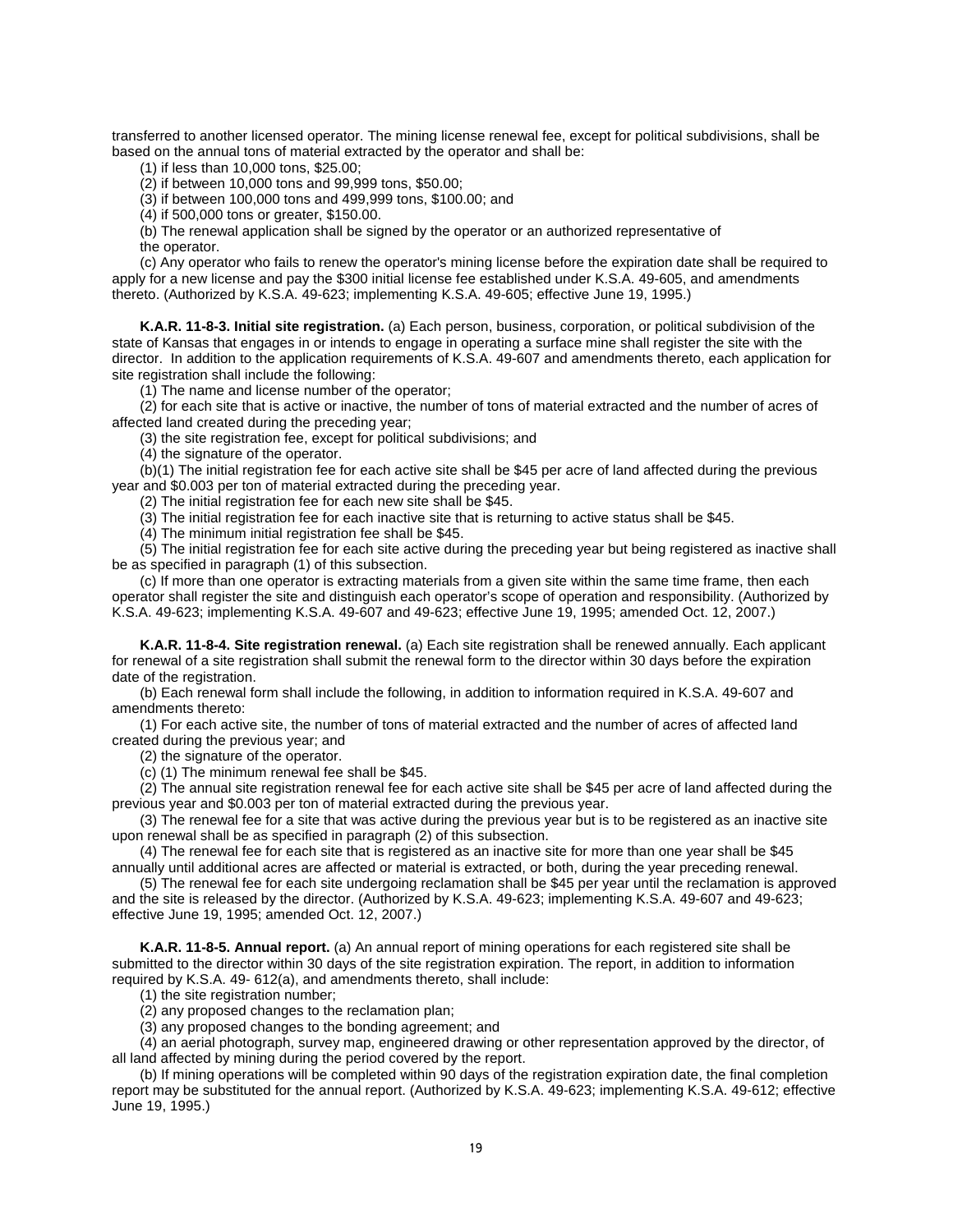<span id="page-23-0"></span>**K.A.R. 11-8-6. Reclamation plan.** (a) A reclamation plan shall be completed for each registered site and submitted with the initial registration application. The plan shall include the following:

(1) a legal description of where the site is located including the nearest quarter quarter section, township, range and county;

(2) the total acreage of the site;

(3) a general description of the material to be mined, including:

(A) the average depth of the mineral layer;

B) the average depth of overburden; and

C) the average depth of the topsoil;

(4) the estimated life-span of the mine or the time period covered by the operator's long-term plan;

(5) an aerial photograph, survey map, engineered drawing or other representation approved by the director describing the land to be mined first and how the mining will proceed across the site;

(6) a description of the estimated total number of acres to be affected by mining, including the proportion to be reclaimed if different than the total affected acres;

(7) an aerial photograph, survey map, engineered drawing or other representation approved by the director outlining the affected land, water bodies remaining after reclamation, stockpiles, crushing areas, roads and buildings;

(8) a general description of the pre-mining and post-mining land-use;

(9) a general description of the final grading and revegetation that will be completed and an estimated time-line for completion of those activities;

(10) an illustration of the final topography;

(11) a general description of the types of plants to be used in revegetation;

(12) the approximate amount of topsoil and overburden, or if topsoil is not present the amount of overburden, to be stockpiled and used for reclamation of the site; and

(13) the name, address, telephone number and signature of the person responsible for reclamation. (Authorized by K.S.A. 49-623; implementing K.S.A. 49-607; effective June 19, 1995.)

<span id="page-23-1"></span>**K.A.R. 11-8-7. Reclamation requirements.** Reclamation of affected lands shall meet the following standards, in addition to the standards listed in K.S.A. 49-611, and amendments thereto. (a) Affected lands shall be graded to allowable slopes within six months after filing the final report for the site.

(b) In grading the affected lands, all mining- related waste products and machinery incompatible with the care and growth of vegetation shall be removed from the affected lands. Boulders and stones incompatible with the proposed post-mining use of the site shall be buried or removed from the site.

(c) Topsoil and overburden, or if topsoil was not present initially, then overburden only, shall be preserved in an amount specified in the reclamation plan on the site for reclamation of affected lands.

(d) Within one year following the conclusion of all earthwork, seeding of all areas in which vegetation is to be provided shall be completed to the extent permitted by weather and planting requirements.

(e) Erosion control methods shall be used where necessary to prevent rill and gully formation.

(f) Each operator shall allow the seeded vegetation at least one year to become established before filing a release request.

(g) A variance from the requirements of sub-sections (a), (d) and (f) of this regulation, may be granted by the director if the operator submits a written request at least 30 days before the initiation of affected reclamation activities. (Authorized by K.S.A. 49-623; implementing K.S.A. 49-611; effective June 19, 1995.)

<span id="page-23-2"></span>**K.A.R. 11-8-8. Bond or other security.** (a) Each applicant for registration of a surface mining site shall file a bond or other security with each application in the following amounts:

(1) \$400 per affected acre, for sand and gravel mining operations;

(2) \$600 per affected acre, for all other types of mining operations.

(b) Subject to the limitations of K.S.A. 49-615, and amendments thereto, the amount of bond required may be adjusted by the director based on the estimated cost to reclaim the affected land.

(c) Each surety bond shall be written on a form provided by the director.

(d) An attachment which lists the sites by registration number and legal description shall be included as part of the bond document. This attachment shall be signed by representatives of the surety and the operator and shall be notarized.

(e) Each certificate of deposit posted as a bond shall be made payable to the state of Kansas, state conservation commission. All interest earned shall be paid to the operator.

(f) All cash bonds accepted in lieu of a surety bond shall not draw interest. Each check shall be made payable to the state of Kansas, state conservation commission.

(g) The bond shall cover all affected land not previously reclaimed.

(h) The amount of bond or other security may be adjusted for annual variations in the amount of affected land by the director or by request from the operator, if approved by the director.

(i) No single certificate of deposit shall exceed the sum of \$100,000, nor shall any operator submit a certificate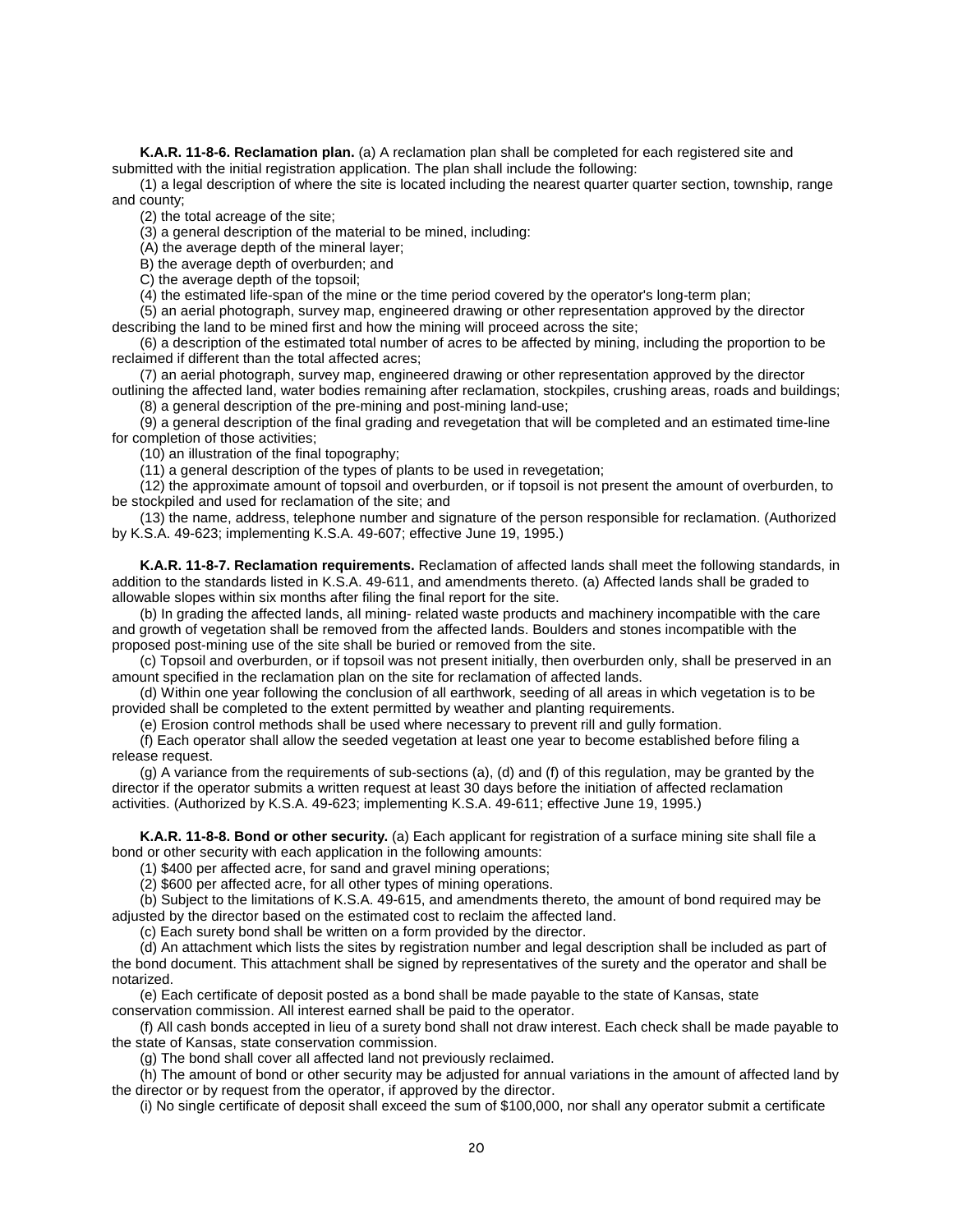of deposit totaling more than \$100,000 from a single bank or financial institution. The issuing bank or financial institution shall be insured by the federal deposit insurance corporation.

(j) The bank or financial institution issuing the certificate of deposit shall provide a letter that assigns the certificate of deposit to the commission. The letter shall accompany each certificate of deposit submitted as a bond.

(k) Before the commission requests the attorney general to institute proceedings for forfeiture of a bond, the bonding company shall be notified by the director that the operator is in violation of this act and forfeiture

proceedings may be initiated. (Authorized by K.S.A. 49-623; implementing K.S.A. 49-615; effective June 19, 1995; amended Sept. 27, 1996.)

#### **BUFFER INITIATIVE**

<span id="page-24-1"></span><span id="page-24-0"></span>**K.A.R. 11-9-1. Definitions.** (a) "Buffer" is a strip or area of land maintained in permanent vegetation to help reduce potential pollution problems and achieve other conservation objectives. Buffers are appropriately installed along streams to enhance water quality.

(b) "Commission" means the state conservation commission (SCC).

(c) "Commissioners" means the commissioners of the state conservation commission.

(d) "Continuous sign-up" means that persons eligible for CRP may request to enroll certain acreage in the program at any time. The CRP practices available during continuous sign-up provide environmental benefits complementary to the initiative.

(e) "CRP" means the conservation reserve program administered by the USDA farm service agency (FSA) with technical responsibility assigned to the USDA natural resources conservation service (NRCS). The CRP may provide cost share assistance to establish vegetation on eligible land and provides annual rental payments on a per acre basis to maintain enrolled acres for a period up to 15 years.

(f) "Director" means the executive director of the state conservation commission.

(g) "District" means a conservation district.

(h) "Filter strip" means a strip or area of grass for removing sediment, organic matter, and other pollutants from runoff and wastewater.

(i) "FSA" means the farm service agency.

(j) "Initiative" means the Kansas water quality buffer initiative.

(k) "NRCS" means the natural resources conservation service.

(l) "Practices" means cultural or structural measures that are installed or constructed on land for the purpose of improving or maintaining water quality.

(m) "Program" means the Kansas water quality buffer initiative, which shall be implemented in a manner to enhance participation under the continuous sign-up provision of the conservation reserve program by providing state incentives to supplement federal payments for riparian forest buffers and filter strips.

(n) "Riparian forest buffer" means a strip or area of vegetation containing trees and grass for removing sediment, organic matter, and other pollutants from runoff and wastewater.

(o) "Unfarmable field" means the remaining portion of a field in which 51% or more of the total acreage has been enrolled in the continuous sign-up.

(p) "USDA" means the United States department of agriculture. (Authorized by and implementing K.S.A. 2- 1915, as amended by L. 1998, Ch. 143, Sec. 46; effective Feb. 5, 1999.)

<span id="page-24-2"></span>**K.A.R. 11-9-2. Eligible areas.** All land within a TMDL high priority area or a designated priority area within the state of Kansas as determined by the commission shall be eligible for the initiative. (Authorized by and implementing K.S.A. 2000 Supp. 2-1915, as amended by L. 2001, Ch. 64, Sec. 1; effective Feb. 5, 1999; amended Aug. 23, 2002.)

<span id="page-24-3"></span>**K.A.R. 11-9-3. Eligible applicants.** Any individual, owner, or operator, excluding state units of government, who is eligible for CRP and owns land within the eligible area shall be eligible for the initiative. Applicants who are ineligible for CRP may be eligible under the initiative if all selection criteria are met. (Authorized by and implementing K.S.A. 2-1915, as amended by L. 1998, Ch. 143, Sec. 46; effective Feb. 5, 1999.)

<span id="page-24-4"></span>**K.A.R. 11-9-4. Eligible practices.** Practices that shall be eligible for incentive payments are filter strips and riparian forest buffers. Payments made through the buffer initiative shall be in addition to any CRP payments received by each applicant. (Authorized by and implementing K.S.A. 2-1915, as amended by L. 1998, Ch. 143, Sec. 46; effective Feb. 5, 1999.)

<span id="page-24-5"></span>**K.A.R. 11-9-5. Annual payments; exception.** (a) Payments shall be made on an annual basis coinciding with federal payments for the purpose of providing an incentive to enroll in the CRP for 10 to 15 years, except as specified in subsection (e).

(b) Incentive payments shall not exceed the following:

(1) 30% of the total federal payment, excluding the maintenance fee for the establishment of filter strips; or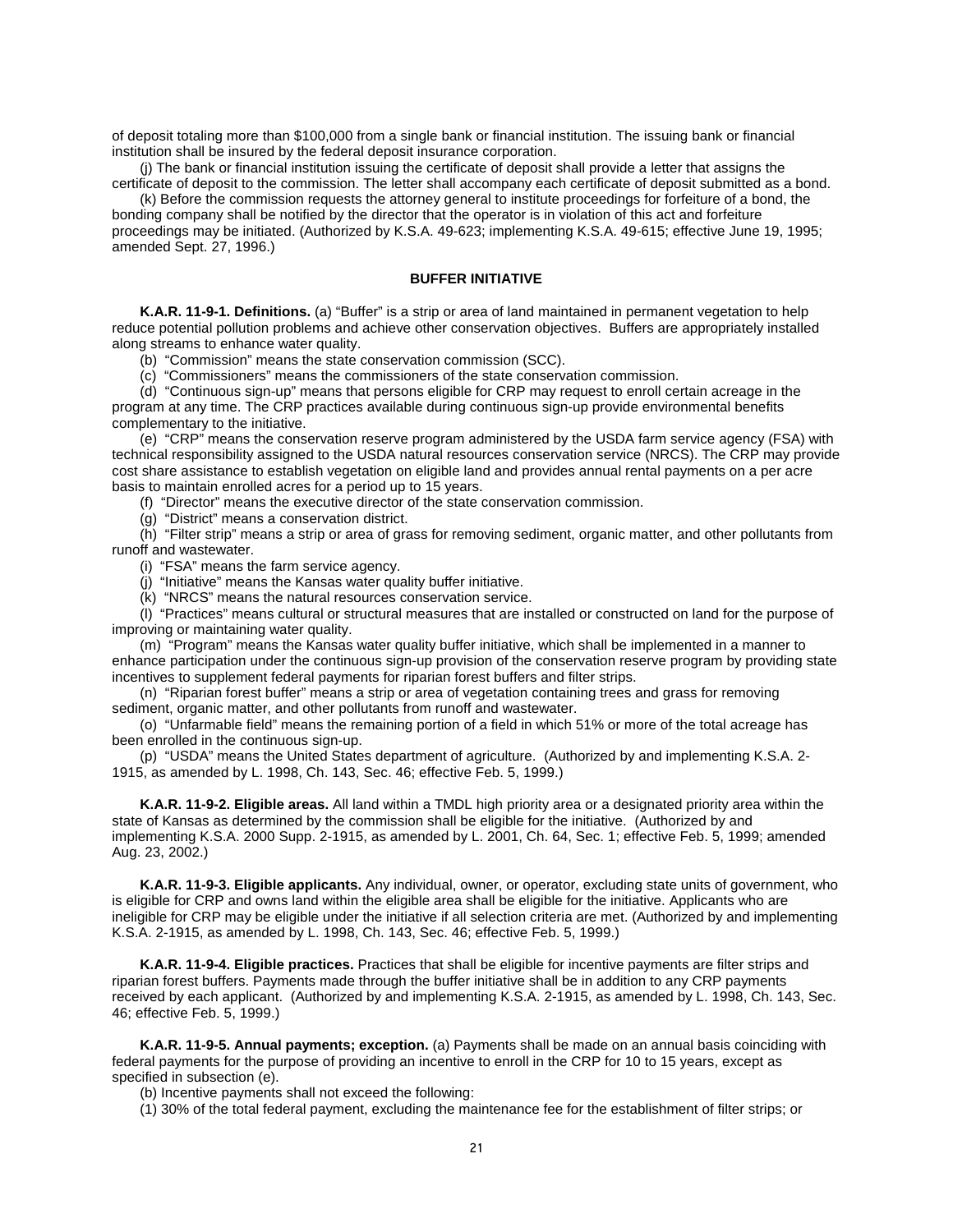(2) 50% of the total federal payment, excluding the maintenance fee for the establishment of riparian forest buffers.

(c) All acres determined to be in an unfarmable field shall be eligible for the state incentive if the applicant agrees to establish and maintain permanent vegetative cover for the duration of the continuous CRP contract.

(d) The total state and federal payment shall not exceed \$150.00 per acre unless an exception is granted by the commission.

(e) In lieu of the annual payments described in subsection (a), the director may make a single lump-sum payment for the remaining amount of any contract. Upon a participant's receipt of a lump-sum payment, the participant shall still be responsible for meeting the requirements of all other terms and practices contained in the contract. Any failure to meet these requirements may result in termination of the agreement and repayment of all or part of any incentive payments. (Authorized by and implementing K.S.A. 2020 Supp. 2-1915; effective Feb. 5, 1999; amended Aug. 23, 2002; amended April 16, 2021.)

<span id="page-25-0"></span>**K.A.R. 11-9-6. Contracts.** Each contract shall be for no fewer than 10 years and no more than 15 years. Funding for contracts shall be subject to annual appropriations from the state legislature and may be canceled if the funding is not renewed after the first year. (Authorized by and implementing K.S.A. 2-1915, as amended by L. 1998, Ch. 143, Sec. 46; effective Feb. 5, 1999.)

<span id="page-25-1"></span>**K.A.R. 11-9-7. Selection.** Eligible applicants shall be approved for funding by the SCC and according to criteria developed by the director. These criteria may include the following:

- (a) The amount of existing vegetation;
- (b) the size of the area offered;
- (c) the type of vegetation offered;
- (d) the type of practice or practices offered; and

(e) the proximity either to an intermittent or perennial stream or to other areas conducive to overland flow and length of contract. (Authorized by and implementing K.S.A. 2-1915, as amended by L. 1998, Ch. 143, Sec. 46; effective Feb. 5, 1999.)

<span id="page-25-2"></span>**K.A.R. 11-9-8. Haying and grazing.** If authorized by the CRP, haying, grazing, or both may occur without penalty under the state contract. A non-CRP participant shall be allowed to hay or graze a filter strip without penalty after development of a grazing management plan developed in cooperation with the USDA-NRCS. No grazing shall be allowed on a riparian forest buffer. (Authorized by and implementing K.S.A. 2-1915, as amended by L. 1998, Ch. 143, Sec. 46; effective Feb. 5, 1999.)

<span id="page-25-3"></span>**K.A.R. 11-9-9. Termination.** If the federal CRP is terminated by the FSA for any contract violation or for any other reason, the state contract may also be canceled. A refund of incentive payments earned may be required at the commission's discretion. A refund of incentive payments may be required by the commission if there is a failure to follow and maintain the program objective. (Authorized by and implementing K.S.A. 2-1915, as amended by L. 1998, Ch. 143, Sec. 46; effective Feb. 5, 1999.)

<span id="page-25-4"></span>**K.A.R. 11-9-10. Petition for reconsideration.** (a) A landowner who has been denied cost-share funding may request a reconsideration of a district decision by filing a petition for reconsideration.

(b) The petition for reconsideration shall be submitted in writing to the commission within 30 days of the decision and shall state why the decision of the district should be reviewed and why the decision should be modified or reversed.

(c) The petition shall be reviewed by the commission during the next scheduled commission meeting. Whether the decision should be affirmed, modified, or reversed shall be determined by the commission. The final decision shall state the reason or reasons for this determination. (Authorized by and implementing K.S.A. 2-1915; effective Feb. 5, 1999; amended Aug. 23, 2002.)

#### **WATER RIGHTS PURCHASE PROGRAM**

<span id="page-25-6"></span><span id="page-25-5"></span>**K.A.R. 11-10-1. Definitions.** (a) "Program" means water rights purchase program.

- (b) "Commission" means the state conservation commission.
- (c) "Director" means the executive director of the state conservation commission.
- (d) "Local entity" means a local subdivision of state government.
- (e) "Eligible water right" shall mean all of the following:

(1) A water right that has been certified as being in an area in need of aquifer restoration or stream recovery

pursuant to K.S.A. 2-1919, and amendments thereto, and located in a priority area identified for water right purchase;

(2) a water right that, when placed in the custodial care of the state, yields a positive impact on the aquifer or stream targeted for restoration or recovery; and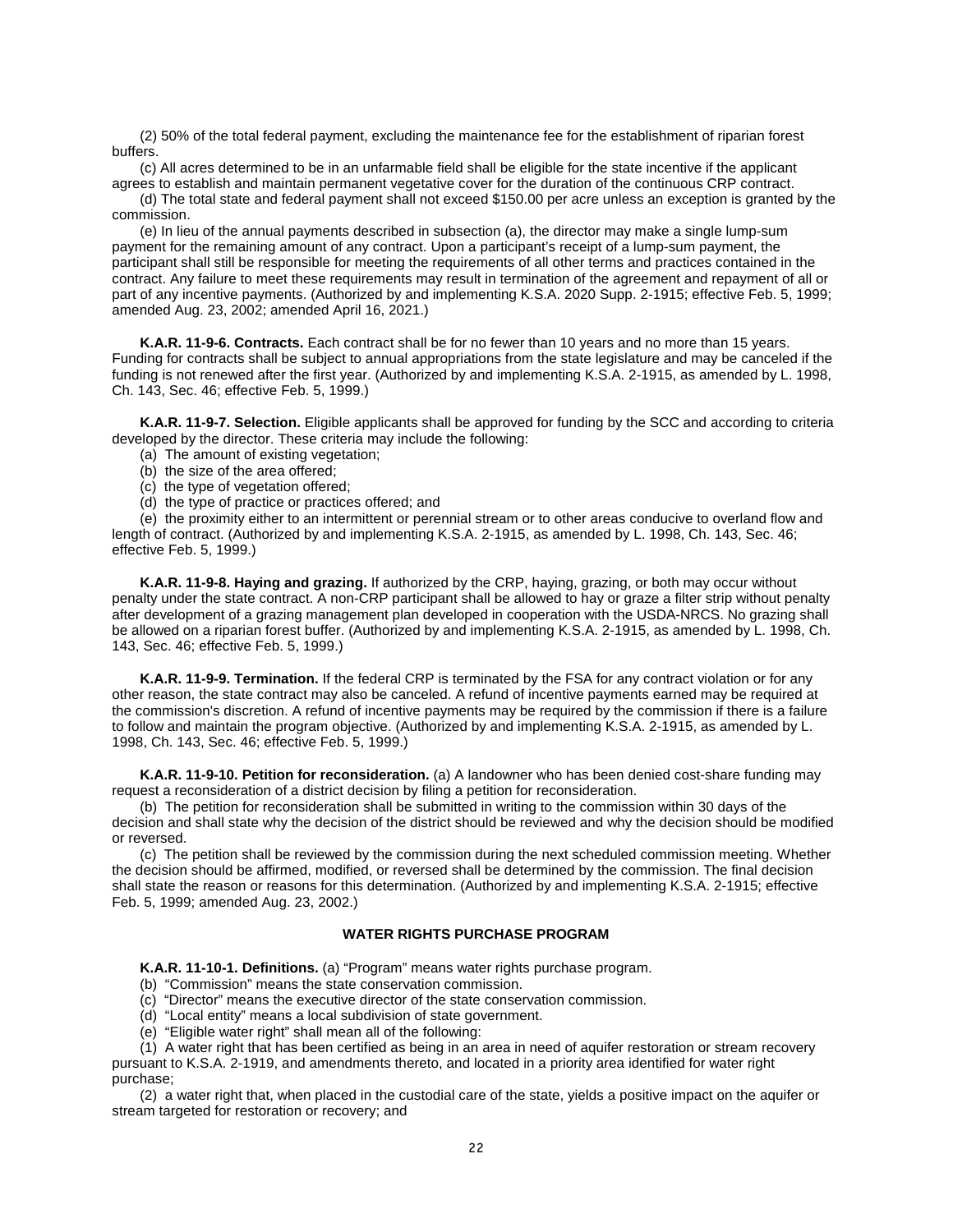(3) a water right meeting the criteria established in K.S.A. 2-1915, and amendments thereto.

(f) "Active water right" means a water right for which water has been lawfully applied to the authorized beneficial use. This water right shall have been used within a specified time period during the calendar years 1996 through 2000 or any succeeding consecutive five-year time period. Active water rights that have been placed in the water rights conservation program in accordance with K.A.R. 5-7-4 or active water rights appurtenant to land placed in the conservation reserve program in accordance with K.A.R. 5-7-4a shall also be considered to be active water rights while in the program.

(g) "Partial water right" means a portion of a water right that has been split up by a division agreement by the owner. The total quantity of the divided water rights shall not be greater than 70 percent of the original appropriated quantity that was divided. (Authorized by and implementing K.S.A. 2-1915, K.S.A. 2-1919; effective Aug. 23, 2002.)

<span id="page-26-0"></span>**K.A.R. 11-10-2. Application.** (a) A local entity may apply for assistance to purchase water rights by submitting the form prescribed by the commission.

(b) Applications shall be submitted to the commission by July 1 to be considered for the next state fiscal year's budget cycle. (Authorized by and implementing K.S.A. 2-1915, K.S.A. 2-1919; effective Aug. 23, 2002.)

<span id="page-26-1"></span>**K.A.R. 11-10-3. Priority areas.** Applications shall address only priority areas identified for the program by the Kansas water plan or Kansas water authority. (Authorized by and implementing K.S.A. 2-1915, K.S.A. 2-1919; effective Aug. 23, 2002.)

<span id="page-26-2"></span>**K.A.R. 11-10-4. Procedures.** (a) Each local entity shall designate a period in which to accept offers from eligible water right holders.

(b) The minimum period to accept offers shall be two weeks.

(c) The local entity shall notify all water right holders located in the priority area of the local entity's intent to purchase water rights and of the procedures to be followed in making an offer.

(d) This notification of intent to purchase water rights shall be published once each week for two consecutive weeks in a newspaper of general circulation in each of the counties encompassing the priority area. Both publications shall occur prior to the close of the offer acceptance period.

(e) Each water right holder wanting to make an offer shall submit the offer to the local entity in a sealed envelope, which shall be opened by the local entity at the close of the offer acceptance period.

(f) The local entity shall determine the water right or rights that the entity wishes to purchase by ranking each water right according to at least one of the following:

(1) The water right having the most beneficial impact on stream recovery or aquifer restoration within the identified priority area; or

(2) the lowest offer per acre-foot of water contained on the water right.

(g) The local entity shall submit, for commission review, the water right or rights proposed for purchase on forms provided by the commission.

(h) Upon favorable review by the commission, the local entity shall submit to the commission the water right or rights selected for purchase on forms prescribed by the commission.

(i) The local entity or the commission shall have the right to reject any water right purchase offer. (Authorized by and implementing K.S.A. 2- 1915, as amended by L. 2002, ch. 37, sec. 3, and K.S.A. 2-1919; effective Aug. 23, 2002.)

<span id="page-26-3"></span>**K.A.R. 11-10-5. Payment.** (a) After the water right holder agrees to the purchase terms established by the local entity and the commission, payment shall be made by the commission to the local entity for the purchase of the eligible water rights.

(b) The terms of the water right purchase shall be identified on forms provided by the commission.

(c) The maximum amount paid by the com- mission for a water right authorized for irrigation shall be calculated as follows:

(1) The average per-acre difference between irrigated cropland and dryland cropland values shall be determined by the director for the county in which the water right is located, for the three years preceding the year in which the water right is to be purchased. This determination shall be made based on information available from the Kansas department of revenue, Kansas agricultural statistics, county appraisers, and any other sources of data that the director considers appropriate.

(2) The value determined in paragraph (c) (1) above shall be divided by the appropriate county value contained in K.A.R. 5-3-24.

(3) The value determined in paragraph (c) (2) above shall be multiplied by the authorized acre- foot quantity.

(4) The value determined in paragraph (c) (3) above shall be multiplied by 80 percent.

(d) The maximum payment for water rights authorized for beneficial uses other than irrigation shall be

determined by the director. (Authorized by and implementing K.S.A. 2-1915, as amended by L. 2002, ch. 37, sec. 3, and K.S.A. 2-1919; effective Aug. 23, 2002.)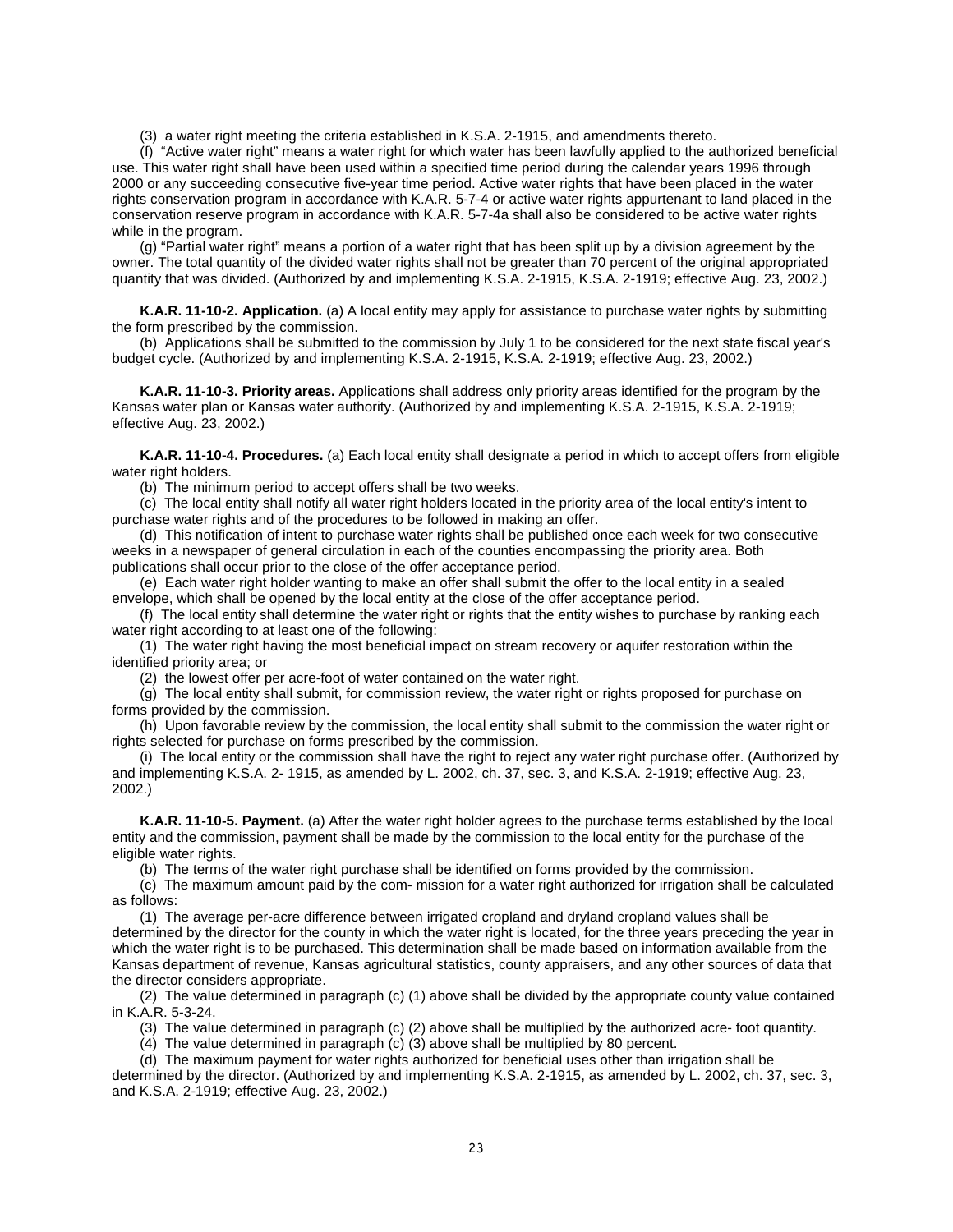<span id="page-27-0"></span>**K.A.R. 11-10-6. Petition for reconsideration.** (a) A water right holder or local entity may appeal any decision of the commission by filing a petition for reconsideration.

(b) The petition for reconsideration shall be submitted in writing to the commission within 30 days of the decision and shall state why the decision of the commission should be reviewed and why the decision should be modified or reversed.

(c) The petition for reconsideration shall be reviewed by the commission during the next scheduled commission meeting. Whether the decision should be affirmed, modified, or reversed shall be determined by the commission. The final decision shall state the reason or reasons for this determination. (Authorized by and implementing K.S.A. 2- 1915, as amended by L. 2002, ch. 37, sec. 3, and K.S.A. 2-1919; effective Aug. 23, 2002.)

#### **WATER RIGHT TRANSITION ASSISTANCE PROJECT PROGRAM**

<span id="page-27-2"></span><span id="page-27-1"></span>**K.A.R. 11-12-1. Definitions.** (a) "Active vested or certified water right" means a vested water right or currently certified appropriation water right that was put to lawful beneficial use in at least six out of the last 10 calendar years of actual irrigation, including any water use that occurred before certification.

(b) "Chief engineer" means chief engineer of the division of water resources, Kansas department of agriculture.

(c) "Closed to new appropriations" and "closed to further appropriations" mean that the chief engineer has issued a formal findings and order or has adopted a regulation and that either the formal findings and order or the regulation prevents the approval of new applications to appropriate water except for domestic use, temporary permits, term permits for five or fewer years, and small use exemptions for 15 acre-feet or less, if the use, permit, or exemption does not conflict with this program.

(d) "Commission" means state conservation commission, which serves as the division's conservation program policy board created by K.S.A. 2-1904, and amendments thereto, within the department of agriculture.

- (e) "Consumptive use" means the gross diversions minus the following:
- (1) The waste of water, as defined in K.A.R. 5-1-1; and
- (2) the return flows to the source of water supply in the following ways:
- (A) Through surface water runoff that is not waste; and
- (B) by deep percolation.
- (f) "Division" means division of conservation, Kansas department of agriculture.

(g) "Dry land transition plan" means a plan submitted by an applicant describing how the use of dry land crops or permanent vegetation, including warm season grasses and cool season grasses, or both uses, will be established on land that was previously irrigated. If permanent vegetation will be established on land that was previously irrigated, the plan shall meet the following requirements:

(1) Specifically describe the amount and timing of any irrigation that will be necessary to establish this cover; and

- (2) not exceed three calendar years.
- (h) "Eligible water right" means a water right that meets all of the following criteria:

(1) The water right is an active vested or certified water right that has not been abandoned and is privately owned.

(2) The water right has been verified by the chief engineer as being in a target area that is in need of aquifer restoration or stream recovery and is closed to new appropriations of water by the chief engineer, except those for domestic use, temporary permits, term permits for five or fewer years, and small use exemptions for 15 acre-feet or less, if the use, permit, or exemption does not conflict with this program.

(3) The state's dismissal of the water right would have a net reduction in consumptive water use of the aquifer or stream designated for restoration or recovery by the chief engineer.

(4) The point of diversion is located within a target area.

(i) "Groundwater management district" and "GMD" mean any district created by K.S.A. 82a-1020 et seq., and amendments thereto.

(j) "High-priority area" means a geographic area that meets the following conditions:

(1) Is designated by one of the following:

(A) A groundwater management district and the chief engineer, if the area is within the boundaries of a groundwater management district; or

(B) the chief engineer, if the area is outside the boundaries of a groundwater management district; and

(2) is located within a target area that has been delineated for the purpose of ranking any applications being received for grant funding approval in the water right transition assistance program.

(k) "Historic consumptive water use retirement goal" means the total quantity of historic consumptive water use necessary to be retired to meet the goal of the water right transition assistance program in each target area. The identification of a historic consumptive water use retirement goal in each target area provides a reference point for evaluating the program objectives of the water right transition assistance program. The attainment of a historic consumptive water use retirement goal in a particular target area indicates that no more water right transition assistance program funds should be expended in that target area without a requantification of the historic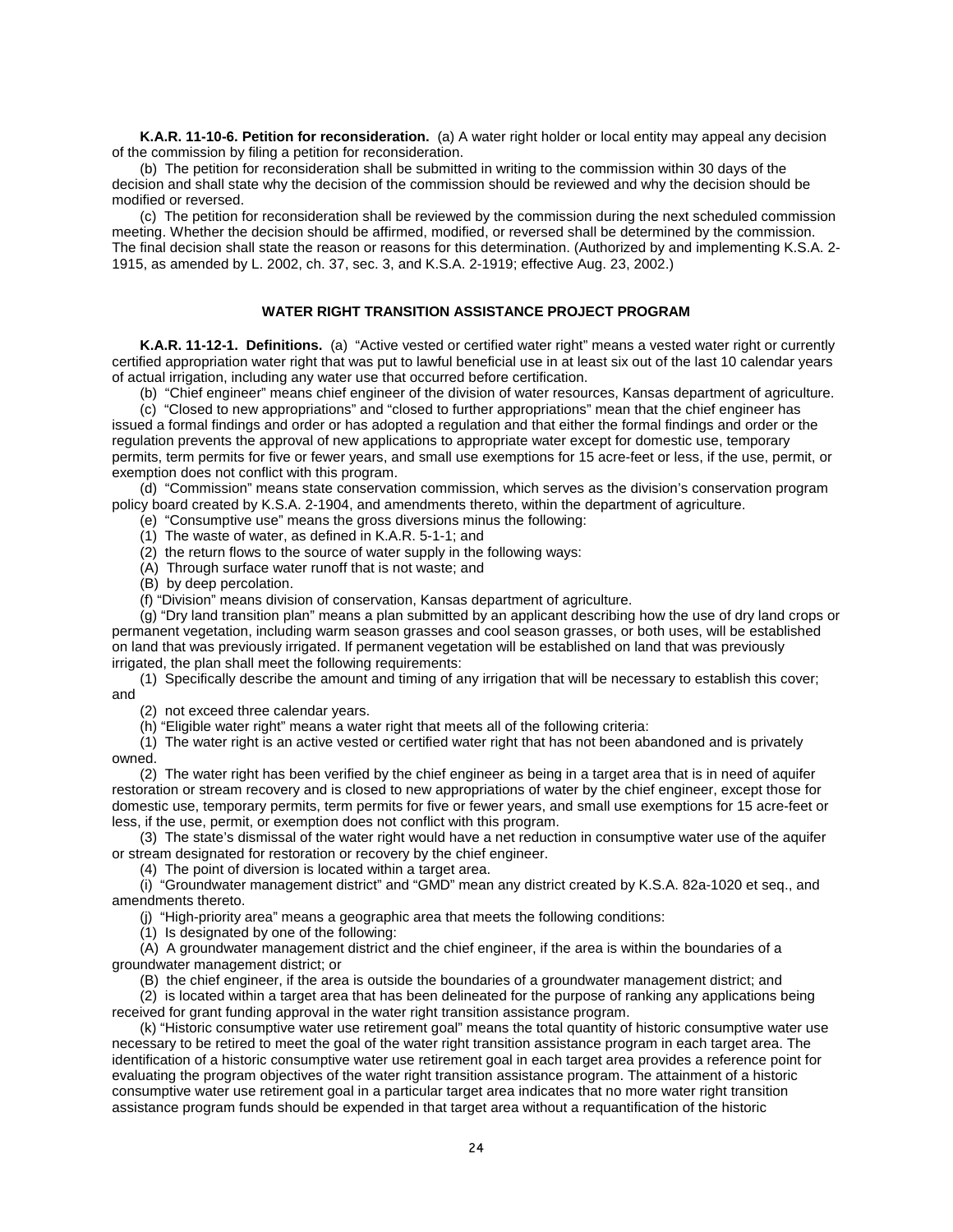consumptive water use retirement goal.

(l) "Local entity" means any political subdivision chartered to address water conservation.

(m) "Partial water right" means a portion of a water right that will be formally and permanently reduced from a water right by the chief engineer upon approval of an application for enrollment based on the agreement of all of the owners of the water right. Before enrollment of the partial water right, the chief engineer shall determine the net historic consumptive water use that was associated with each portion of the beneficial use of the water right being considered. At the time of enrollment of the partial water right, the owner shall reduce the quantity remaining under the portion of the water right not being enrolled in the water right transition assistance program and any overlapping water rights to the net consumptive use requirement associated with the remainder of the operation.

(n) "Secretary" means secretary of agriculture or designee of the secretary.

(o) "Water right" means any vested right or appropriation right under which a person may lawfully divert and use water. A water right is a real property right appurtenant to and severable from the land on or in connection with which the water is used. The water right passes as an appurtenance with a conveyance of the land by deed, lease, mortgage, will, or other voluntary disposal, or by inheritance.

(p) "WTAP" and "program" mean water right transition assistance program. (Authorized by and implementing K.S.A. 2012 Supp. 2-1930 and 2-1930a; effective Aug. 3, 2007; amended Sept. 26, 2008; amended May 31, 2013.)

**K.A.R. 11-12-2. Eligible areas.** (a) Each eligible area shall also meet one of the following criteria:

<span id="page-28-0"></span>(1) The board of the GMD has designated the area as a target area, and this designation has been approved by the chief engineer. Each eligible area within a GMD shall require a formal action by the board of a GMD requesting the chief engineer to approve the designation of a target area. The request shall include documentation on the criteria used by the GMD to identify the area that is in need of aquifer restoration or streamflow recovery, which shall include the historic consumptive water use retirement goal for each proposed target area and the designation of any high-priority areas within the target area.

(2) Outside a GMD, the chief engineer has designated the area as a target area. Each eligible area outside a GMD shall require documentation of the criteria used by the chief engineer to identify the area that is in need of aquifer restoration or streamflow recovery, which shall include the historic consumptive water use retirement goal for each proposed target area and the designation of any high-priority areas within the target area.

(b) The chief engineer shall notify the division of all approved target areas and high-priority areas before January 1 of each grant funding cycle and shall provide technical data that will assist the division in considering the ranking of the areas relative to any previously designated target areas or high-priority areas.

(c) The ranking of target areas and high-priority areas relative to any previously designated target areas and high-priority areas shall be determined by the secretary, after review of the input from the division. (Authorized by and implementing K.S.A. 2012 Supp. 2-1930 and 2-1930a; effective Aug. 3, 2007; amended Sept. 26, 2008; amended May 31, 2013.)

<span id="page-28-1"></span>**K.A.R. 11-12-3. Application and review.** (a) The application periods for the program shall be October 1 through November 15 and February 15 through March 31.

(b) Notification of the program shall be published in the Kansas register before each application period.

(c) The program procedures and application forms shall be available at the division office and at conservation district offices.

(d) Each application shall be submitted on a form supplied by the division. The application shall include all of the following:

- (1) The name, address, telephone number, and tax identification number of the owner of the water right;
- (2) the water right file number and the priority date of the water right;
- (3) the location of the point of diversion;
- (4) documentation of the annual water usage, in acre-feet, for the previous 10 years of actual irrigation;
- (5) the authorized annual quantity of water associated with the water right;
- (6) the bid price expressed on a "per acre-foot of historic consumptive water use" basis;
- (7) if the land is going to be planted to permanent cover, a dry land transition plan;
- (8) documentation that verifies historical crop information for the previous 10 years of actual irrigation;

(9) documentation of the normal rate of diversion during the normal irrigation season. If the documentation is not based on data from an accurate water flowmeter, the results of a certified well flow rate test conducted no more than six months before the application date by a person or entity approved by the chief engineer and in a manner prescribed by the chief engineer shall be used for this documentation;

(10) the total amount of historic consumptive water use available for permanent retirement or permanent reduction under the water right as determined from the calculation method specified in K.S.A. 2-1930, and amendments thereto; and

(11) the total amount of historic consumptive water use being proposed for permanent retirement of a water right or permanent reduction of a water right and specification of whether only a partial water right is being submitted for permanent retirement in the application.

(e)(1) Upon the division's receipt of each application, it shall be reviewed for completeness by the division. If the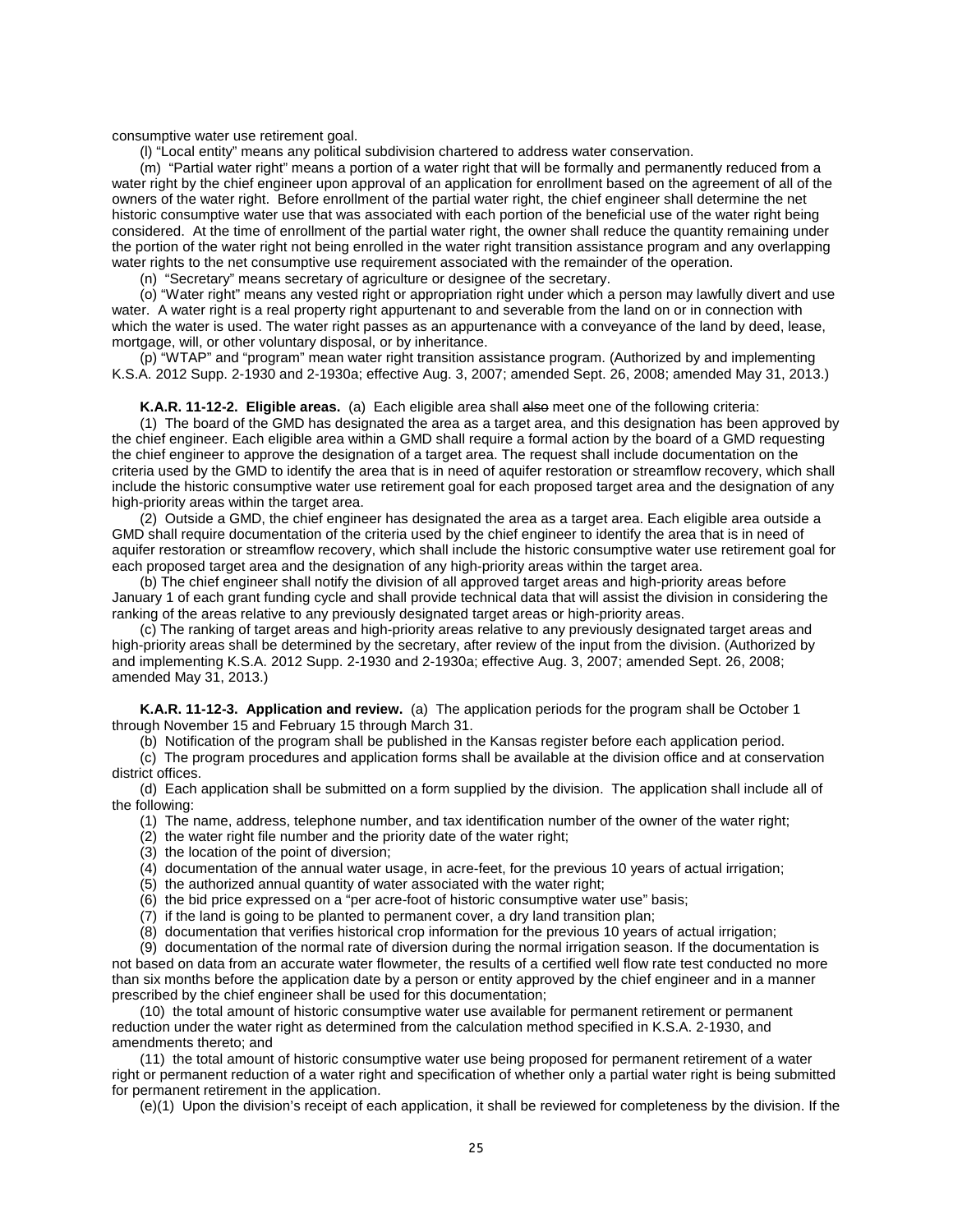application is not complete, the missing information shall be provided by the applicant to the division within 30 calendar days of the division's written request.

(2) After the application is determined to be complete, the application shall be provided by the division to the chief engineer to determine the eligibility of the water right.

(f) Upon completion of the review by the chief engineer, the following certifications shall be requested by the division from the chief engineer:

(1) A statement indicating whether the water right is an eligible water right;

(2) the historic consumptive water use associated with each water right or portion of a water right;

(3) the potential impact of dismissing or permanently reducing the water right on aquifer restoration or stream recovery; and

(4) any other additional documentation necessary to quantify or qualify the water use reports.

(g) Comments and recommendations from the appropriate GMD shall be requested by the division regarding WTAP applications in any target area within that GMD. The chief engineer and the appropriate GMD shall be notified by the division regarding approval or disapproval of any WTAP applications in any target area within that GMD.

(h) Each applicant shall be notified by the division of the approval or the disapproval of the program application no later than 60 calendar days after the close of the application period in which the application is filed. If an application is not approved, the application, water right dismissal form, and all other related documents shall be considered void and shall be returned to the applicant.

(i) Any application meeting the requirements of this article may be approved contingent upon funding and the receipt of official documentation by the division that the water right has been dismissed by the chief engineer and its priority has been forfeited.

(j) The negotiations between owners and lessees regarding program participation shall not involve the commission or the division.

(k) No more than 10 percent of a county's irrigated acres shall be eligible for the duration of this program.

(l) Each program application that does not meet the requirements of these regulations shall be rejected by the division. (Authorized by and implementing K.S.A. 2012 Supp. 2-1930 and 2-1930a; effective Aug. 3, 2007; amended Sept. 26, 2008; amended May 31, 2013.)

<span id="page-29-0"></span>**K.A.R. 11-12-4. Payment.** (a) Each water right owner shall sign a water right transition assistance grant agreement before payment is made by the division. Each grant agreement shall include the following provisions:

- (1) The price to be paid by the division to the water right owner for the dismissal or permanent reduction of the subject water right and the terms of payment:
	- (2) the date on which the agreement will become effective;
	- (3) the file number of the water right to be retired or permanently reduced;
	- (4) one of the following statements:

(A) The approval is conditional on documentation being provided to the division indicating that the chief engineer has dismissed or permanently reduced the water right and ordered its priority to be forfeited; or

(B) the approval is conditional on documentation being provided to the division indicating any terms of the chief engineer to continue irrigation on a limited basis, not to exceed three years, for the purpose of establishing permanent vegetation. The documentation shall include the date on which the water right dismissal will become effective and its priority will be forfeited; and

(5) if the point of diversion is located within a GMD, a provision that any remaining water user charges assessed by the district before the water right is dismissed will remain the sole responsibility of the owner of the water right.

(b) Payment shall be made in equal annual installments, not to exceed 10, or, if approved by the division, in one lump sum payment. If annual payments are elected, the first payment shall be made within 60 calendar days after execution of the water right transition assistance grant. The subsequent payments shall be made within 60 calendar days after the beginning of each new state fiscal year. The following factors shall be considered by the division when determining which payment schedule to use:

(1) The number of eligible applicants; and

(2) the amount of program funds for that year.

(c) If there is a standing crop at the time of application approval, payment shall not be made until after irrigation from the subject water right has permanently ceased. (Authorized by and implementing K.S.A. 2012 Supp. 2-1930 and 2-1930a; effective Aug. 3, 2007; amended Sept. 26, 2008; amended May 31, 2013.)

<span id="page-29-1"></span>**K.A.R. 11-12-5. Transition to dry land.** (a) If land that will no longer be irrigated is to be planted, under this program, to permanent vegetation including warm or cool season grasses, the chief engineer may be requested by the division to condition the dismissal of the associated water right to allow limited irrigation of the land for up to three years to establish this cover.

(b) The applicant shall submit a dry land transition plan to the division if land is to be planted to warm or cool season grasses or other permanent vegetation. A dry land transition plan may be disapproved by the executive director of the division and modifications to any dry land transition plan may be required by the executive director of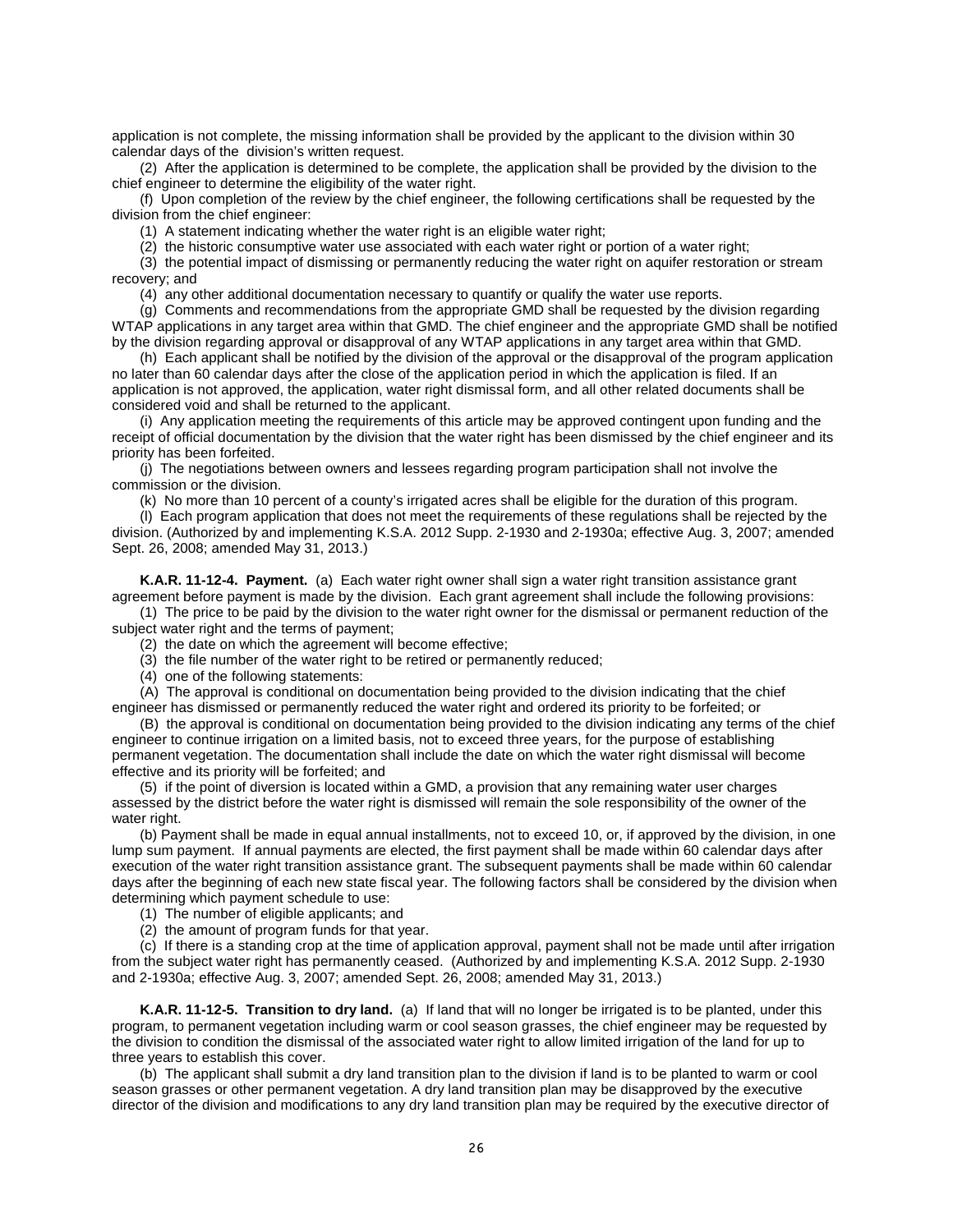the division if the plan does not meet the requirements for soil erosion prevention practices in section IV of the "Kansas field office technical guide" as adopted by reference in K.A.R. 11-7-14. (Authorized by and implementing K.S.A. 2012 Supp. 2-1930 and 2-1930a; effective Aug. 3, 2007; amended May 31, 2013.)

<span id="page-30-0"></span>**K.A.R. 11-12-6. Dismissal or permanent reduction of water right.** (a) Each water right or partial water right for which payment is received from the program shall be dismissed or permanently reduced by the chief engineer, and the priority of the water right or that portion of the water right shall have been forfeited.

(b) A copy of the WWC-5 form that has been filed with the Kansas department of health and environment as a result of the well plugging or well capping, the written verification of a domestic well retrofitting, or the written authorization for a well to be placed on inactive status shall be provided to the division before the grantee receives the first payment. The requirements specified in this subsection shall be temporarily waived if a conditional water right is approved by the chief engineer under a dry land transition plan.

(c) For wells approved to continue operating under a dry land transition plan, a copy of the WWC-5 form that has been filed with the Kansas department of health and environment as a result of the well plugging or well capping, the written verification of a domestic well retrofitting, or the written authorization for a well to be placed on inactive status shall be provided to the division within 60 calendar days of the last time that the permanent vegetation is irrigated. (Authorized by and implementing K.S.A. 2012 Supp. 2-1930 and 2-1930a; effective Aug. 3, 2007; amended Sept. 26, 2008; amended May 31, 2013.)

<span id="page-30-1"></span>**K.A.R. 11-12-7. Petition for reconsideration.** (a) Any water right owner may request reconsideration of any decision of the division by filing a petition for reconsideration.

(b) Each petition for reconsideration shall be submitted in writing to the division within 30 calendar days of the division's decision and shall state why the decision should be reviewed by the secretary and why the decision should be affirmed, modified, or reversed.

(c) The secretary's final decision shall state each reason for this determination.

(d) The decision of the division shall be considered the final agency action if no petition for reconsideration of that decision has been received by the division after 30 calendar days from the date on which the decision was made. (Authorized by and implementing K.S.A. 2012 Supp. 2-1930 and 2-1930a; effective Aug. 3, 2007; amended May 31, 2013.)

#### **ARTICLE 13. KANSAS SEDIMENT AND NUTRIENT REDUCTION INITIATIVE**

<span id="page-30-3"></span><span id="page-30-2"></span>**K.A.R. 11-13-1. Definitions.** Each of the following terms, as used in this article of the division of conservation's regulations, shall have the meaning specified in this regulation:

(a) "Bottomland timber establishment" means the trees planted in floodplains adjacent to perennial streams to provide wildlife habitat and other benefits.

(b) "CRP" means the conservation reserve program administered by the USDA farm service agency.

(c) "Director" means the executive director of the division of conservation, Kansas department of agriculture or the executive director's designee.

(d) "Farmable wetland or farmable wetland buffer" means land eligible for restoration by improving the land's hydrology and vegetation.

(e) "Filter strip" means a strip or area of grass for removing sediment, organic matter, and other pollutants from runoff and wastewater and for providing food and cover for wildlife.

(f) "FSA" means the farm service agency in the USDA.

(g) "Grassed waterway" means a designated strip of grass that is designed to convey runoff and gully erosion for the purpose of improving water quality and providing wildlife habitat.

(h) "Habitat buffers for upland birds" means a narrow band of native grasses, legumes, forbs, or shrubs, or any combination of these, to provide habitat for bobwhite quail, ring-necked pheasant, and other upland birds and to limit the amount of nutrients, sediment, pesticides, and other contaminants entering water bodies.

(i) "HUC 12 watershed" means a hydrological unit code consisting of a sequence of 12 numbers identifying a hydrological feature like a river, river reach, or lake or an area like a drainage basin.

(j) "Initiative" means the Kansas water quality buffer initiative and the application requirements for the program specified in this article of the division of conservation's regulations. This term is also known as the Kansas sediment and nutrient reduction initiative.

(k) "NRCS" means natural resources conservation service.

(l) "Practices" means the use of cultural techniques or structures installed or constructed on land for the purpose of improving or maintaining water quality.

(m) "Program-eligible area" means the Big Creek, Delaware, Little Arkansas, Lower Big Blue, Lower Kansas, Lower Little Blue, Lower Republican, Lower Smoky Hill, Neosho Headwaters, Upper Cottonwood, and Lower Cottonwood watersheds.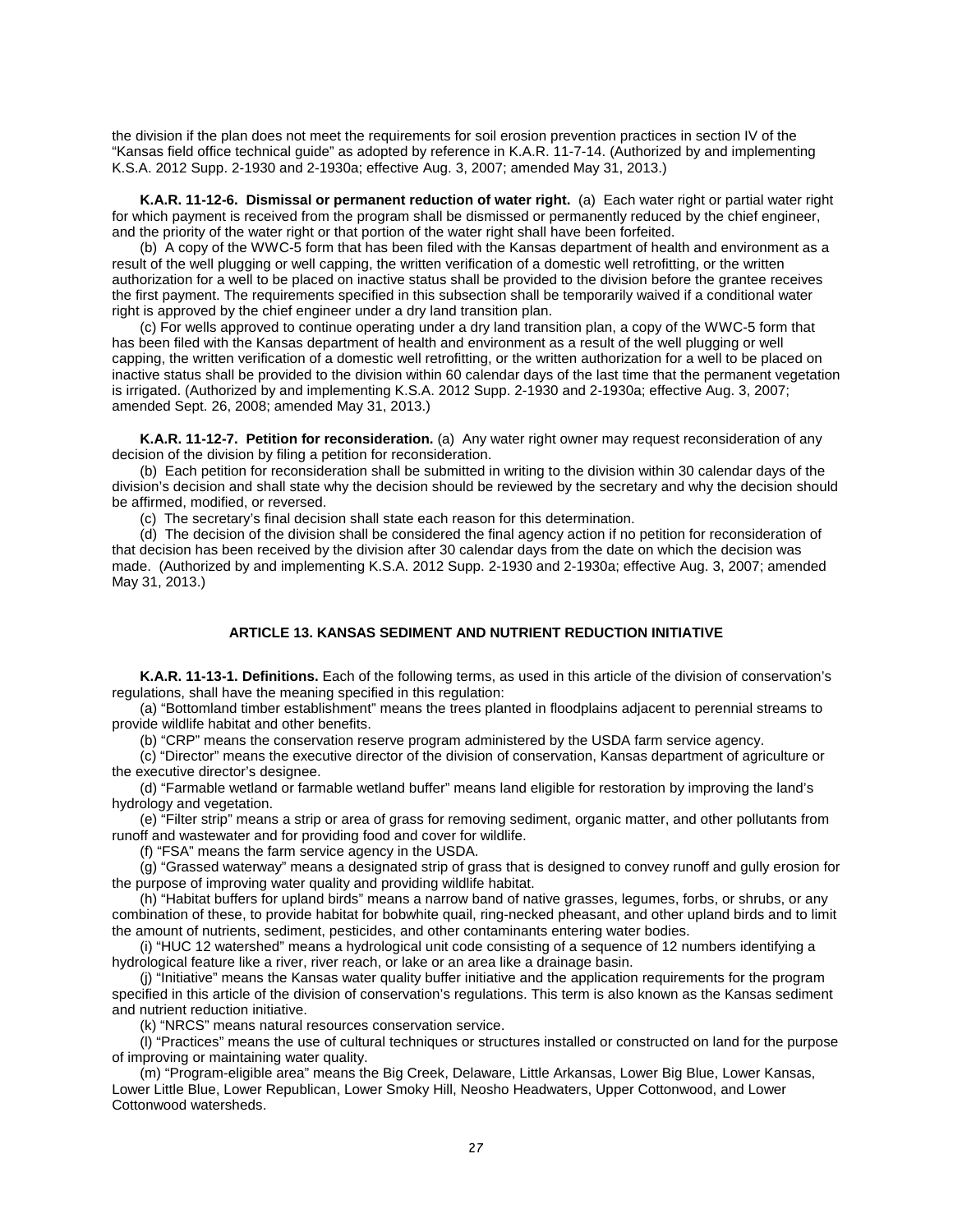(n) "Program-eligible boundaries" means the boundaries based on HUC 12 watersheds that are above Tuttle Creek, Milford, Perry, John Redmond, and Clinton reservoirs and are identified as target areas for nutrient and sediment reduction in watershed restoration and protection strategy plans. The program-eligible boundaries shall contain two tiers for priority enrollment, which are called tier 1 areas and tier 2 areas.

(o) "Shallow water areas for wildlife" means wet areas that have been developed or restored and include 6-18 inches of water depth for wildlife.

(p) "Tier 1 areas" means those HUC 12 watersheds identified in watershed restoration and protection strategy plans as the highest priority target areas for nutrient and sediment reduction within program-eligible boundaries.

(q) "Tier 2 areas" means all areas within the program-eligible boundaries that are not tier 1 areas.

(r) "Unfarmable field" means the remaining portion of a field in which 51 percent or more of the total acreage has been enrolled in CRP.

(s) "USDA" means United States department of agriculture.

(t) "Wetland restoration" means the restoration of constructed wetlands for the purpose of intercepting tile runoff, reducing nutrient loss, improving water quality, and enhancing agricultural production practices.

(u) "WRAPS" means watershed restoration and protection strategy, which consists of a planning and management framework intended to engage stakeholders in a process to identify watershed restoration. The process documents stakeholder goals, strategies to achieve the goals, and the resources required to implement the strategies. (Authorized by and implementing K.S.A. 2017 Supp. 2-1915; effective June 1, 2018.)

<span id="page-31-0"></span>**K.A.R. 11-13-2. Initiative requirements for new applications; funds for existing contracts.** On and after the effective date of this regulation, all new applications for the initiative shall be required to meet the requirements in this article of the division of conservation's regulations. These requirements shall be known as the Kansas sediment and nutrient reduction initiative, which consists of the new requirements for the Kansas water quality initiative. All persons with parcels currently enrolled in the initiative with contracts whose terms have not yet expired shall continue to be paid through funds made available under K.S.A. 2-1915, and amendments thereto, and any other available sources. (Authorized by and implementing K.S.A. 2017 Supp. 2-1915; effective June 1, 2018.)

<span id="page-31-1"></span>**K.A.R. 11-13-3. Selection of applicants for initiative.** Funding may be distributed to initiative applicants for proposed projects that meet the eligibility requirements specified in K.S.A. 2-1915 and K.S.A. 2017 Supp. 2-1933, and amendments thereto, and the director's requirements as follows:

(a) Land shall lie within a tier 1 area or a tier 2 area of the initiative-eligible area and meet the basic eligibility criteria for CRP.

(b) To be eligible for tier 1 area payments, all of the land shall be within the tier 1 area. To be eligible for tier 2 area payments, all of the land shall be within the tier 2 area.

(c) Land that has an existing CRP contract or an approved offer with a CRP contract pending shall not be eligible for the initiative. (Authorized by K.S.A. 2017 Supp. 2-1915; implementing K.S.A. 2017 Supp. 2-1915 and 2- 1933; effective June 1, 2018.)

<span id="page-31-2"></span>**K.A.R. 11-13-4. Haying and grazing.** Any eligible initiative applicant that is authorized to hay or graze, or both, pursuant to an existing CRP contract may conduct these activities upon initiative-eligible land without penalty. (Authorized by K.S.A. 2016 Supp. 2-1915; implementing K.S.A. 2016 Supp. 2-1915 and 2-1933; effective June 1, 2018.)

<span id="page-31-3"></span>**K.A.R. 11-13-5. Practices eligible for incentive payments.** (a) Any of the following practices may be eligible for incentive payments:

(1) Grassed waterways;

(2) shallow water areas for wildlife;

(3) filter strips;

(4) riparian buffers;

(5) wetland restorations;

(6) improvements to farmable wetland or farmable wetland buffers by utilizing any of the practices listed in this regulation or any other conservation practice approved by the director;

(7) bottomland timber establishment; or

(8) habitat buffers for upland birds.

(b) Payments made through the initiative shall be in addition to any CRP payments. (Authorized by K.S.A. 2017 Supp. 2-1915; implementing K.S.A. 2017 Supp. 2-1915 and 2-1933; effective June 1, 2018.)

<span id="page-31-4"></span>**K.A.R. 11-13-6. Incentive payments; refunds.** (a) Incentive payments under the initiative shall be made on a onetime basis coinciding with enrollment in the CRP. Each incentive payment shall be an upfront payment on all eligible acres enrolled.

(b) Incentive payments shall not exceed the following:

(1) \$225.00 per acre in tier 1 areas; and